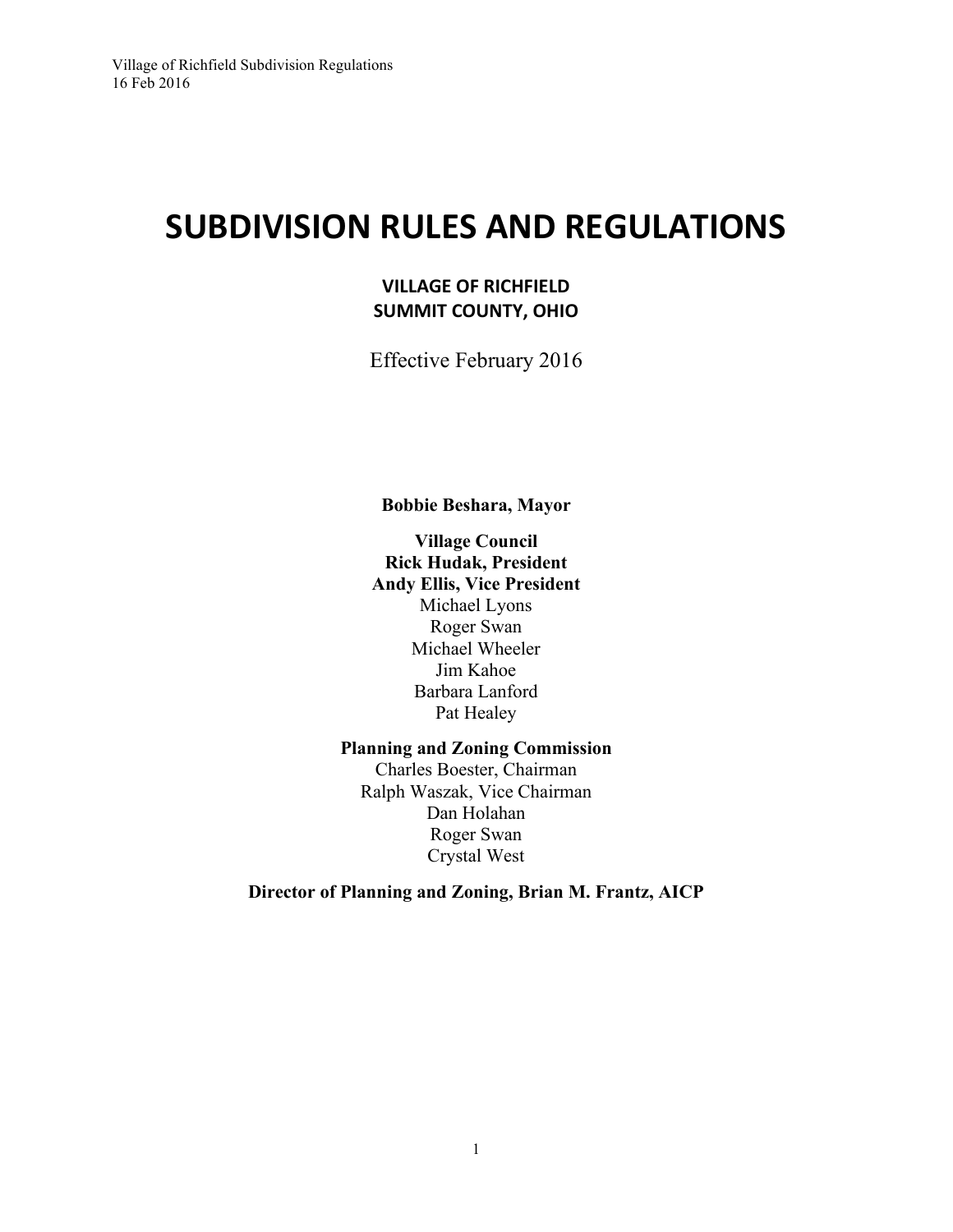#### Article I

#### Legislative Intent

- **1.1 Official Name**
- **1.3 Purpose**
- **1.5 Authority**
- **1.7 Interpretation**

#### Article II

#### Definitions

- **2.1 Intent**
- **2.3 General Terms**
- **2.5 Specific Terms**

#### Article III

Minor Subdivisions

- **3.1 Purpose**
- **3.3 Determination of Minor Subdivision**
- **3.5 Minor Subdivision Procedures**
- **3.7 Minor Subdivision Application**

#### Article IV

#### Procedures for Major Subdivisions

- **4.1 Purpose**
- **4.3 Subdivision Classification and Application Requirements**
- **4.5 Pre-Application Sketch Plan**
- **4.7 Preliminary Plan Procedure**
- **4.9 Final Plat Procedure**
- **4.11 Improvement Plan Procedure**
- **4.13 Agreements and Guarantees**
- **4.15 Construction Procedures**

#### Article V

Plan and Plat Specifications

- **5.1 Purpose**
- **5.3 Pre-Application Sketch Plan**
- **5.5 Preliminary Plan**
- **5.7 Final Plat**
- **5.9 Improvement Plan**
- **5.11 As-Built Drawings**

#### Article VI

Major Subdivision Layout Standards

- **6.1 Physical Considerations**
- **6.3 Streets**
- **6.5 Easements**
- **6.7 Blocks**
- **6.9 Lots**
- **6.11 Public Sites and Open Space**
- **6.13 Property Owners Associations**

#### Article VII

#### Improvement Standards

- **7.1 Required Improvements**
- **7.3 Standards for Materials and Construction**
- **7.5 Drainage and Grading**
- **7.7 Soil and Erosion and Sedimentation Control**
- **7.9 Street Improvements**
- **7.11 Underground Utilities**
- **7.13 Sewer and Water Facilities**
- **7.15 Monuments**
- **7.17 Oversize and Off-site Improvements**

#### Article VIII

#### Administration and Enforcement

- **8.1 Administration**
- **8.3 Modifications**
- **8.5 Appeals**
- **8.7 Recording of Plat**
- **8.9 Sale of Land in Subdivision**
- **8.11 Revision of Plat after Approval**
- **8.13 Fees**
- **8.15 Penalties**
- **8.17 Severability**
- **8.19 Relation to Other Laws**
- **8.21 Amendments**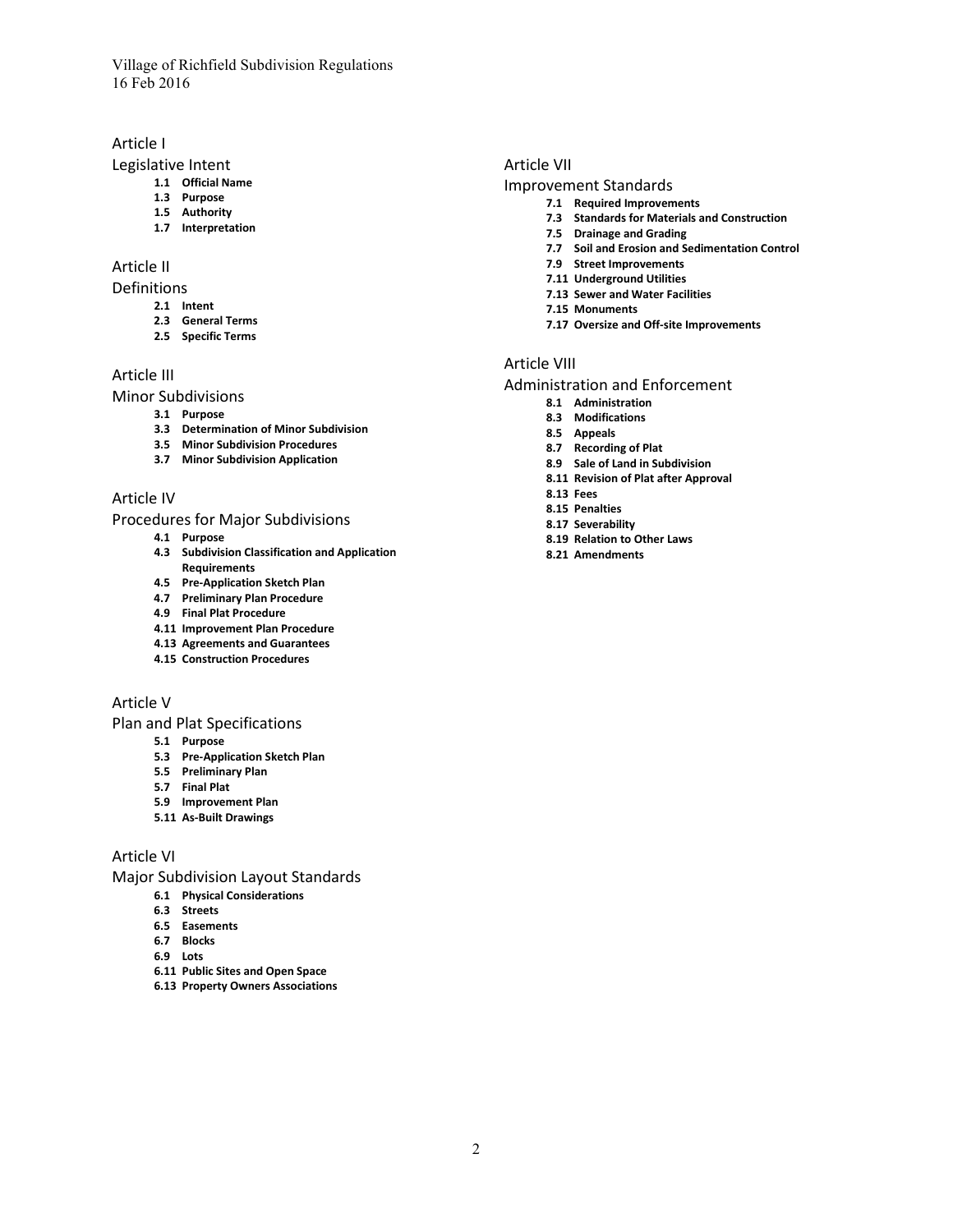# **ARTICLE I LEGISLATIVE INTENT**

#### **1.1 Official Name**

- **1.3 Purpose**
- **1.5 Authority**
- **1.7 Interpretation**

#### **1.1 OFFICIAL NAME**

The official name of these Regulations shall be "The Subdivision Regulations of the Village of Richfield of Summit County, Ohio", and shall be referred to herein as "these Regulations."

#### **1.3 PURPOSE**

These Regulations are adopted to achieve the following objectives:

- A. The proper arrangement of streets or highways in relation to existing or proposed streets and highways and the thoroughfare plan.
- B. Adequate and convenient open spaces for traffic, utilities, drainage, access of police and firefighting apparatus, recreation, light and air, and the avoidance of congestion of the population.
- C. The orderly, efficient and appropriate development of land.
- D. The orderly and efficient provision of community facilities at minimum cost and maximum convenience.
- E. Safe and convenient vehicular and pedestrian movement.
- F. The promotion of public health, safety, comfort, convenience, prosperity, general welfare, and the protection of the environment.
- G. The accurate surveying of land and the preparing and recording of plats.
- H. The equitable processing of all subdivision plats by providing uniform procedures and standards for observance by both the approving authority and the applicant.
- I. Coordination of land development in accordance with the Planning and Zoning Code, the Land Use and Thoroughfare Plan, Comprehensive Land Use Plan, and other Plans of the Village.

#### **1.5 AUTHORITY**

The authority for the preparation, adoption and implementation of these Regulations is derived from the Charter of the Village of Richfield.

#### **1.7 INTERPRETATION**

These Regulations are minimum requirements and shall be interpreted to achieve their essential purposes.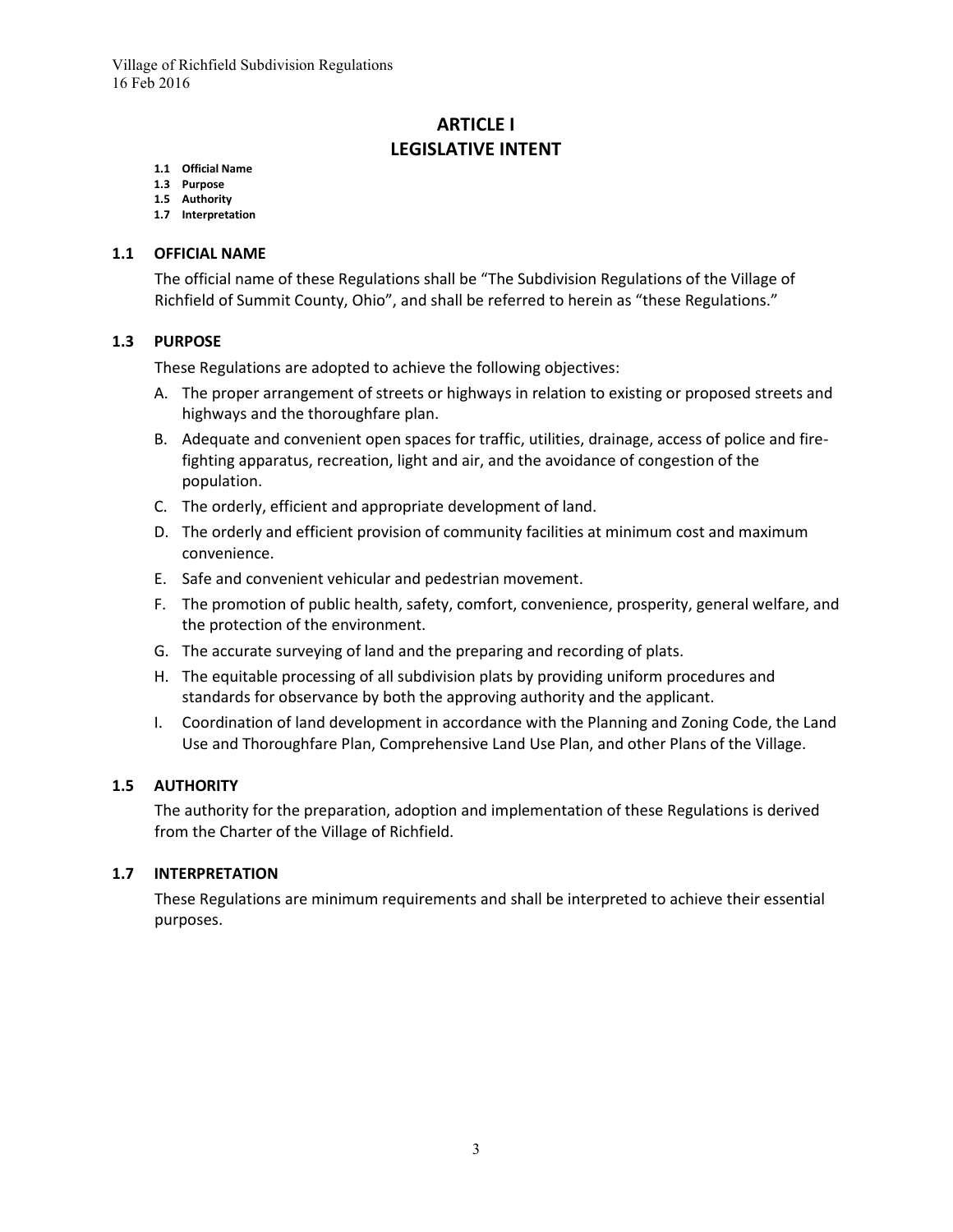# **ARTICLE II DEFINITIONS**

#### **2.1 Intent**

- **2.3 General Terms**
- **2.5 Specific Terms**

#### **2.1 INTENT**

The following definitions shall apply throughout these Regulations.

#### **2.3 GENERAL TERMS**

- A. Words used in the singular include the plural and words used in the plural include the singular.
- B. Words used in present tense include the future tense.
- C. The word "shall" is mandatory and the word "may" is permissive and recommended.
- D. The word "person" includes a firm, association, organization, partnership, trust, company, or corporation as well as an individual.
- E. The word "lot" includes the words or "parcel".
- F. Where a term is not defined in these Regulations, a definition in the Planning and Zoning Code may be applied.

#### **2.5 SPECIFIC TERMS**

- A. **Block:** All of the property abutting one side of a street and located between the two nearest streets intersecting that street from the same one side.
- B. **Back Line:** A line establishing the limits of a yard which abuts a street right of way.
- C. **Comprehensive Plan:** The Comprehensive Plan as defined and established in the Planning and Zoning Code.
- D. **Council:** The Council of the Village of Richfield, Ohio.
- E. **County Auditor:** The Summit County Fiscal Officer, Auditor Division.
- F. **County Recorder:** The Summit County Fiscal Officer, Recorder Division.
- G. **County Tax Map Department:** The Tax Map Department of Summit County.
- H. **Day:** A normal working day for the agency under discussion.
- I. **Department of Environmental Services:** The Department of Environmental Services of Summit County.
- J. **Director of Finance:** The Director of Finance of the Village of Richfield.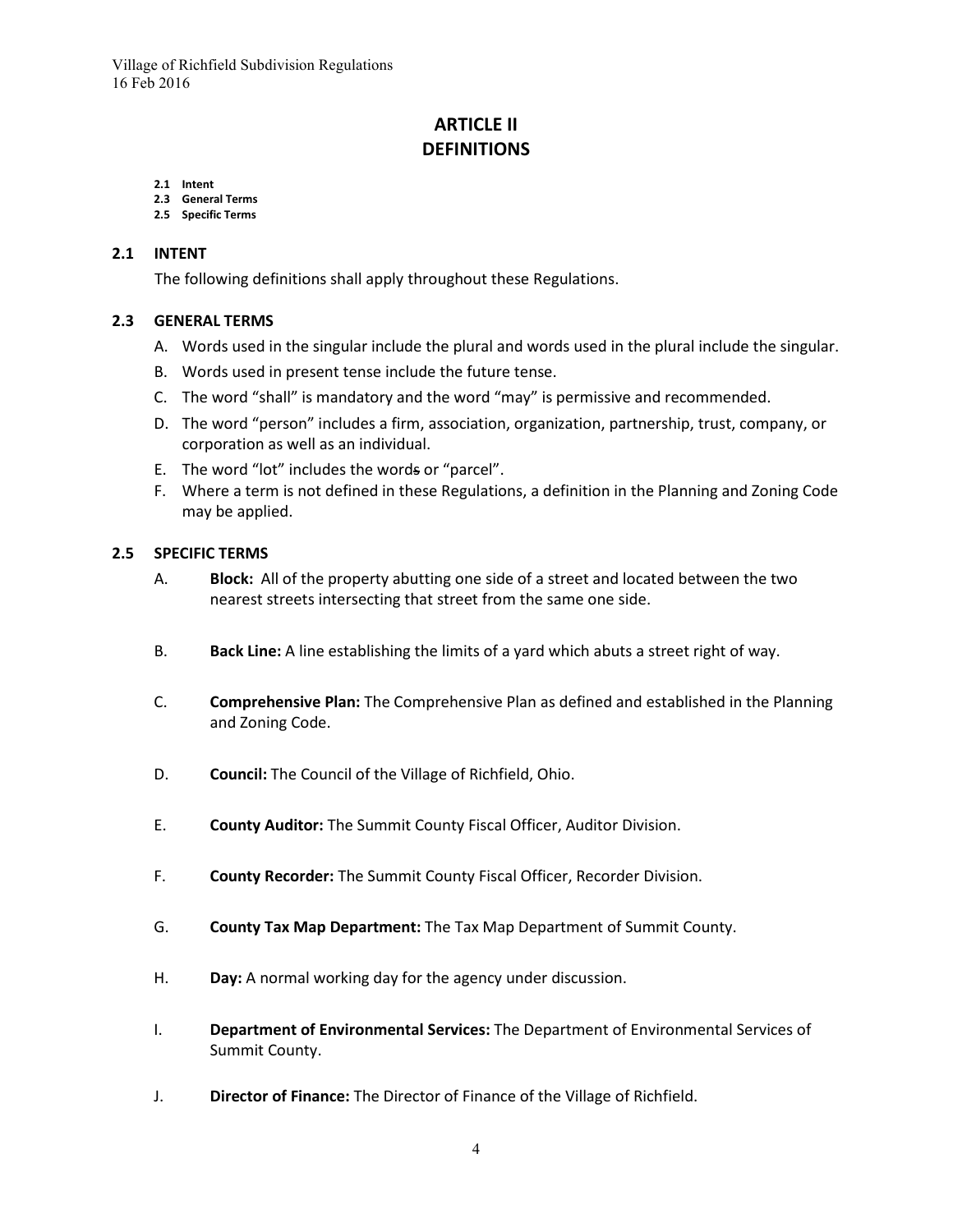- K. **Director or Law:** The Director of Law of the Village of Richfield.
- L. **Director of Planning and Zoning:** The Director of Planning and Zoning of the Village of Richfield.
- M. **Easement:** Properly recorded authorization by a property owner for the use of any designated part of their property by the public, a corporation, or other person(s) for a specified purpose.
- N. **Engineer:** Any person registered to practice professional engineering by the state board of registration as specified in Section 4733.14 of the Ohio Revised Code.
	- a. **Village Engineer.** The Village Engineer of the Village of Richfield.
	- b. **Subdivider's Engineer.** The Engineer engaged by a Subdivider to prepare improvement plans for a subdivision and to otherwise represent the Subdivider in the process of subdivision design, approval, and construction.
- O. **Floodplain:** The regulatory floodplain as identified in the most current Flood Insurance Studies and Flood Insurance Rate Maps adopted in the Flood Plain Management Program administered by Federal Emergency Management Agency (FEMA). Generally, the floodplain is described as that area of land which is projected to experience a 100-year flood, that is, the flood event that has a one percent chance of occurring in any given year or, on the average, occurs once in a 100-year period.
- P. **Frontage:** A lot line, or part of a lot line, which coincides with the boundary of a public street. The required or permitted frontage of a lot is defined by the specific requirements of these Regulations and of the Planning and Zoning Code.
- Q. **Improvements:** Physical additions, installations, and changes required to render land suitable for the use intended, including but not limited to grading, paving, curbing, street lights and signs, fire hydrants, water mains, electric service, gas service, sanitary sewers, storm drains, sidewalks, crosswalks, driveways, culverts, and other public utilities, street shade trees, and improvements to existing water courses.
- R. **Lot, Corner:** A lot at the point of intersection of and abutting on two (2) intersecting streets.
- S. **Lot, Double-Frontage:** A lot, other than a corner lot, that abuts more than one (1) street.
- T. **Lot, Flag**: A lot having a buildable area set back from the public street and having access to and frontage upon the public street only by a narrow fee simple strip of land which is part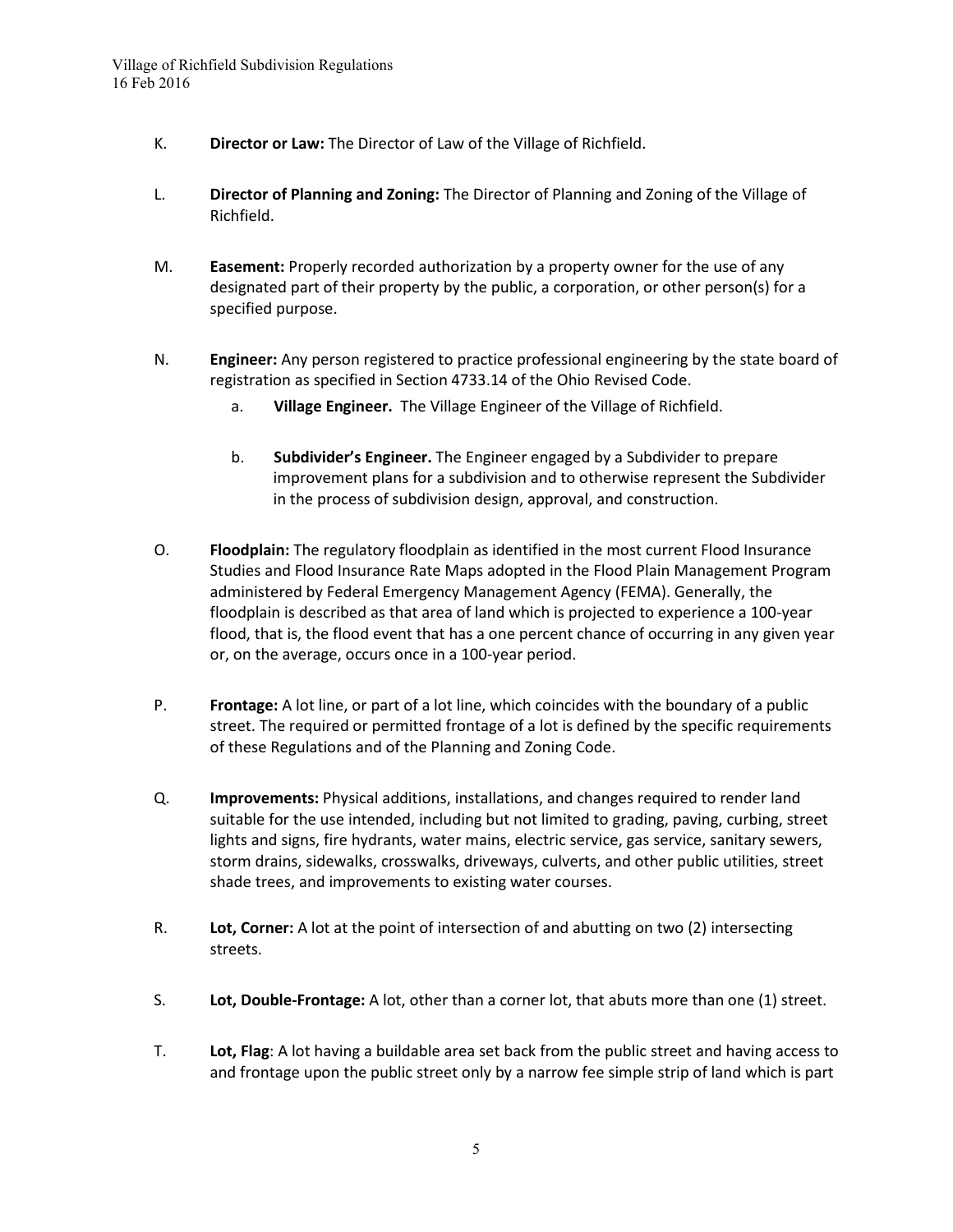of the lot. The strip typically does not conform to the width and frontage requirements of the zoning district in which it is located.

- U. **Lot, Interior:** A lot abutting a public street on one (1) side, with the remaining sides not having access to a public street.
- V. **Lot Lines:** The boundaries of a lot.
- W. **Lot, Parcel:** A division of land separated or proposed to be separated from other divisions of land by description on a recorded subdivision plat, recorded survey map, or by metes and bounds for purposes of sale, lease, or separate use.
- X. **Monument:** A survey marker used to mark a permanent survey reference point, typically located at a street intersection, a start or end of a curve, a lot corner, an allotment corner, original lot corner, or section corner.
- Y. **Open Space:** An area of land reserved for purposes of recreation, buffering between land uses, preservation of natural features of the land, or protection of environmental functions in compliance with these Regulations and the Planning and Zoning Code.
- Z. **Pedestrian Walkways:** a dedicated public right-of-way limited to pedestrian use.
- AA. **Performance Guarantee:** Documents executed by a Subdivider which guarantee to the Village, in the amount of the estimated construction costs, that physical improvements will be completed according to plans and specifications within the time prescribed by the agreement with the Village.
- BB. **Plat, Final:** A final drawing of all or a portion of a subdivision with its complete survey information.
- CC. **Plan, Preliminary: A** drawing for the purpose of study of a major subdivision and which, if approved, permits proceeding with the preparation of the final plat.
- DD. **Planning and Zoning Code:** The Planning and Zoning Code of the Village of Richfield.
- EE. **Planning and Zoning Commission:** The Planning and Zoning Commission of the Village of Richfield.
- FF. **Public Utility:** Any person, firm, corporation, governmental agency, or board which has a public utility commission or regulatory body permit to furnish to the public, under regulations, electricity, gas, sewer, water, telephone, transportation, steam or other similar public services.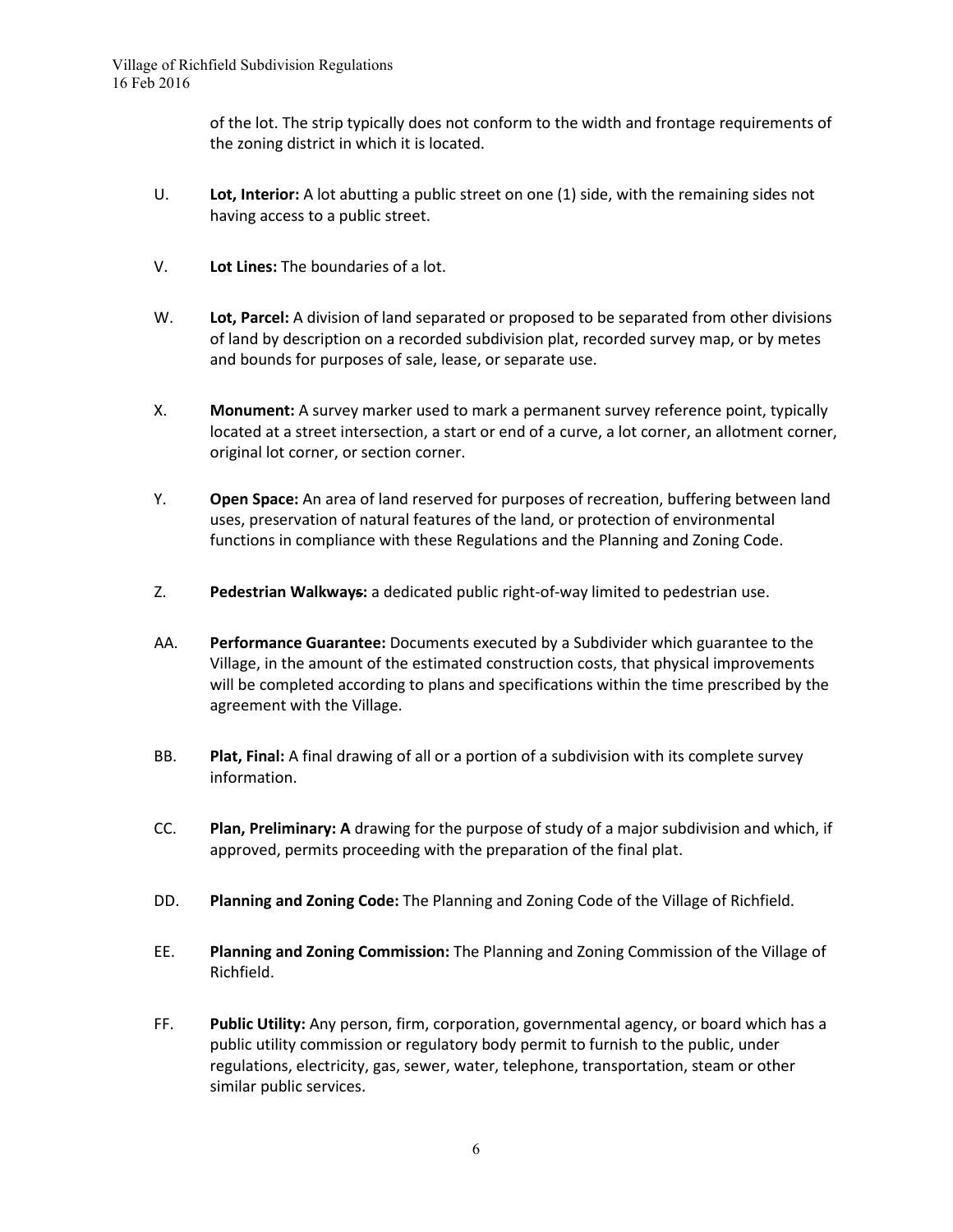- GG. **Public Way:** An alley, avenue, boulevard, bridge, channel, ditch easement, express freeway, highway, land, parkway, right-of-way, road, sidewalk, street subway, tunnel, viaduct, walk or other ways in which the general public or a public entity have a right, or which are dedicated, whether improved or not.
- HH. **Right-of-Way:** A strip of land taken or dedicated for use as a public way. In addition to the roadway, it normally incorporates the curbs, lawn strips, sidewalks, lighting, water and sewer lines, and drainage facilities, and may include special features (required by the topography or treatment) such as grade separation, landscaped areas, viaducts, and bridges.
- II. **Sewage Treatment System, Commercial:** Any sewage disposal or treatment system or part thereof for other than a one, two, or three family structure not connected to a central sewage collection system and subject to approval by the Ohio Environmental Protection Agency.
- JJ. **Sewage Treatment System, Household:** Any sewage disposal or treatment system or part thereof for a one, two or three family structure not connected to central sewage collection system and subject to approval by the County Board of Health.
- KK. **Sewage, Centralized Systems:** An approved wastewater disposal system which provides a collection network and a disposal system and central wastewater treatment facility for a single development, community, or region.
- LL. **Shared Drive:** A vehicular way providing access to a public street for two or more lots (which lots conform in all respects to these Regulations, including but not limited to requirements for lot frontage) in an easement upon one or more of those lots.
- MM. **Sidewalk:** An improved surface designed and constructed for pedestrian use and located within a road right-of-way.
- NN. **Storm Water Management:** The design of features and infrastructure in a subdivision to control storm water in a manner which minimizes erosion and flooding.
- OO. **Stormwater Pollution Prevention Plan (SWP3):** A plan for the management of Stormwater as required by Chapter 1169 of the Planning and Zoning Code.
- PP. **Subdivider:** Any individual, firm, association, corporation, trust or other legal entity, including their agents, commencing proceedings under these Regulations to subdivide land.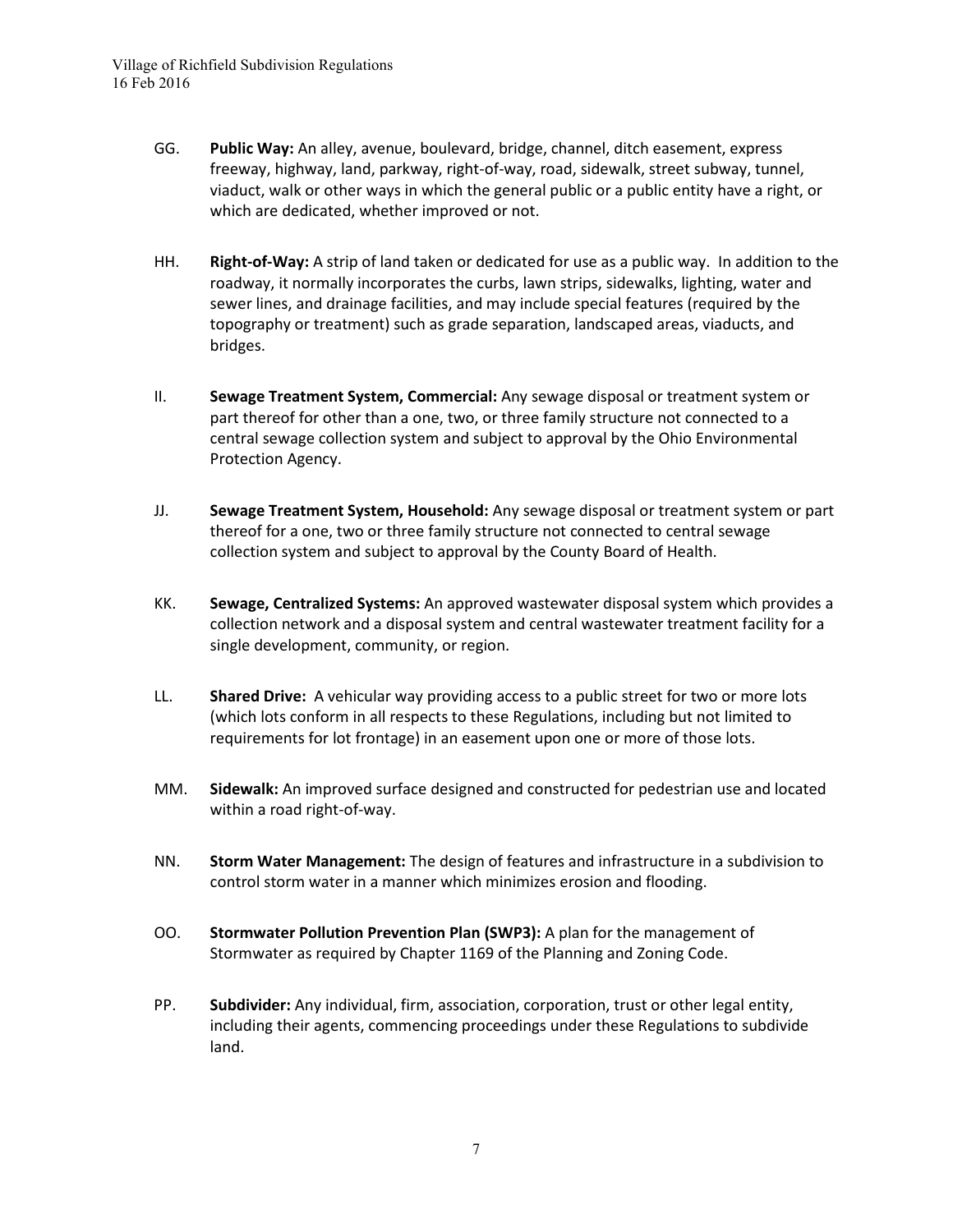- QQ. **Subdivision:** The division of a lot, tract or parcel of land by any means into two (2) or more lots, tracts, parcels or other divisions of land including changes in existing lot lines for the purpose, whether immediate or future, of lease, partition by the court for distribution to heirs or devisees, transfer of ownership or building or lot development.
	- a. **Subdivision, Major:** A division of a parcel into two (2) or more lots when such division involves the opening, widening or extension of any street or road, or the granting of easements for the extension and maintenance of sewer, water, storm drainage or other facilities; or
	- b. Any division of a parcel into more than five (5) lots.
	- c. **Subdivision, Minor:** A division of a parcel of land having frontage on an existing public street or road, not involving the opening, widening, or extension of any street or road, and involving not more than five (5) lots.
- RR. **Summit County Public Health:** The Health District or Board of Health of Summit County.
- SS. **Summit Soil and Water Conservation District:** The Soil and Water Conservation District of Summit County.
- TT. **Surveyor:** Any person registered to practice professional surveying by the state board of registration as specified in the Ohio Revised Code.
- UU. **Thoroughfare Plan:** A plan adopted by the Village for future street development.
- VV. **Thoroughfare, Street or Road:** The full width between property lines bounding every public way of whatever nature with a part thereof to be used for vehicular traffic and other public purposes. In some instances, a thoroughfare, street, or road is located partially or completely within an easement having boundaries which are not property lines.
- WW. **Types of thoroughfares, streets, or roads are** designated as follows:
	- a. **Alley:** A minor street which is used primarily for vehicular service access to the back or side of properties abutting on another street.
	- b. **Arterial Street:** A street which brings traffic to and from expressways and other arterials, and serves those major movements of traffic within or through the Village not served by expressways. Arterials interconnect the principal traffic generators and high volume corridors that connect within the Village for long through traffic trips.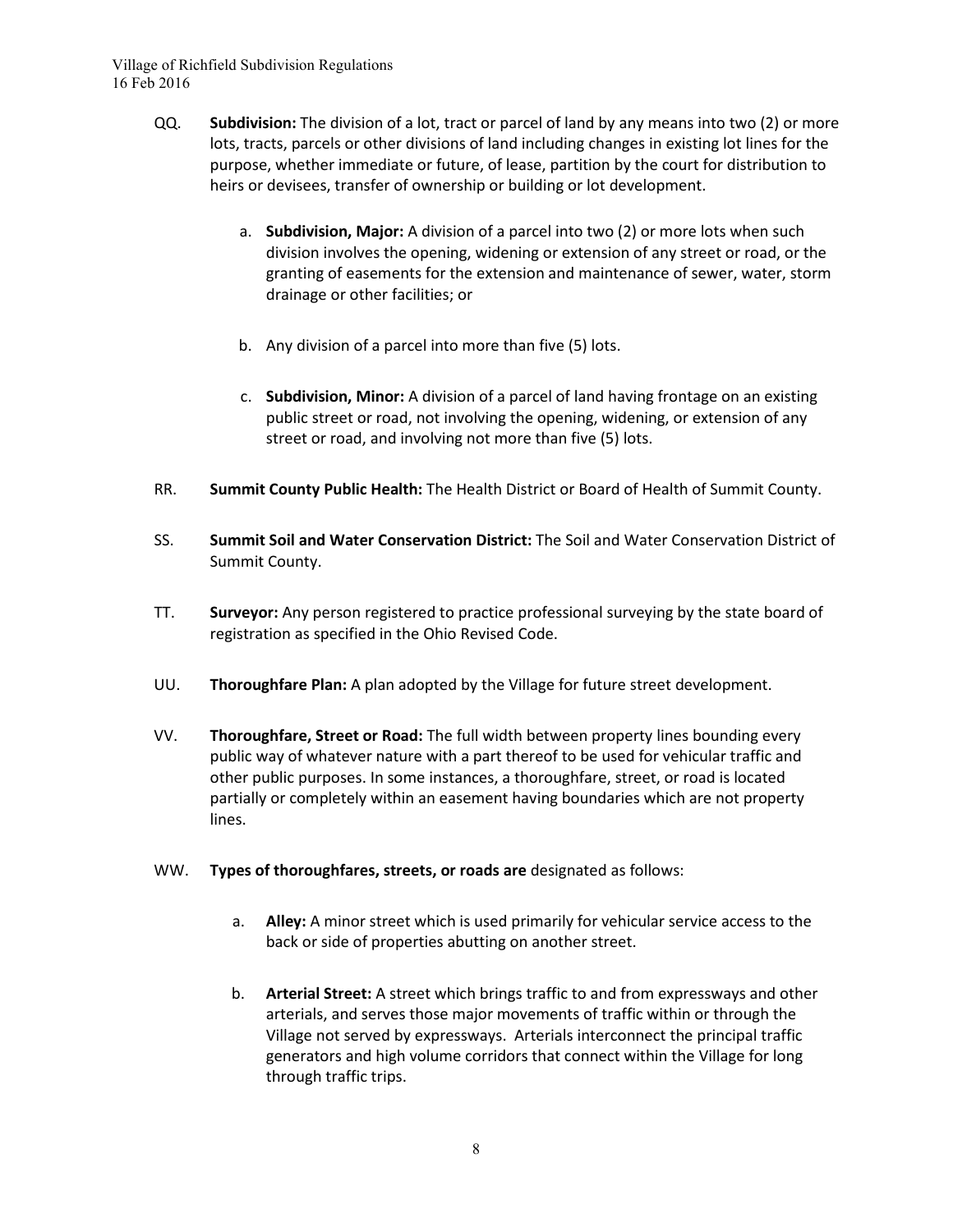- c. **Collector Street:** A street which serves the internal traffic movement within an area of the Village, such as a subdivision, and connects this area with the arterial system. Collectors do not handle long through trips and are not, of necessity, continuous for any great length. The principal difference between collector and arterial streets is the length of the trip they accommodate. Collectors in an industrial area would properly carry truck movements which serve to terminate in that area.
- d. **Cul-de-sac Street:** A local street which has one (1) end open to vehicular traffic and the other end permanently closed with a vehicular turn around.
- e. **Dead-end Street:** A street which temporarily has only one (1) outlet for vehicular traffic, but intended to be extended or continued in the future.
- f. **Freeway.** A divided arterial highway for through traffic to which access from abutting properties is prohibited and all street crossings are grade separated.
- g. **Local Collector Street:** A street which serves the internal traffic movement within areas such as major subdivision, industrial areas and commercial areas and connects with other collector streets.
- h. **Local Street:** A street which provides access to immediately adjacent land and is designed to carry local traffic to collectors and other streets at low speeds and volumes.
- i. **Marginal Access Street:** A local or collector street parallel and adjacent to an arterial or collector street, which provides access to abutting properties and separation from arterial or collector streets.
- j. **Private Street:** A street which is privately owned and maintained and that is used as the principal means of vehicular access to abutting lots.
- XX. **Utilities:** Public Utility means any person, firm, corporation, municipal department, board or commission duly authorized to furnish to the public under any Federal, State or Municipal regulations gas, steam, electricity, sewage disposal, communication, transportation, or water or such other public utilities as may be defined by law.
- YY. **Village:** The Village of Richfield.
- ZZ. **Wetlands:** Areas of land which meet the criteria for jurisdictional wetlands as specified by the U.S. Army Corps of Engineers. As currently defined, wetlands are "Those areas that are inundated or saturated by surface or ground water at a frequency and duration sufficient to support, and that under normal circumstances do support, a prevalence of vegetation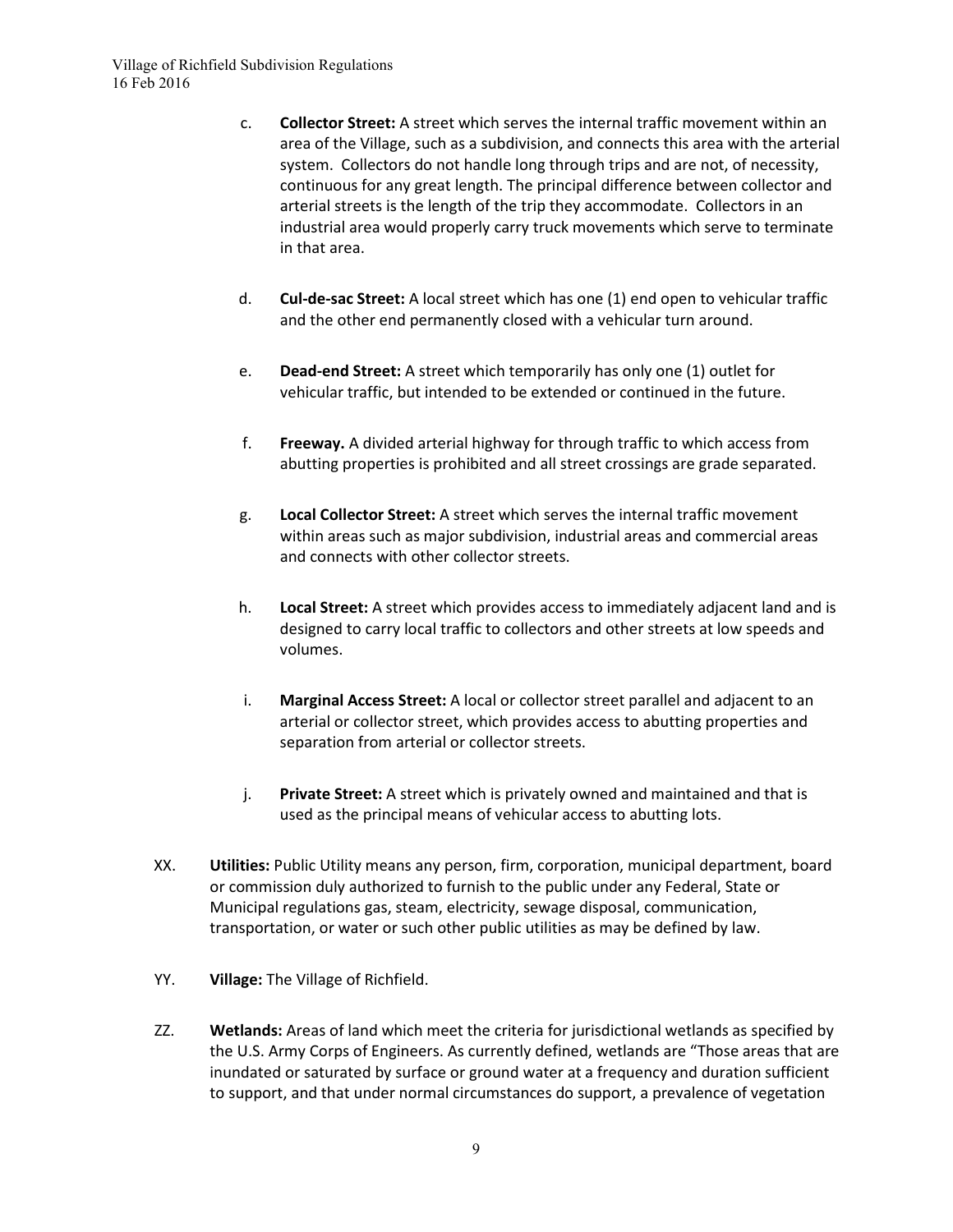> typically adapted for life in saturated soil conditions. Wetlands generally include swamps, marshes, bogs, and similar areas."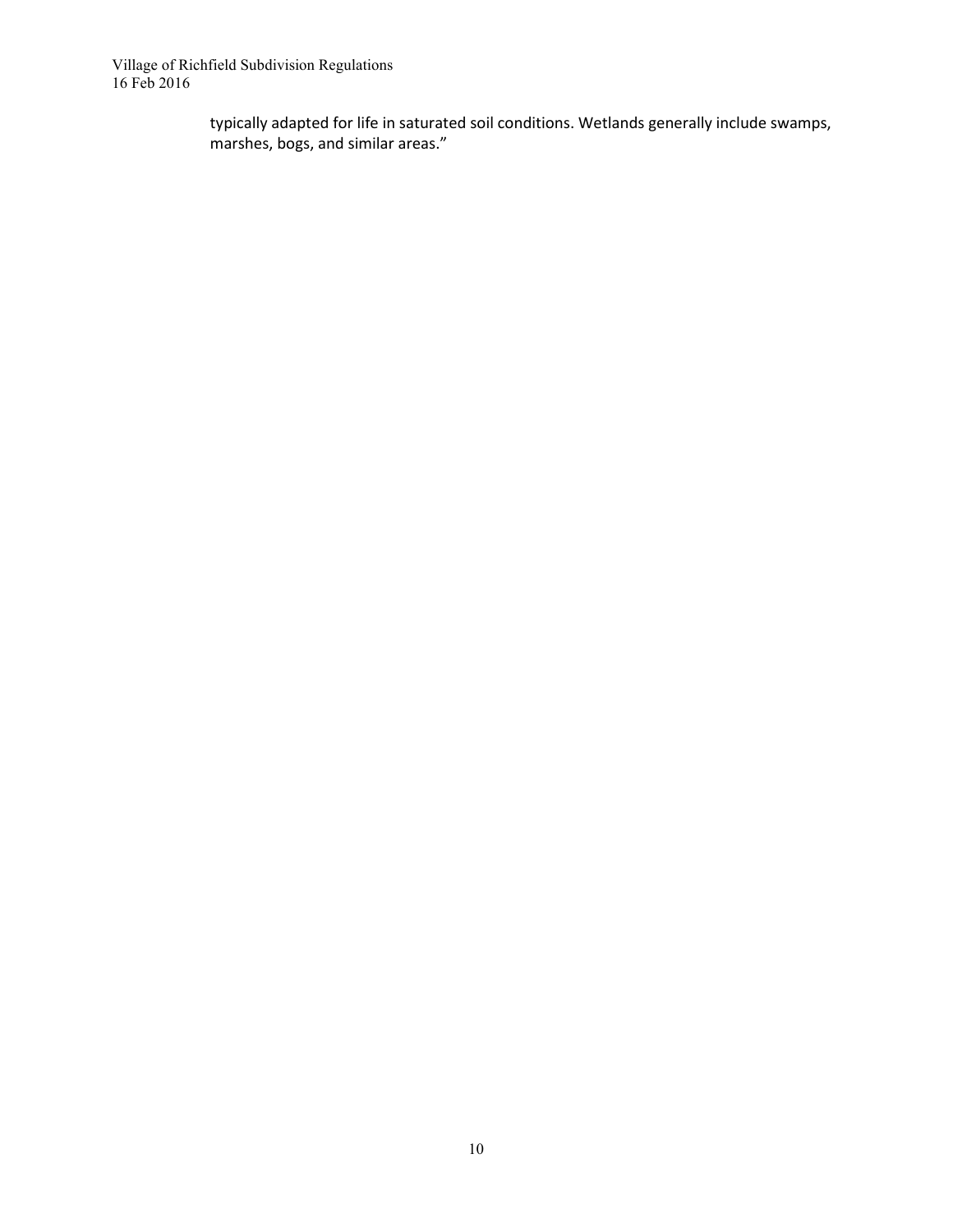# **ARTICLE III MINOR SUBDIVISIONS**

#### **3.1 Purpose**

- **3.3 Determination of Minor Subdivision**
- **3.5 Minor Subdivision Procedures**
- **3.7 Minor Subdivision Application**

#### **3.1 PURPOSE**

This Article specifies the procedures and requirements for creating minor subdivisions.

#### **3.3 DETERMINATION OF MINOR SUBDIVISION**

The Director of Planning and Zoning shall determine whether a proposed subdivision of land is a minor subdivision as defined in these Regulations. An application for a minor subdivision shall be processed in accordance with the procedures in this Article.

#### **3.5 MINOR SUBDIVISION PROCEDURES**

3.5.1 Application Procedure

Prior to submitting a formal application for minor subdivision, a property owner may confer with the Director of Planning and Zoning to obtain information about requirements for minor subdivision and to discuss the potential minor subdivision of the owner's property.

A. Application

The applicant shall present all information as required in this Article, and all information subsequently requested by the Director of Planning and Zoning to determine whether the proposed layout complies with all applicable subdivision and zoning regulations.

- B. Review by the Director of Planning and Zoning
	- 1. If the application and documentation submitted do not comply with all applicable subdivision and zoning regulations, the Director of Planning and Zoning shall reject the application and inform the applicant in writing.
	- 2. When the Director of Planning and Zoning receives a complete application, the Director shall determine whether the parcel or parcels comply with the requirements of the Planning and Zoning Code.
	- 3. Within 10 days after receiving a completed application, the Director of Planning and Zoning shall either:
		- a. deny the application and notify the applicant in writing of the denial and the reasons therefor; or
		- b. certify in writing that the parcels created comply with the zoning code and subdivision regulations and sign and approve the submitted application.

If the Director of Planning and Zoning approves the transfer without a recorded plat, then the Director shall stamp the conveyance: "Approved for Transfer without Plat", and affix his/her signature and the date of approval. The approval shall expire within sixty (60) days, unless the conveyances are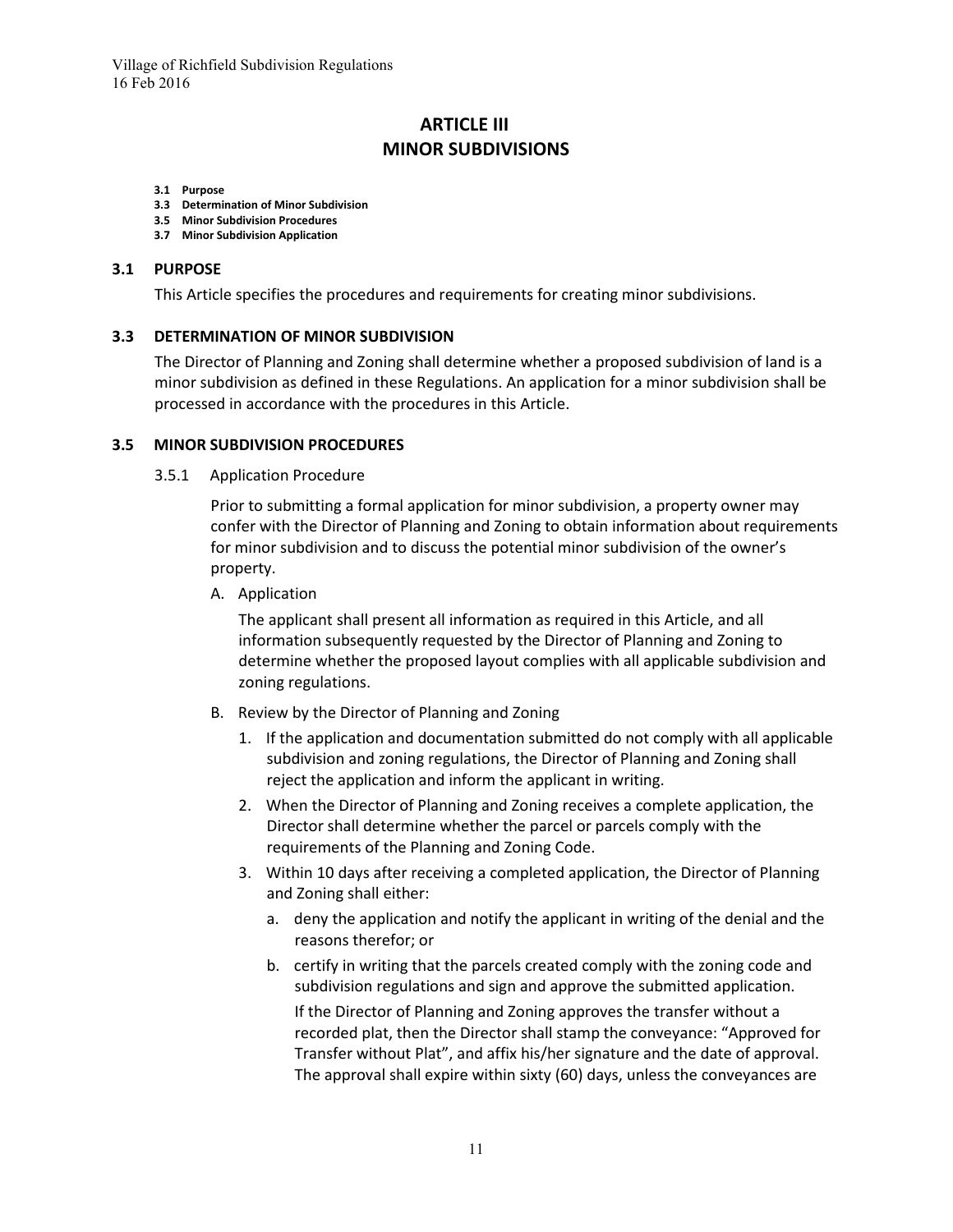recorded in the office of the County Recorder by the applicant during said period.

- 4. If no response is received from the Director of Planning and Zoning within ten (10) days of the application, then such request is considered denied.
- 3.5.2 Revision of Minor Subdivision

Any revision of a minor subdivision plat submitted and approved by the Director of Planning and Zoning, other than a correction by the surveyor, must be processed in accordance with these Regulations, as though it were a new application.

#### 3.5.3 Lot Consolidation

- A. An owner of land may consolidate lots or parts of lots provided that all lots or parts of lots which result from the consolidation comply with these Regulations and with the Planning and Zoning Code.
- B. When a property owner proposes to construct a building, parking lot, access drive or other substantial structure or improvement in a location which includes all or parts of two or more existing lots, then the owner shall submit an application for a lot consolidation or replat in the same manner as required for a minor subdivision application herein. The lot consolidation or lot reconfiguration shall result in a lot or lots which comply with these Regulations and with the Planning and Zoning Code.
- C. Lot consolidation may be approved by the Planning Commission and Village Council in the process of approving a major subdivision.
- 3.5.4 Appeal of Minor Subdivision Disapproval
	- A. A minor subdivision disapproved by the Director may be appealed to the Planning Commission for review.
	- B. The applicant for a minor subdivision shall submit an appeal in writing to the Director within thirty (30) working days of receipt of the Director's written disapproval. The appeal shall state the provisions of these Regulations being appealed and explain why the applicant believes the Director's interpretation and application of these regulations to be in error.
	- C. The Director shall submit the appeal to the Commission for consideration at its next regularly scheduled meeting.
	- D. The Commission shall review the appeal and the applicable regulations; hear testimony from the appellant, Director, and other interested parties; determine the interpretation of these Regulations as applicable to the proposed minor subdivision; and order the Director to take action upon the application consistent with the Commission's interpretation.
	- E. The Commission shall not authorize any minor subdivision which does not comply with these Regulations and the Planning and Zoning Code except as provided in these Regulations for modifications.

#### 3.5.5 Report to the Planning and Zoning Commission At each regular meeting of the Planning and Zoning Commission, the Director of Planning and Zoning shall report all minor subdivision applications received, approved, denied, or in process of review since the preceding report.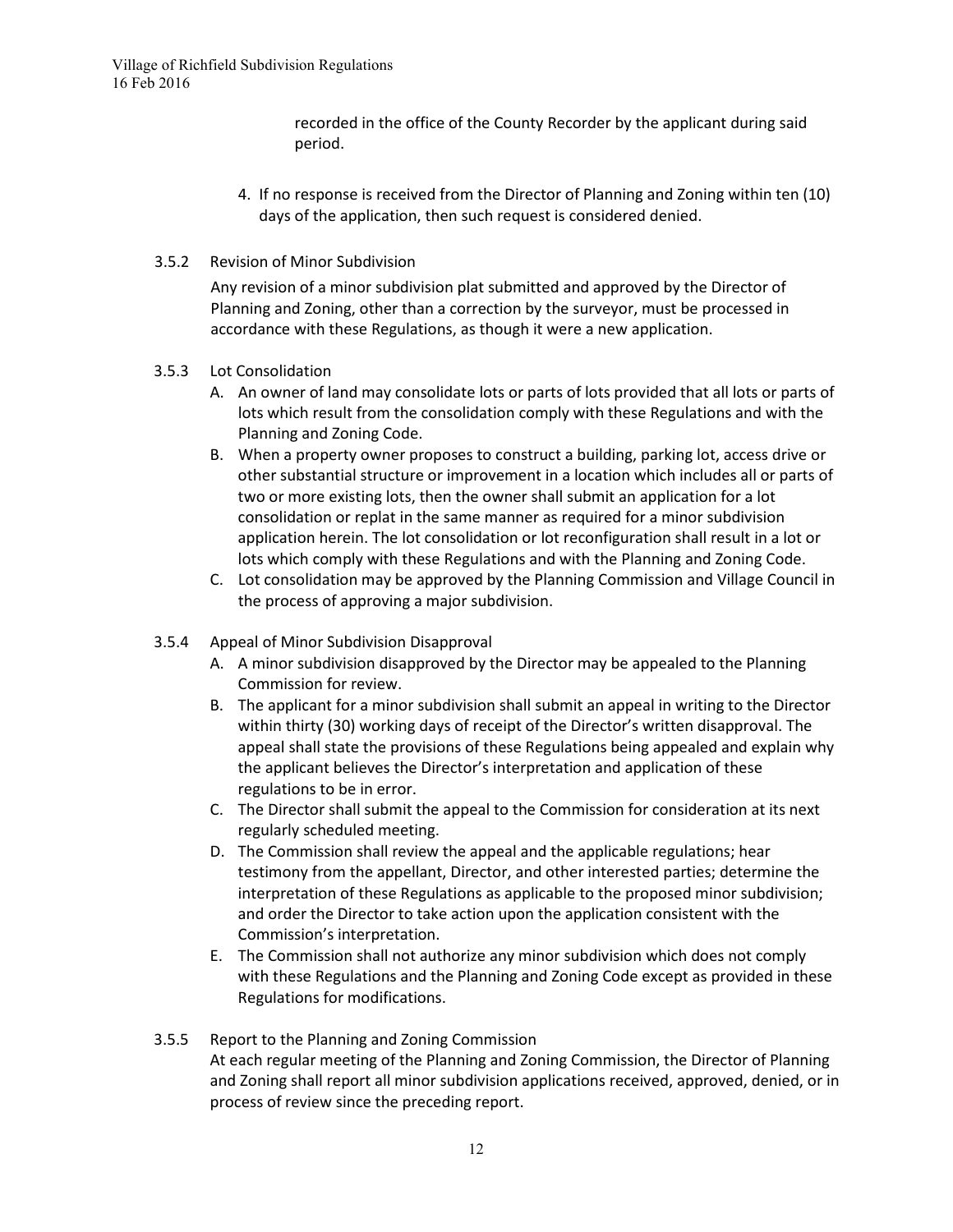#### **3.7 MINOR SUBDIVISION APPLICATION**

At minimum, the following information shall be submitted and certified by the applicant and surveyor on an application for a minor subdivision:

- 3.7.1 Complete application form as required by the Director of Planning and Zoning.
- 3.7.2 Proof of ownership.
- 3.7.3 A survey and drawing as required for new parcels in the County of Summit, Ohio Standards for Approval of Plats and Legal Descriptions Used in Real Property Conveyances.
- 3.7.4 Total area (in square feet) of each lot resulting from the minor subdivision.
- 3.7.5 Dimensions of all property lines.
- 3.7.6 Width of each lot measured at the minimum front building setback line, in compliance with the requirements of the Planning and Zoning Code.
- 3.7.7 Zoning district of all lots as established in the Planning and Zoning Code.
- 3.7.8 The locations of above-ground and underground features which may inhibit or prohibit the location of a main structure or structures on the lot in conformance with these Regulations and the Planning and Zoning Code. The features to be identified and located include but are not limited to the following:
	- A. Easements
	- B. Underground utilities or structures
	- C. Wells
	- D. Rock outcroppings
	- E. Slopes in excess of 15%
	- F. Natural and man-made watercourses, ditches, swales, ponds, lakes and other water features
	- G. Existing above-ground structures
- 3.7.9 Wastewater System. A statement and signature of approval by an authorized agent of Summit County Public Health which confirms one of the following:
	- Proposed lot is approved for building site:
		- a. public sewer available;
		- b. individual sewage system has been approved;
	- or
	- Approved for transfer; no building site authorized.
- 3.7.10 Any additional information required by the Director of Planning and Zoning to determine compliance with applicable laws of the Village.
- 3.7.11 Minor Subdivision fees as required by Village ordinance*.*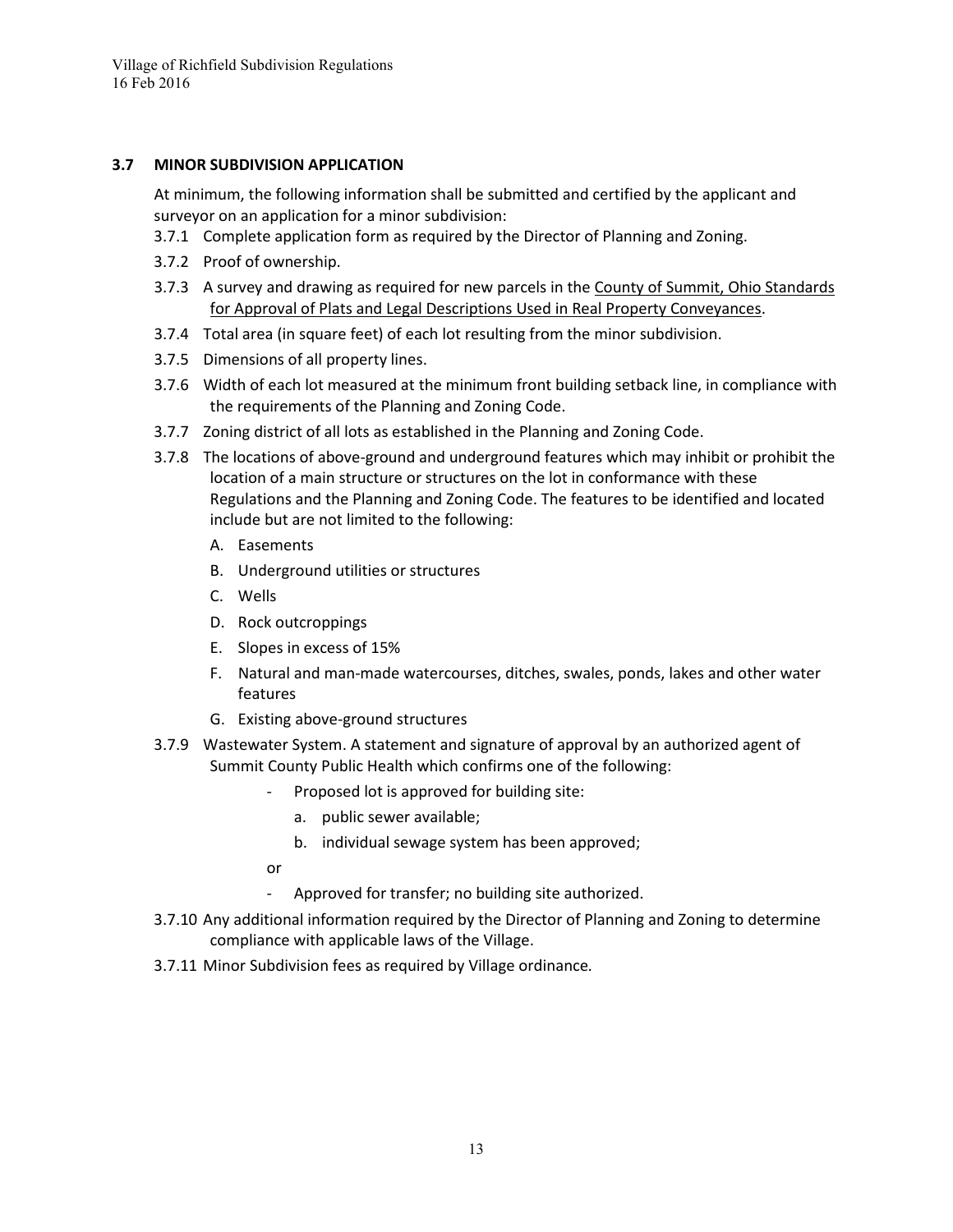# **ARTICLE IV PROCEDURES for MAJOR SUBDIVISIONS**

- **4.1 Purpose**
- **4.3 Subdivision Classification and Application Requirements**
- **4.5 Pre-Application Sketch Plan**
- **4.7 Preliminary Plan Procedure**
- **4.9 Final Plat Procedure**
- **4.11 Improvement Plan Procedure**
- **4.13 Agreements and Guarantees**
- **4.15 Construction Procedures**

#### **4.1 PURPOSE**

This Article specifies the procedures for creating major subdivisions.

#### **4.3 SUBDIVISION CLASSIFICATION AND APPLICATION REQUIREMENTS**

The Director of Planning and Zoning shall determine whether a proposed subdivision of land is a major subdivision as defined in these Regulations. Application, review, approval, recording, and construction of a major subdivision shall be conducted as required in this Article.

#### **4.5 PRE-APPLICATION SKETCH PLAN.**

- 4.5.1 Prior to submitting an application for Preliminary Plan, the subdivider shall prepare a Pre-Application Sketch Plan which illustrates the properties anticipated to be included in a subdivision and the anticipated general layout of streets, lots, storm water and sanitary sewer facilities. The Subdivider may prepare alternative Sketch Plan(s) for discussion.
- 4.5.2 The Subdivider or the Subdivider's Engineer shall meet with the Director of Planning and Zoning and the Village Engineer to review the Pre-Application Sketch Plan and to obtain information necessary to prepare the Preliminary Plan.
- 4.5.3 The Subdivider shall request that the Pre-Application Sketch Plan(s) be submitted to the Planning and Zoning Commission for conceptual review prior to submitting an application for Preliminary Plan. The Commission shall review the Pre-Application Sketch Plan(s) with the Subdivider at a regularly scheduled meeting of the Commission for informal discussion of the proposed layout of streets, lots, and utilities and of the potential impacts of the layouts and of possible alternatives. The Commission shall not take formal action with regard to a Pre-Application Sketch Plan.

#### **4.7 PRELIMINARY PLAN PROCEDURE**

4.7.1 Application

The Subdivider shall submit an application for preliminary plan review containing all information required by these Regulations and all information subsequently requested by the Commission to determine that the proposed layout will serve the public interest and complies with these Regulations. The Subdivider may submit alternative Preliminary Plans for review.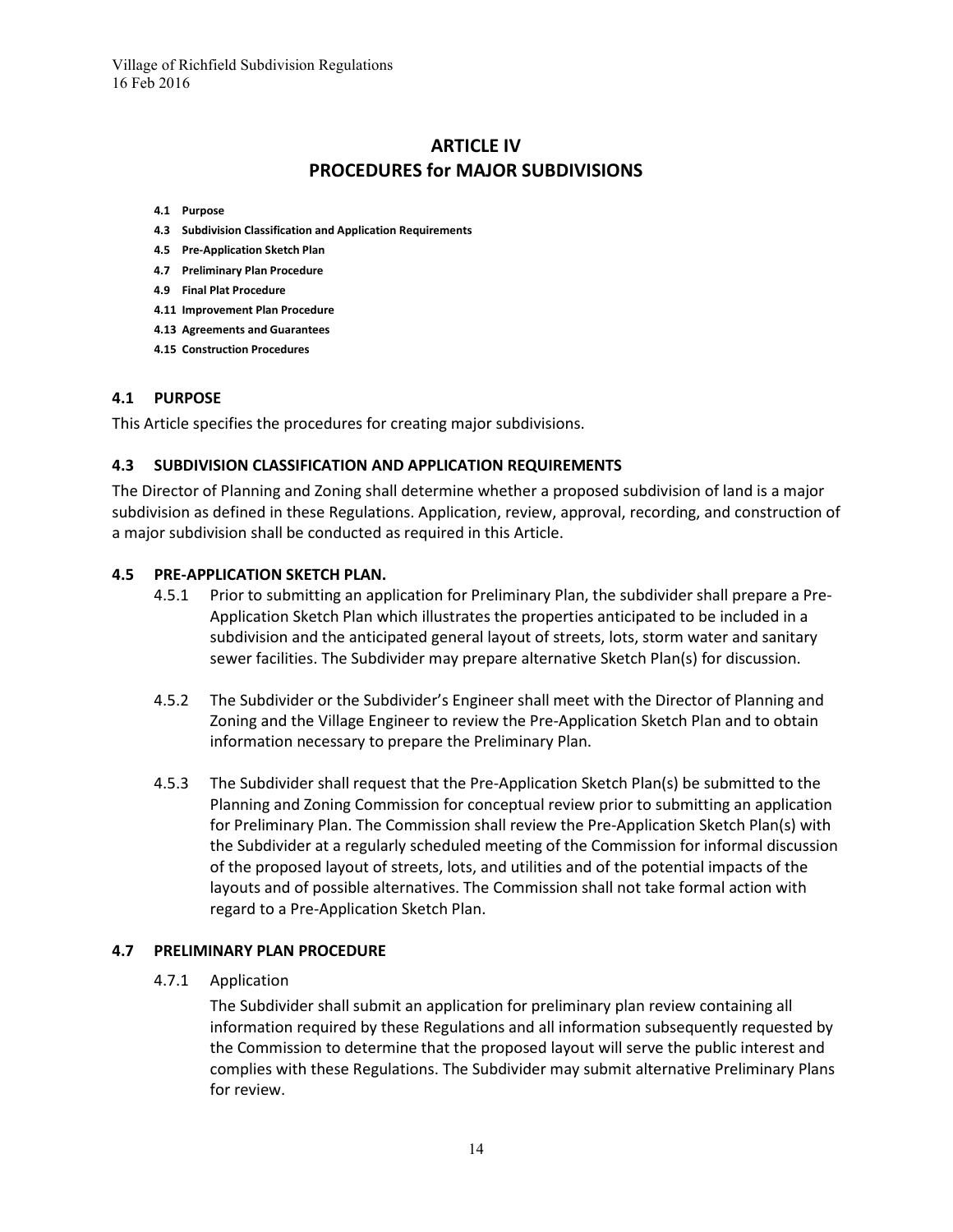An application must be submitted to the Director at least twenty (20) days prior to a regularly scheduled Planning and Zoning Commission meeting in order to be placed on the agenda for that meeting.

4.7.3. Review by the Director of Planning and Zoning

When the Director receives a preliminary plan application, the Director shall determine whether the preliminary plan complies with the existing zoning and subdivision regulations. Within ten (10) days after receiving an application, the Director shall either:

- A. certify that the application complies with the zoning and subdivision regulations and submit the application to the Planning and Zoning Commission for review at its next regularly scheduled meeting;
	- or
- B. notify the applicant in writing of the regulations with which the application does not comply. The applicant may either modify and resubmit the application or request in writing that the non-compliant application be submitted to the Planning and Zoning Commission.
- 4.7.5. Review by the Planning and Zoning Commission
	- A. The Director of Planning and Zoning shall notify the Subdivider and Village Council of the meeting at which the subdivision in question will be considered by the Planning and Zoning Commission.
	- B. Within ninety (90) days after the first meeting at which a complete preliminary plan application has been submitted to and considered by the Planning and Zoning Commission, or within an extended period of time mutually agreed with the Subdivider, the Planning and Zoning Commission shall either approve or deny the application.
	- C. The Director of Planning and Zoning shall notify the applicant and Council in writing of the decision of the Planning and Zoning Commission.
	- D. Approval of a preliminary plan is not an acceptance of the subdivision for record. It is an approval of a general plan as a guide for the preparation of the final plat and the improvement plans. Approval of a preliminary plan shall be effective for a period of one (1) year following the date of approval unless an extension of time is requested in writing by the Subdivider and is granted by the Planning and Zoning Commission. Upon expiration of preliminary plan approval, no approval of a final plat shall be given until the preliminary plan has been resubmitted and reapproved.

# **4.9 FINAL PLAT PROCEDURE**

# 4.9.1 Application

The applicant shall present all information as required in this Article, and all information subsequently requested by the Commission to determine whether the subdivision fully complies with these Regulations, conforms to the approved preliminary plan, and will serve the public interest.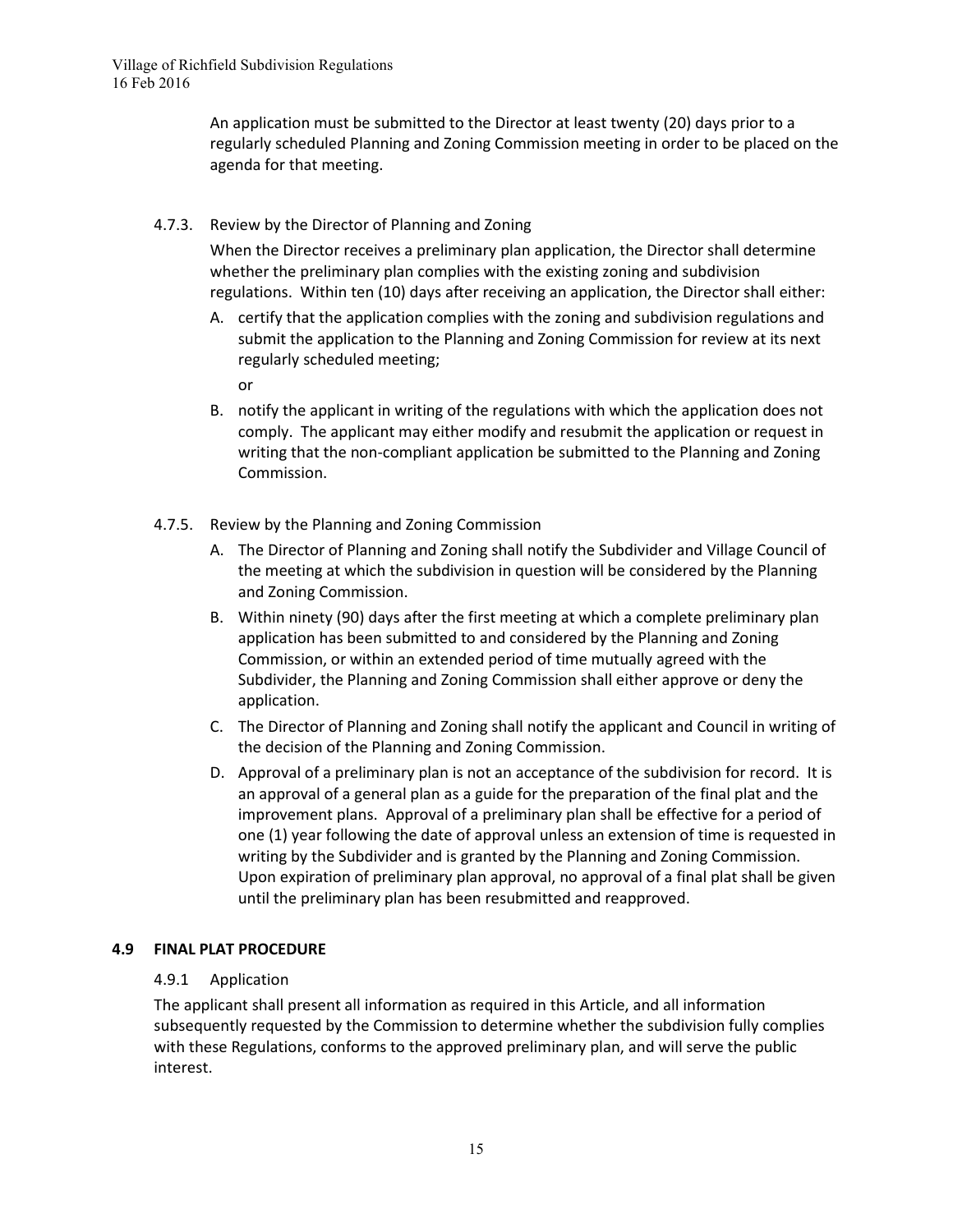- 4.9.3 Application Review by the Director of Planning and Zoning
	- A. If the application and documentation submitted do not comply with these Regulations including all requirements of this Article, the Director of Planning and Zoning shall reject the application and inform the applicant in writing.
	- B. When the Director of Planning and Zoning receives a complete final plat application, the Director shall determine whether the parcel or parcels comply with the existing Planning and Zoning code. Within ten (10) days after receiving a completed application, the Director will either certify that the drawings meet the Planning and Zoning Code of the Village of Richfield as submitted or note any violations of the Planning and Zoning Code of the Village of Richfield, and notify the applicant in writing. The applicant may either request the application be submitted to the Planning and Zoning Commission or may modify the application to eliminate the zoning violations. If the Director finds the parcel or parcels comply with zoning regulations, the Director shall submit the application to the Planning and Zoning Commission for review at its next regularly scheduled meeting.
	- C. An application must be submitted at least twenty (20) days prior to a regularly scheduled Planning and Zoning Commission meeting in order to be placed on the agenda for that meeting.
- 4.9.5 Review by the Planning and Zoning Commission
	- A. The Director of Planning and Zoning shall notify known owners of contiguous property, and/or known interested parties, of the meeting at which the subdivision in question will be considered by the Planning and Zoning Commission.
	- B. Within sixty (60) days after a final plat application has been properly submitted to the Planning and Zoning Commission, or within a mutually agreed upon extension, the Planning and Zoning Commission shall act on the application. Otherwise, the final plat shall be deemed to have been approved. The Commission may take one of the following actions:
		- 1. Final Approval: The Commission may give final approval before all required improvements are installed, authorizing its Planning and Zoning Chairman to sign the plat at such time a construction agreement and a cash bond, or its equivalent, acceptable to the Village of Richfield Director of Law and the Village Engineer, are approved for the purpose of assuring installation of such improvements.
		- 2. Disapproval: The Commission may determine to disapprove the final plat. Written notice of such action, including reference to the Regulation or regulations violated by the plat, shall be mailed to the applicant.
	- C. The Director of Planning and Zoning shall notify the applicant and Council in writing, of the decision of the Planning and Zoning Commission.
	- D. Approval of the final plat by the Commission shall not be an acceptance by the public of the offer of dedication of any stream, highway, or public ways or open spaces upon the plat.
- 4.9.7 Council Approval, Dedications, Recording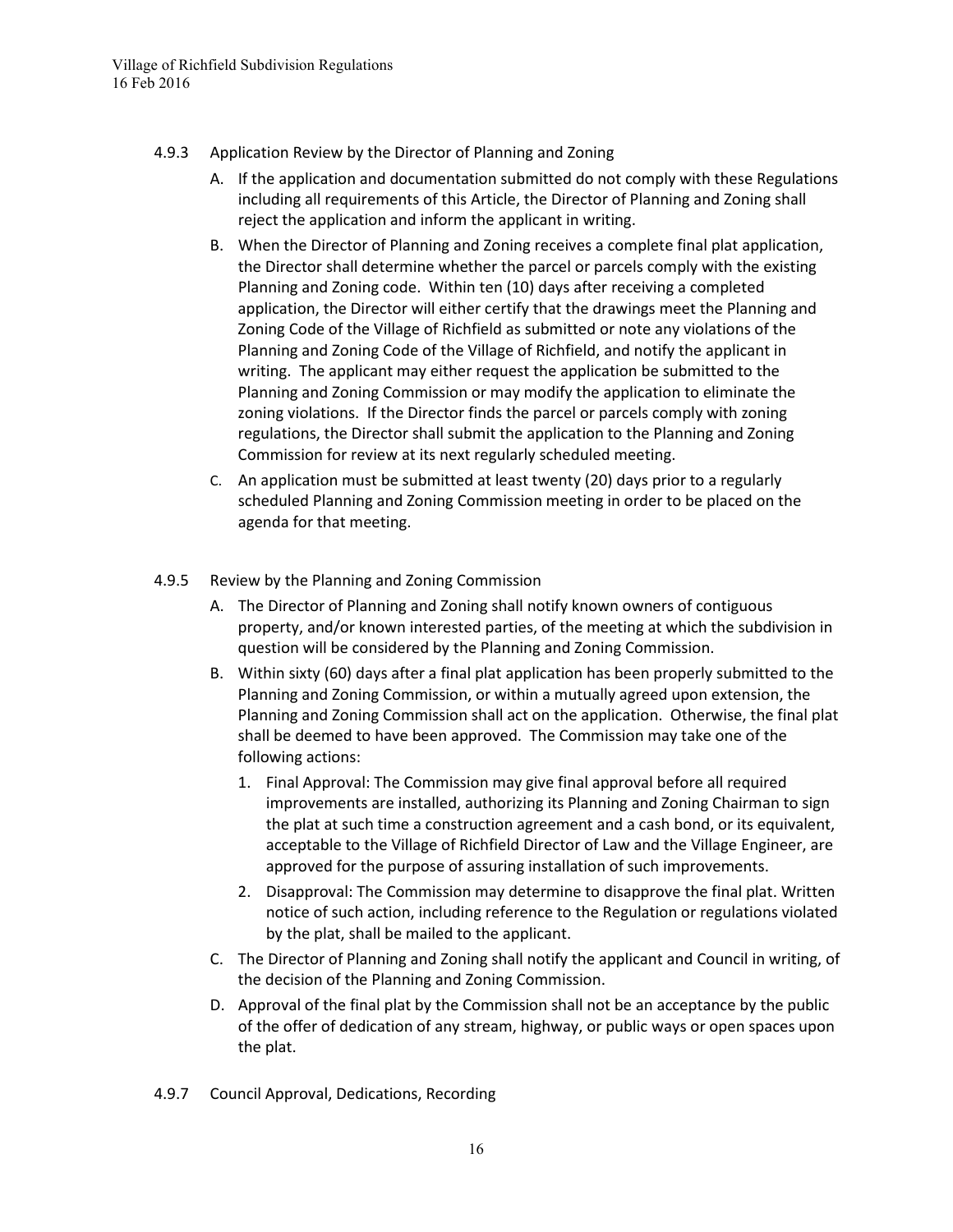- A. Acceptance of Dedication. The Final Plat shall be submitted to Council for acceptance of dedication of any streets, improvements, or land for public use and for acceptance of any easement before the Final Plat can be recorded. The acceptance of any street or utility for public use and maintenance and assignment of street names shall be by separate Council action.
- B. The Final Plat shall not be accepted for record until final improvements are constructed or their construction is as provided in these Regulations.
- C. After Council approval, the Final Plat shall be returned to the Village Engineer for checking and further processing. The Engineer shall present the plat to the County Auditor for transfer and to the County Recorder for recording. All fees required in connection with the above process and costs of reproduction of said plat shall be paid by the Subdivider. Upon recording of the final plat, the tracing of said plat shall be permanently retained by the office of the Village Engineer.

# **4.11 IMPROVEMENT PLAN PROCEDURE**

- 4.11.1 Application
	- A. The Subdivider shall present to the Village Engineer all information as required in these Regulations, and all information subsequently requested by the Village Engineer to determine that the proposed subdivision complies with these Regulations and conforms to the approved preliminary plan and will serve the public interest.
	- B. The Subdivider shall submit improvement plans to other agencies as required by these Regulations or by other applicable laws and obtain approval as applicable. Such agencies may include, but are not limited to the Summit Soil and Water Conservation District, Summit County Public Health, the US Army Corps of Engineers, the Ohio Environmental Protection Agency, Northeast Ohio Regional Sewer District, and applicable utility providers.
	- C. The Village Engineer shall not approve the Improvement Plan until approvals from all applicable agencies have been obtained.
- 4.11.3 Review by the Village Engineer
	- A. The improvement plan must be approved by the Village's Engineer and the before the plans are submitted to the Planning and Zoning Commission. Improvement plans may be submitted and reviewed concurrently with the final plat.
	- B. An application must be submitted at least twenty (20) days prior to a regularly scheduled Planning and Zoning Commission meeting in order to be placed on the agenda for that meeting.
- 4.11.5 Review by the Planning and Zoning Commission
	- A. Within sixty (60) days after an improvement plan application has been properly submitted to the Planning and Zoning Commission or within a mutually agreed upon extension, the Planning and Zoning Commission shall either approve or deny the application.
	- B. The Director of Planning and Zoning shall notify the applicant and Council in writing, of the decision of the Planning and Zoning Commission.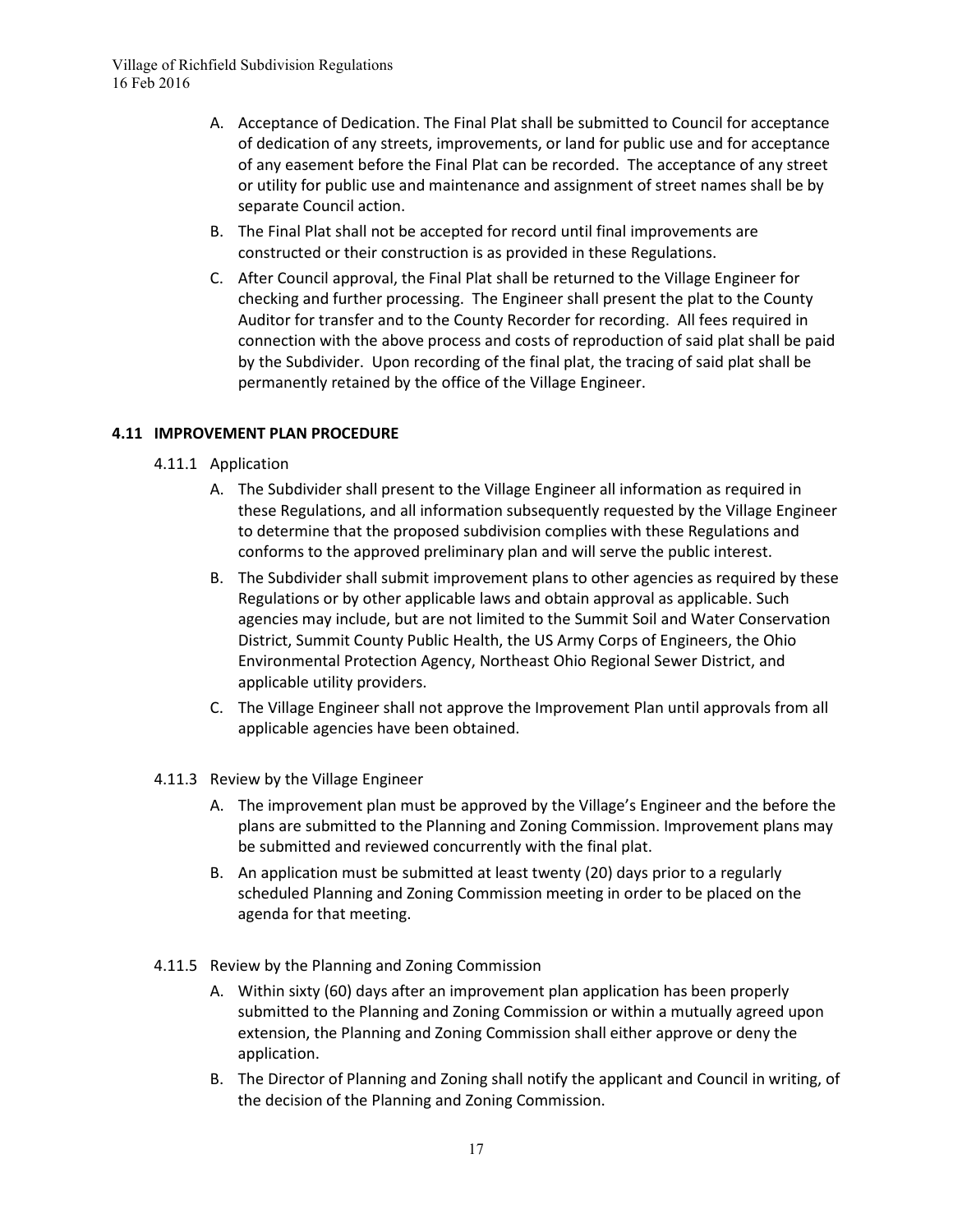#### 4.11.7 Amendments after Original Approval

If it becomes necessary to amend the plan for improvements as approved, due to unforeseen circumstances, the Subdivider shall inform the Village Engineer in writing of the conditions requiring the amendments. Written authorization from the Village Engineer to make the required amendments must be received before proceeding with the construction of the improvement.

#### **4.13 AGREEMENTS AND GUARANTEES**

Prior to approval of the final plat of any subdivision, the Subdivider shall provide agreements, guarantees, bonds, insurance and other requirements as set forth in these Regulations.

All bonds and insurance required under this Section shall be secured from companies authorized to do business in the State of Ohio and approved by the Director of Law and shall be deposited and remain at all times with the Director of Finance.

#### 4.13.1 Construction Agreement

To assure construction and installation of improvements required by these Regulations, the Subdivider shall execute a construction agreement with the Village Council in form and substance as determined by the Village Engineer and approved by the Director of Law. This agreement shall provide that:

- A. all such improvements shall be constructed and installed at the Subdivider's expense in compliance with standards and specification for each of the various types of improvements;
- B. such improvements shall be available to and for the benefit of the lands within such subdivisions;
- C. that the required improvements will be completed and installed within a specified period of time after the date of the approval on the Improvement Plan;
- D. the Subdivider shall pay fees required for inspection and testing and the schedule, terms and conditions for such payments.

Any further provisions that the Director of Law may deem necessary in the public interest may be added.

If approval of the final plat has been given before construction of improvements and a performance guarantee has been provided, the construction agreement shall provide that if the improvements are not completed within the specified time, the Village, after issuing written notice to the Subdivider, may complete the improvements and recover full costs and expenses thereof from the Subdivider and may appropriate such portion of money or bonds posted for faithful performance of such work.

No construction of any improvements or clearing, grubbing, and grading shall be commenced prior to the approval of the construction agreement by Village Council.

#### 4.13.3 Performance Guarantee

A. Guarantee Required. The Subdivider, in lieu of actual prior installation or completion of the required improvements when requesting approval of a final plat, shall execute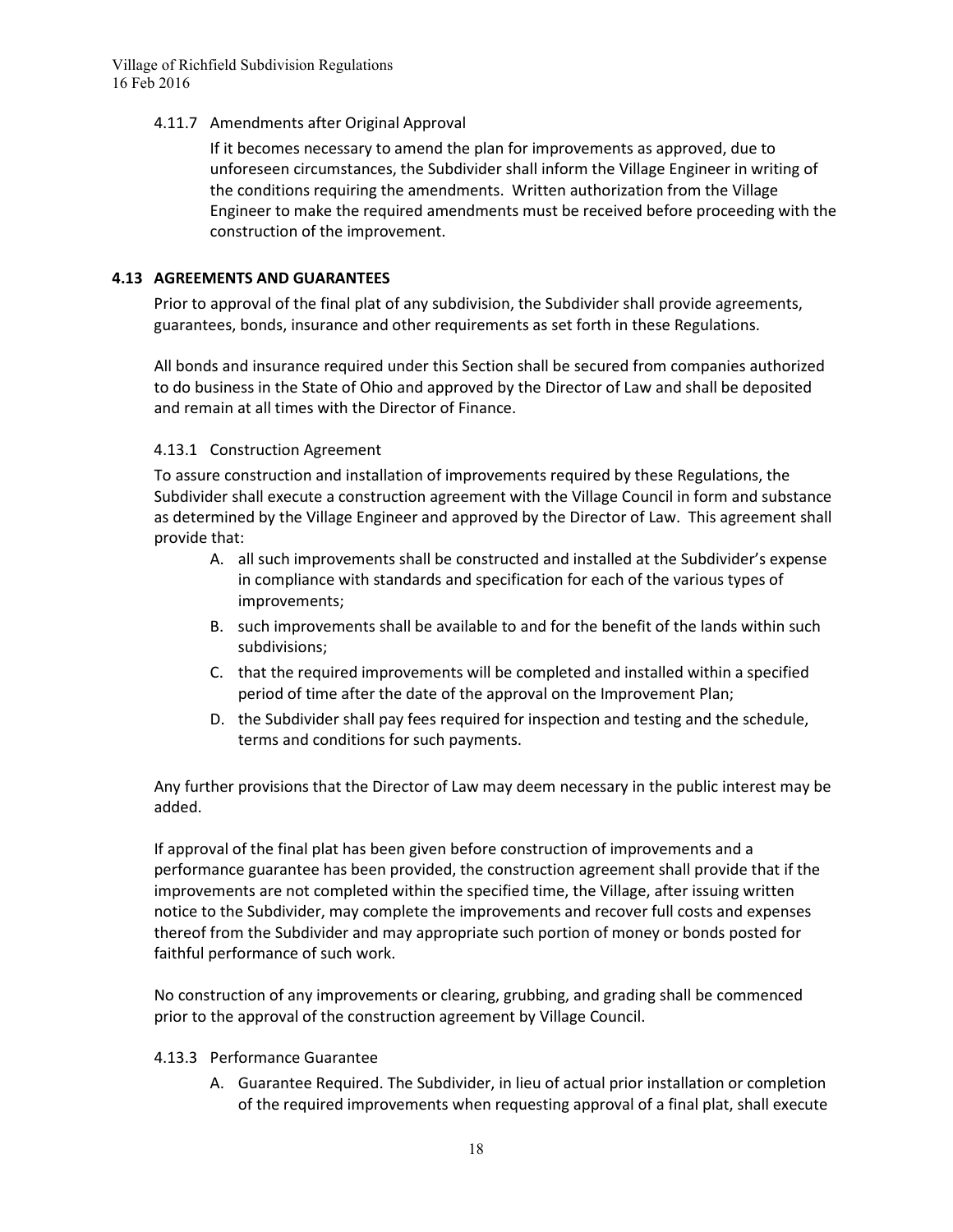and file the Construction Agreement and a performance bond or other guaranty acceptable to the Director of Law.

- B. Amount of Guarantee. The financial guarantee shall be in an amount equal to the Village Engineer's current estimate of the cost of completion of all improvements, should the Subdivider fail to perform.
- C. Term of Guarantee. Guarantee shall be for a period of not longer than eighteen (18) months unless the Village Council extends the time period by Resolution. If an extension is approved, the financial guarantee may be increased by an amount recommended by the Village Engineer.
- D. Form of Guarantee. The performance guarantee shall be in one of the following forms:
	- 1. Cash Security or Escrow. The Subdivider may deposit a cash security or escrow with a bank acceptable to the Director of Law in the amount of one hundred percent (100%) of the estimated cost of the improvements. The security shall be in favor of the Village of Richfield who shall have sole control of disbursement. The bank shall be directed to pay out portions of the cash security toward the completion of the improvements only with the approval of the Mayor who may require a balance to be maintained which he/she determines sufficient to complete the improvements in accord with the approved plans and specifications. The Mayor shall authorize the release of any balance to the subdivider only upon acceptance of the improvements by Village Council.

In the event the improvements are not constructed within the time period designated in the construction agreement, the Village shall have the option, thirty (30) days after issuing written notice to the subdivider, to complete and maintain the improvements and to collect and receive from the bank any remaining balance of the security to be applied toward payment of costs and expenses of completing the improvements.

- 2. Corporate Surety Bond. The Subdivider may furnish a corporate surety bond in the principal amount of the estimated cost of the improvements with surety to the satisfaction of the Director of Law and in a form approved by the Director of Law, guaranteeing completion and maintenance of the improvements in accord with the approved plans and specifications. The bond shall remain in effect until the improvements have been completed and maintained as provided in these regulations and until released by authority of Village Council. The bond shall provide that, upon default of performance by the Subdivider and thirty (30) days after issuing written notice to the Subdivider, the Village may acquire the bond to complete the improvements.
- 3. Set Aside Agreement. The Subdivider may provide a set-aside agreement from a bank or other financial institution acceptable to the Director of Law guaranteeing funds in the amount of the estimated cost of the improvements, in a form approved by the Director of Law, guaranteeing completion and maintenance of the improvements to the same effect as (1) and (2) above.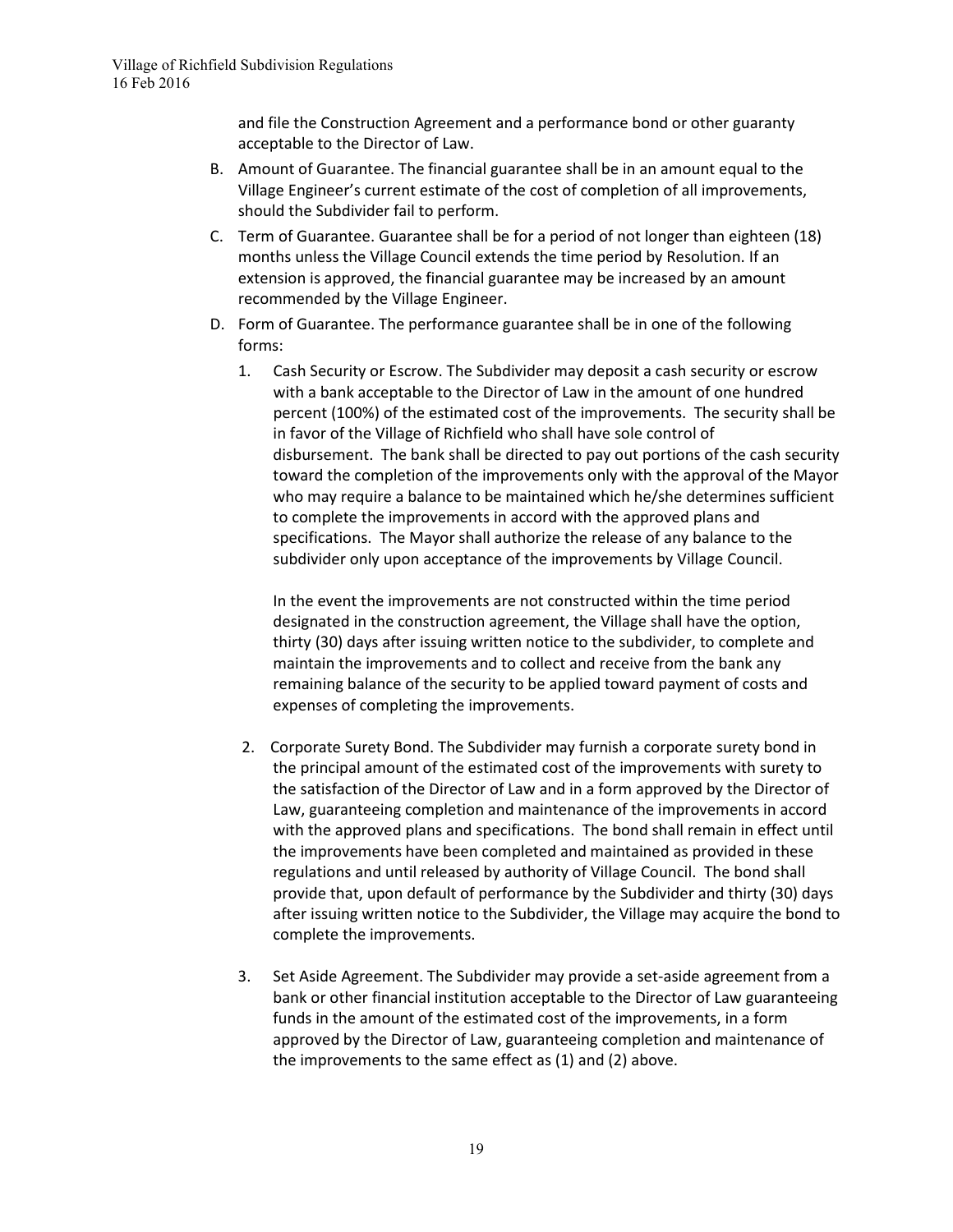E. Reduction, Release of Guarantee. The guarantee may be released upon actual acceptance of dedication of the improvements. When a portion of the improvements has upon inspection been determined to be satisfactorily completed, a reduction in the guarantee may be authorized by the Village Engineer and the Director of Law provided that such reduction shall not reduce the balance of the guarantee below the current completion cost as of the date of reduction and provided further that all other requirements of this section have been properly executed.

# 4.13.5 Restoration Bond

The Village may, where conditions warrant, require a restoration bond. The bond shall insure repair of any damage done to existing curbs, gutters, sidewalks, driveways, street pavement, landscaping, or other items within the right-of-way adjacent to a subdivision or within areas or easements controlled by the Village. The amount of the bond shall be as determined by the Village Engineer based on his/her estimate of potential damage and shall be in a form approved by the Director of Law. The restoration bond shall be released when all damaged facilities, if any, have been restored to the satisfaction of the Village Engineer and the Director of Law.

# 4.13.7 Maintenance Guarantee

A cash maintenance bond or letter of credit shall be posted with the Director of Finance in the amount of ten percent (10%) of the cost of improvements and shall be arranged for a period of eighteen (18) months from the date of acceptance of improvements by the Council of the Village of Richfield. This bond is to be posted at the same time as the Performance Guarantee.

The Subdivider shall be responsible for routine maintenance of all improvements and shall repair all failures due to faulty construction as soon as they become apparent. The Subdivider shall also make repairs due to erosion or abuse by utility companies and shall repair all failures for all other reasons during the Maintenance Guarantee period. The streets and other improvements shall be in a condition acceptable to the Village Engineer and Village Council at the end of the maintenance period. If the Subdivider fails to perform said maintenance to the complete satisfaction of the Village, the Village Council, may use such cash Maintenance Guarantee to make necessary repairs at their discretion.

# 4.13.9 Liability Insurance

The Subdivider shall furnish such insurance as is deemed necessary by the Director of Law, which shall indemnify and save harmless the Village from any and all liability arising by reason of the conditions which may arise or grow out of the construction or installation of such facilities. The insurance shall be of such duration as determined by the Director of Law, but shall in no case be allowed to expire earlier than the effective period of any Maintenance Bond. A copy of the insurance policy shall remain at all times with the Director of Finance.

# 4.13.11 Title Guarantee

A Title Guarantee shall be furnished to the Village Council when the Final plat is submitted for approval to guarantee that the title of the lands to be dedicated are as indicated on the final plat. A certification that current taxes are paid shall also be submitted.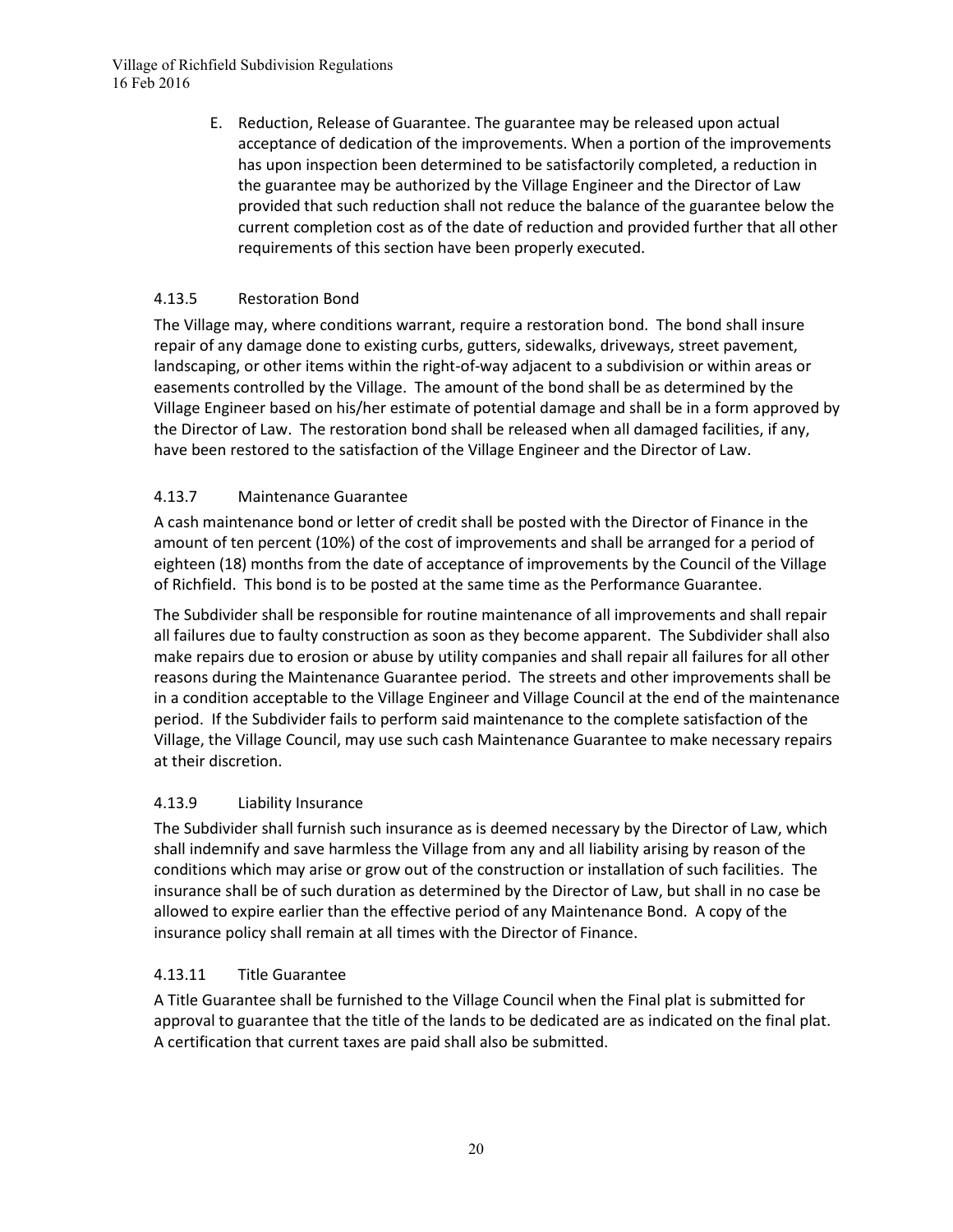#### **4.15 CONSTRUCTION PROCEDURES**

No construction shall commence until authorized by the Village Engineer and subsequent to compliance with all requirements of these Regulations including but not limited to those relating to approval of Improvement Plans and execution of Construction Agreement and Performance Guarantees.

#### 4.15.1 Preconstruction Meeting and Work Schedule

It is the responsibility of the applicant to arrange a Preconstruction Meeting through the Director of Planning and Zoning prior to the commencement of any clearing, grubbing, and grading and any construction of subdivision improvements. At this time, the project will be discussed in regard to procedure, plans, specifications, materials, inspections, fees, etc.

#### 4.15.3 Inspections

- A. Responsible Official. The responsible official is the Village Engineer.
- B. Authority and Duties of Inspectors. Inspectors employed by the Village Engineer shall be responsible to inspect any work done and all materials furnished. Such inspections may extend to all or any part of the work and to the preparation, fabrication or manufacture of the materials to be used. The Inspector shall not be authorized to revoke, alter or waive any requirements of the specifications or plans. The Inspector shall be authorized to call to the attention of the contractor any failure of the work or materials to conform to the plans, specifications, subdivision regulations and contract. The Inspector shall have the authority to reject materials which do not meet specification requirements or suspend the portion of the work involved until any question at issue can be referred to and decided by the Village Engineer.

Inspection during the installation of improvements shall be made by the Inspector to ensure conformity with the approved plans and specifications as contained in the Subdivider's Construction Agreement. Daily inspector reports shall be submitted to the Village Engineer.

C. Final Inspection. Upon completion of all the improvements, the Subdivider shall request in writing a final inspection by the Village Engineer to determine conformance with these Regulations. The Village Engineer shall make a final inspection of all improvements installed by the developer that fall under the Village Engineer's authority.

#### 4.15.5 Construction Responsibilities

A. Cooperation of Subdivider and Subdivider's Contractors. The Subdivider and contractors shall have available on the project, at all times, two (2) approved copies of all required plans and specifications. They shall cooperate with the Village Engineer, Inspectors, and with other contractors in every way possible.

The Subdivider and contractor shall at all times have a competent superintendent acting as his agent on the project. The superintendent shall be capable of reading and thoroughly understanding the plans and specifications. He shall have full authority to execute the plans and specifications and to supply promptly such materials, tools, plant equipment and labor as may be required. A superintendent shall be furnished regardless of the amount of work sublet.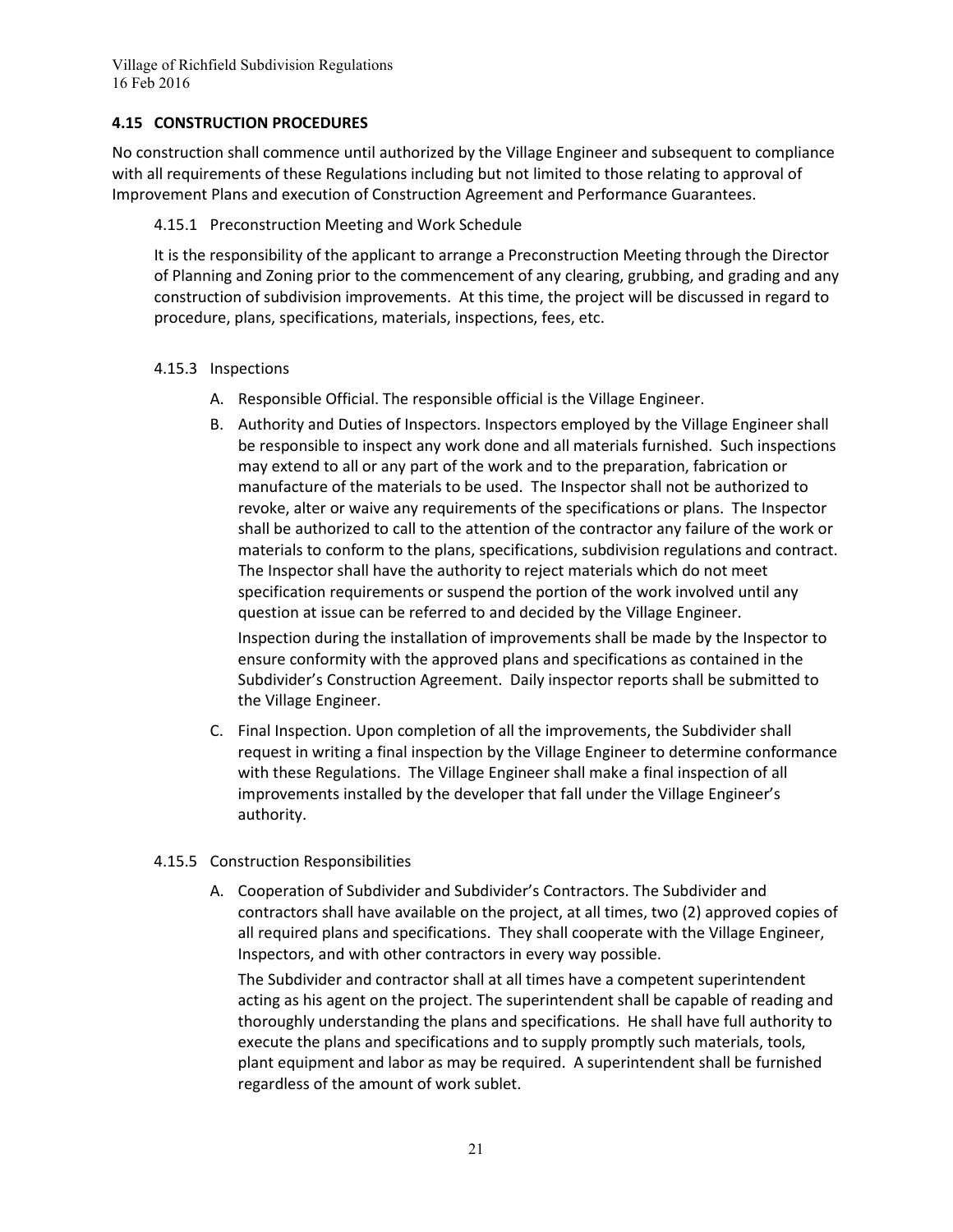B. Work Schedule. The Subdivider and contractors shall submit weekly work schedules as required by the Village Engineer. (Forms provided by Engineer).

All work must be inspected and approved by the Village Engineer. Unsatisfactory progress reports will be returned for revision. The normal work week is assumed to be an eight (8) hour day, Monday through Friday; if overtime will be needed, it shall be indicated on the schedule and approved in advance pursuant to the Codified Ordinances of Richfield limiting the time permitted for operation construction equipment.

- C. Grade Stakes. Pavement and sewer grade stakes shall be set at twenty-five foot (25') intervals on horizontal and vertical curves and for all grades less than one percent (1%). Tangent pavement grades and pipe grades over one percent (1%) may be set at a maximum interval of fifty feet (50'). The Inspector may ask for additional grade stakes if it is deemed necessary.
- D. Repair Damage. Any damage done to the improvements by construction, traffic, local traffic or by any other means shall be repaired or the damaged materials replaced before the next item of construction is begun.
- E. Final Clean Up. Upon completion of the work and before acceptance, the Subdivider and contractor shall clean up all ground occupied or affected by him in connection with the work. The entire area shall be left in a neat and presentable condition satisfactory to the Inspector.
- F. Maintenance of Improvements on Dedicated Streets. The Subdivider shall be responsible for the maintenance of the improvements during the construction period and shall be responsible for providing the services necessary to guarantee access to all occupied lots until final acceptance of the improvements by the Village. The Subdivider shall be notified by the Village Engineer, of the need for said maintenance or service within the time specified, the Village may perform said maintenance or service and bill the Subdivider for said service. Payment shall be guaranteed by the Performance Bond. In addition, the Subdivider shall maintain all improvements for such periods specified in the Maintenance Guarantee.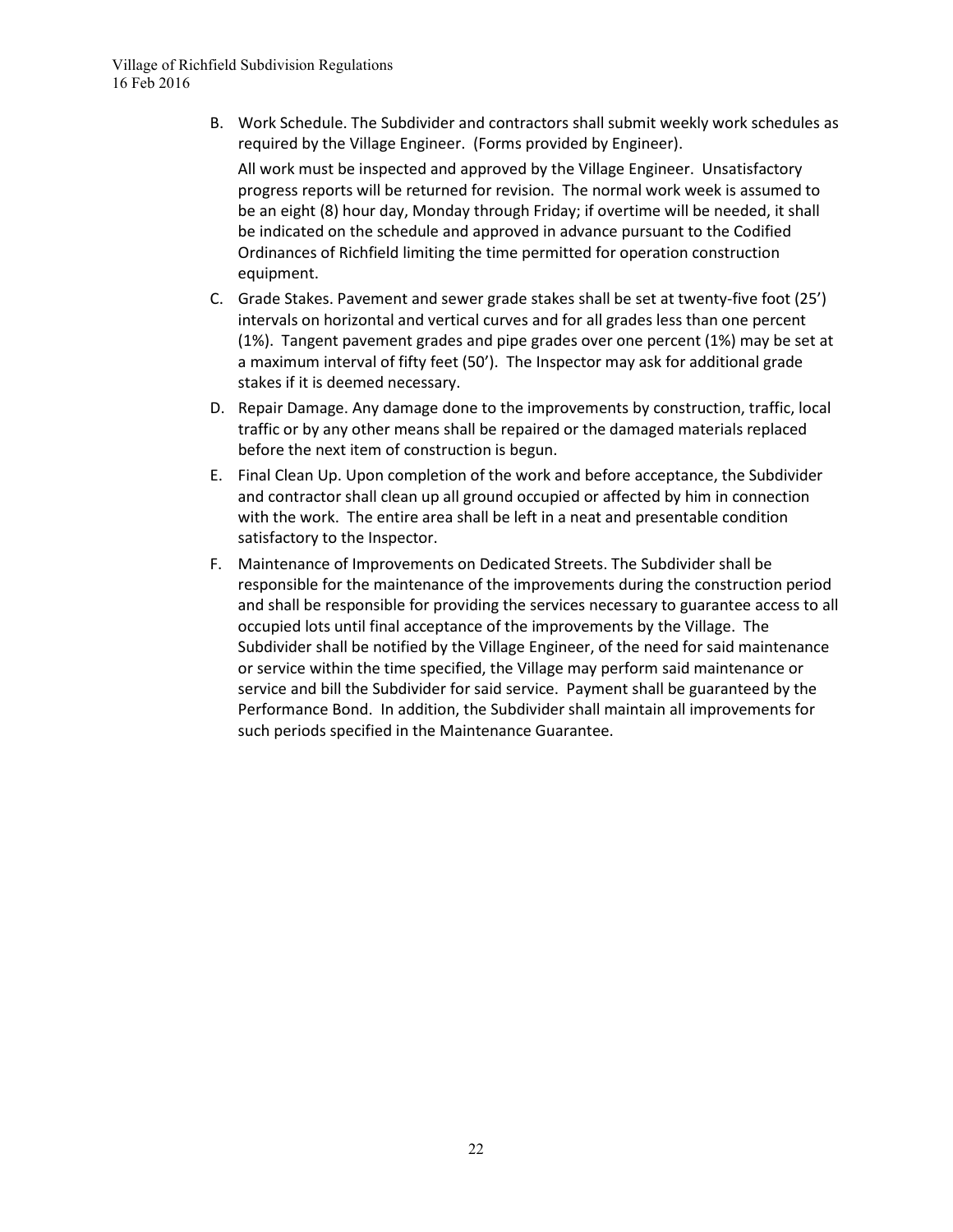# **ARTICLE V PLAN and PLAT SPECIFICATIONS for MAJOR SUBDIVISIONS**

- **5.1 Purpose**
- **5.3 Pre-Application Sketch Plan**
- **5.5 Preliminary Plan**
- **5.7 Final Plat**
- **5.9 Improvement Plan**
- **5.11 As-Built Drawings**

#### **5.1 PURPOSE**

The purpose of this Article is to inform the Subdivider of the specific information required in plans and drawings required for major subdivisions to permit adequate review, approval, and recording of plats.

#### **5.3 PRE-APPLICATION SKETCH PLAN**

A pre-application Sketch Plan shall be submitted by the Subdivider as a basis for informal discussion with Village officials. The plan shall provide the following information:

- 5.3.1 Location.
- 5.3.2 Existing highways and proposed streets on and adjacent to the tract (several alternates, if considered.)
- 5.3.3 Topography.
- 5.3.4 Proposed streets, approximate size, dimensions and area of proposed lots, public open space, utility lines, easements, any existing buildings or special features such as gas wells, rock outcroppings, etc.
- 5.3.5 Proof of ownership or authorization from the owner to submit the Pre-Application Sketch Plan.

#### **5.5 PRELIMINARY PLAN**

The Subdivider shall furnish the following:

- 5.5.1 Preliminary Plan Fee. Fees as required by ordinance of Village Council.
- 5.5.3 Application/Documentation.
	- A. Application and other forms as required by the Planning Commission. *(See current required forms in Appendix B)*
	- B. Proof of ownership or authorization from the owner to submit the Pre-Application Sketch Plan.
- 5.5.5 Vicinity Map. Ten (10) copies of a map at a scale not less than 1" = 1,000'. The vicinity map may be on the same sheet as the preliminary plan drawing. The vicinity map shall show:
	- A. Subdivision name, township, county, tract boundaries, original township lot number, section number and north arrow.
	- B. Existing and proposed streets.
	- C. Any other significant community activity areas or features.
	- D. Existing parcels.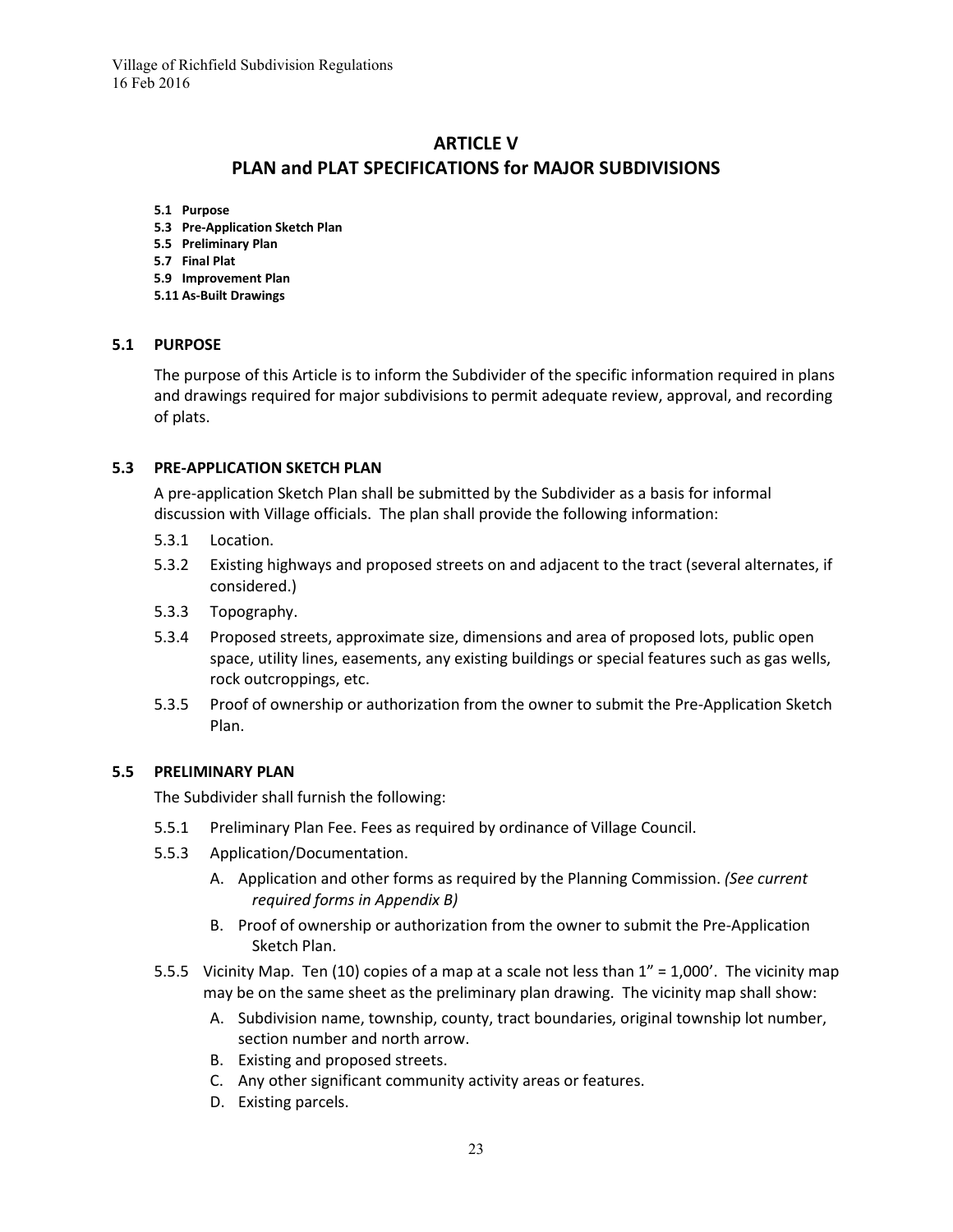- 5.5.7 Preliminary Plan Drawing. Ten (10) copies of this plan. The applicant shall submit additional copies of the preliminary plan to the Director of Planning and Zoning for review by affected public agencies such as the Summit Soil and Water Conservation District, utility companies, school boards, and others as deemed necessary. The preliminary plan shall be accurately and clearly drawn based on topography and boundary determination by a duly licensed and registered surveyor, or professional engineer (see Appendix B). The drawing shall include the proposed plan or alternate plans of the subdivision, and shall show the following:
	- A. Identification
		- 1. Proposed name of subdivision (must not duplicate other names in the township, Village or other contiguous communities which may cause confusion.)
		- 2. Names, addresses and telephone numbers of owners, subdivider, and registered surveyor, landscape architect, city planner or professional engineer.
		- 3. Scale  $(1'' = 50'$  or greater), north arrow and date.
	- B. Existing Land Characteristics
		- 1. Deed description: showing bearing and distances.
		- 2. Easements description: showing nature, purpose and terms.
		- 3. Streets on and adjacent to the subdivision: names, location, right-of-way, and roadway width. Planned public improvements; highways or other major improvements planned by public authorities for future construction on or near the subdivision, including journalized routes for highways.
		- 4. Utilities on and adjacent to the subdivision: location, size and invert elevations of sanitary and storm sewers; location and size of water mains; location and size of gas lines; location of fire hydrants and utility poles. If water mains, sewers and/or culverts are not on or adjacent to the tract, indicate the direction and distance to, and size of, nearest ones, show invert elevation of sewers and culverts.
		- 5. Ground elevations on the subdivision: show contours with an interval of not more than two feet (2').
		- 6. Subsurface conditions on the subdivision: any conditions that are not typical such as oil wells and abandoned mines, etc.
		- 7. Other conditions on the subdivision or adjacent land within two hundred feet (200'):
			- a. Water courses and areas subject to flooding;
			- b. Marshes;
			- c. Rock outcroppings;
			- d. Wooded areas;
			- e. Isolated preservable trees one foot (1') or more in diameter;
			- f. Any structures or other significant features;
			- g. Approximate direction and gradient of ground slope, including any embankments or retaining walls;
			- h. Location and type of buildings, fences, tree lines, etc.;
			- i. Railroad lines;
			- j. Power lines and towers;
			- k. Other contiguous zoning uses of land;
			- l. Owners of adjacent unplatted land (for adjacent platted land refer to subdivision plat by name, plat book and pages.)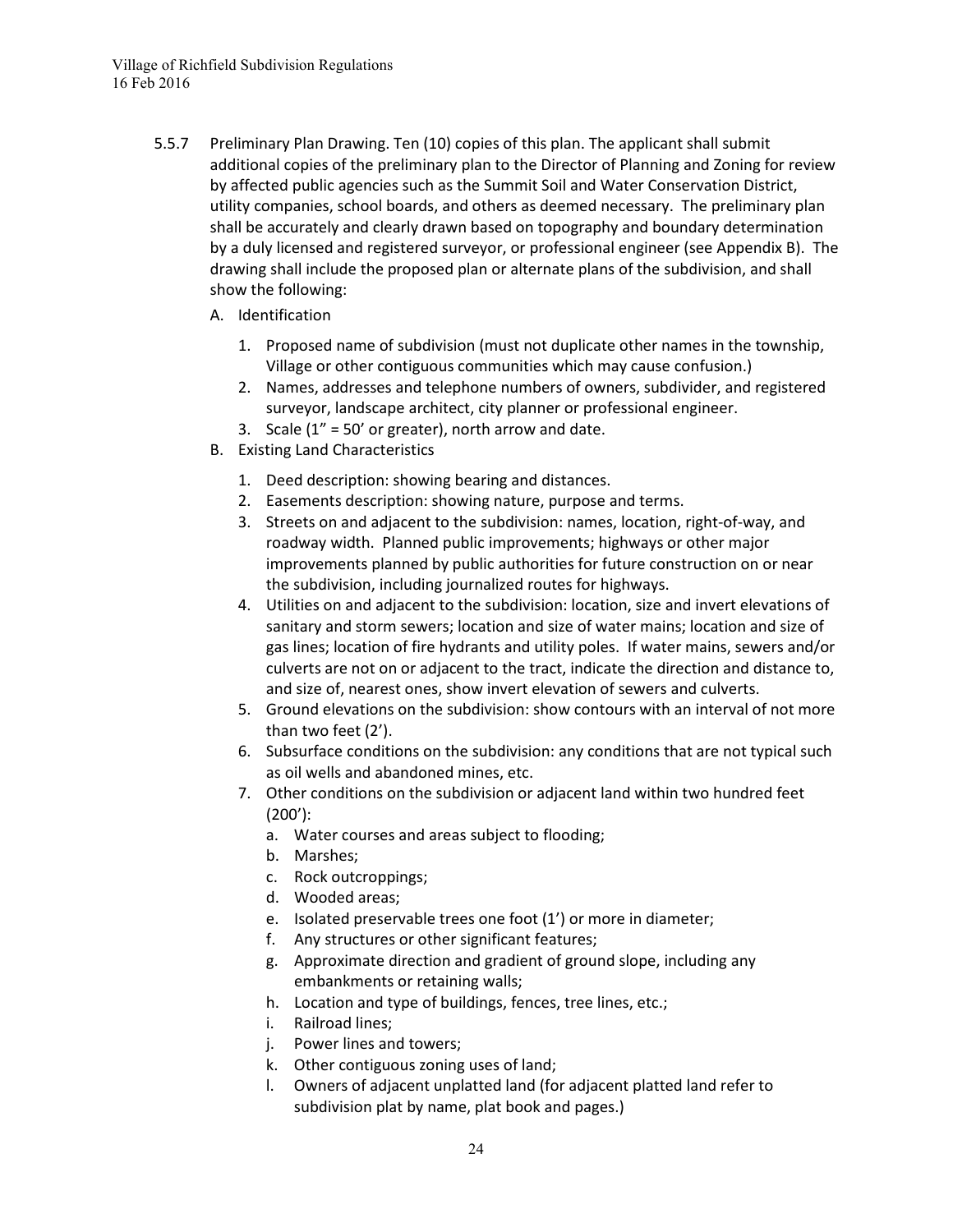- 8. Zoning requirements:
	- a. Existing zoning districts of the area to be subdivided;
	- b. Lot size and yard requirements;
	- c. Proof of any variances or special exceptions which may have been granted, which have a bearing on the subdivision.
- 9. Planned public improvements: highways or other major improvements planned by public authorities for future construction on or near the subdivision.
- C. Proposed development
	- 1. Streets: show proposed streets (indicate each street by a proposed name where the street is a continuation of an existing street), right-of-way widths, approximate grades, and proposed improvements. The Village Engineer may also require profiles of approximate street grades. Any change in street names are subject to Council review and approval.
	- 2. Other rights-of-way or easements: location, width, and purpose.
	- 3. Lots: numbers, dimensions, and area of irregular lots in square feet.
	- 4. Building setback lines.
	- 5. Land parcels within the subdivision not to be divided into lots.
	- 6. Public sites: preserved or dedicated for parks, playgrounds, or other public uses.
	- 7. Sites for other uses: multi-family dwellings, shopping facilities, churches, industry, and non-public uses exclusive of single-family dwellings.
	- 8. Total site data: including acreage, number of residential lots, typical lot size, and acres in parks and other public uses.
	- 9. Proposals for the control of erosion and sedimentation as recommended by the Soil and Water Conservation District.
	- 10. Proposals for storm water management and storm water retention may be required by the Village Engineer.
	- 11. Summit County Health Department review of sewage disposal.
	- 12. Proof of compliance with applicable wetland protection regulations.
- D. Other information. The Planning and Zoning Commission may require such additional information as deemed necessary to determine compliance with these Regulations and with the Village Planning and Zoning Code, as well as the likely impacts and relationships between the proposed subdivision and existing and planned development surrounding the subdivision.

# **5.7 FINAL PLAT**

The Subdivider shall furnish the following:

- 5.7.1 Final Plat Application.
	- A. Application form(s) as required by the Planning Commission*.*
	- B. Fees as required by ordinance of Village Council.
- 5.7.3 Final Plat Drawing. The final plat shall be drawn and transmitted to the Village in form and quantity as required by the Director of Planning and Zoning. Where necessary, the plat may be on several sheets accompanied by an index sheet showing the entire subdivision. The final plat shall show the following:
	- A. Title Sheet: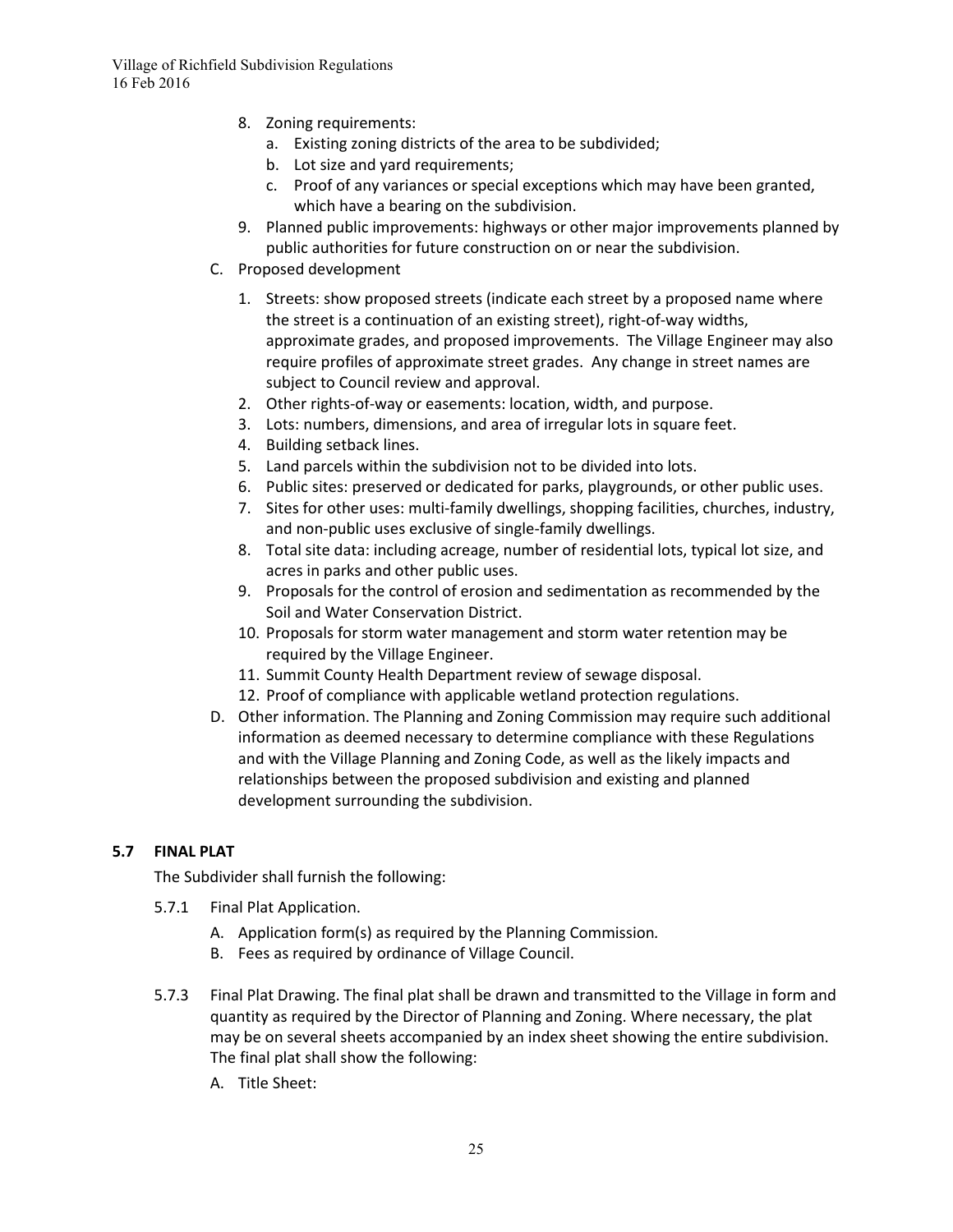- 1. Name of subdivision (shall be the same as approved on the preliminary plan), Village of Richfield, County of Summit, State of Ohio, tract and original lot, or section number of Richfield Township.
- 2. Vicinity map at an appropriate scale with north arrow. Vicinity map shall show existing nearby identification features such as major highways, schools, lakes, parks, etc.
- B. Control Points: all dimensions, angles, and bearings are to be referred to control points, nearest established street line, section lines or other established point. At the discretion of the Village Engineer, the allotment shall refer to the Ohio Coordinate System.
- C. Lines and Boundaries: center lines and right-of-way lines of streets, easements, and other rights-of-way; corporation lines and property lines of all lots and parcels with distances, radii, arcs, chords, and tangents of all curves to nearest one hundredth of a foot; with bearings and deflection angles to nearest second.
- D. Street: name (must not closely duplicate another in the township, village or contiguous communities) and right-of-way of each street within the proposed subdivision and those adjoining.
- E. The required building setback lines accurately shown with dimensions or notation.
- F. Lot and block identification: lots shall be numbered in consecutive order and when the subdivision is submitted in sections or phases, lots shall be numbered consecutively as each section or phase is submitted.
- G. Total site data: including acreage, number of residential lots, typical lot size, and acreage in parks and other public uses.
- H. Land for public use: show boundaries and identify the use of all parcels which are to be dedicated or reserved for public use or easements.
- I. Monuments: location and descriptions of those found set, or to be set.
- J. Names of recorded owners of adjoining unplatted land and reference to subdivision plats of adjoining platted land by name, volume, and page of Recorded Plats.
- K. Signature and seal of a registered surveyor to the effect that the plat represents a survey made by him which balances and closes, and that the monuments shown thereon exist or shall be set as shown, that pins are set at all lot corners, that all dimensional and geodetic details are correct, and that all lots conform to Village Zoning.
- L. Notarized certification by the owner or owners of the subdivision with respect to the offer of the dedication of streets, other public areas, and that no unpaid taxes or special assessments exist against the land contained in the plat.
- M. Notation for:

Certification by the Village Engineer that required improvements have been satisfactorily installed or adequate financial guarantees have been provided.

- 1. Approval of the plat by the Secretary and Chairman of the Commission.
- 2. Acceptance of offers of dedication by Council.
- 3. Proper notations for transfer and recording by the County Auditor and the County Recorder.
- 4. Offer of dedication of streets, parks and easements by the owners of record with all signatures witnessed and notarized.
- 5. Certification by the County Board of Health that the subsoil conditions are suitable for permanent use of individual sewage disposal facilities, if applicable.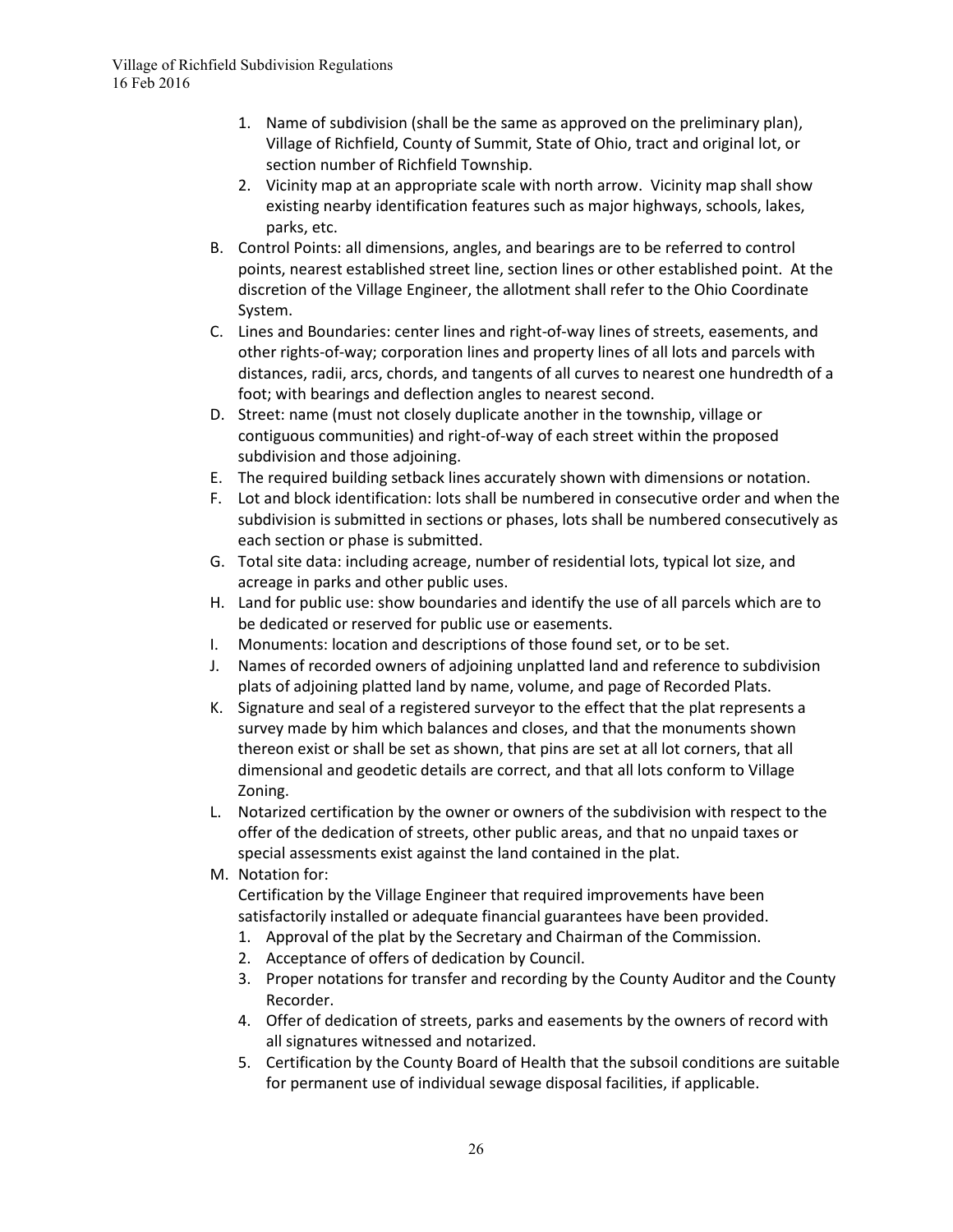- N. Oil/gas wells, storage tanks, service lines and other associated equipment located on sublot(s) of a subdivision, shall be subordinate to all public right-of-way and public easements and shall be shown by distance and bearing for the front, side and/or rear lines.
- O. Covenants and restrictions, if any.
- P. Storm water retention.

# **5.9 IMPROVEMENT PLANS**

5.9.1. Improvement Plan Requirements. The Subdivider shall furnish the following improvement plans showing drainage areas and drawings showing cross sections, profiles, elevations, construction details, specifications and cost estimates, and all calculations and computations for all required improvements in accordance with the Improvement Requirements of these Regulations. All plans shall be prepared by a professional engineer. The improvement plans shall be submitted to the Village Engineer for approval.

If it becomes necessary to modify the improvements as approved, due to unforeseen circumstances, the Subdivider shall inform the Village Engineer in writing of the conditions requiring the modifications. Written authorization from the Village Engineer to make the required modification must be received before proceeding with the construction of the improvement.

Fees as required by ordinance of Village Council shall be paid in full at the time of application.

- 5.9.3 Improvement Plan Drawings. All necessary improvement plans for proposed roads storm sewers, sanitary sewers, water lines, sewage treatment plants, grading plans, erosion control, storm water management and other proposed public facilities shall be filed with the Village Engineer and shall be approved by the Village Engineer prior to approval of the final plat.
	- A. All drawings shall be in form and quantity as required by the Village Engineer.
	- B. All construction drawings shall include both plan and profile and cross sections.
	- C. Scale to be used shall be as follows unless otherwise authorized by the Village Engineer:
		- 1. General Plans: 1" = 50'
		- 2. Plan and Profile:  $1'' = 50'$  Horizontal;  $1'' = 5'$  Vertical OR
			- $1" = 20'$  Horizontal;  $1" = 2'$  Vertical
		- 3. Cross Sections: 1" = 5' Horizontal; 1" = 5' Vertical
	- D. Each plan shall include a General Summary showing all the quantities necessary to construct the improvement (this may be placed on title sheet if room is available). A detailed estimate of cost based on quantities shown in the General Summary shall be presented with the improvement plans.
	- E. An appropriate title block, indication of scale, north arrow and sheet number shall be placed on each drawing.
	- F. A notation stating that the developer's engineer certifies that all design data and calculations presented to the Village Engineer are correct and do conform to the design criteria currently acceptable. The developer's engineer's signature, registration number and seal shall be affixed.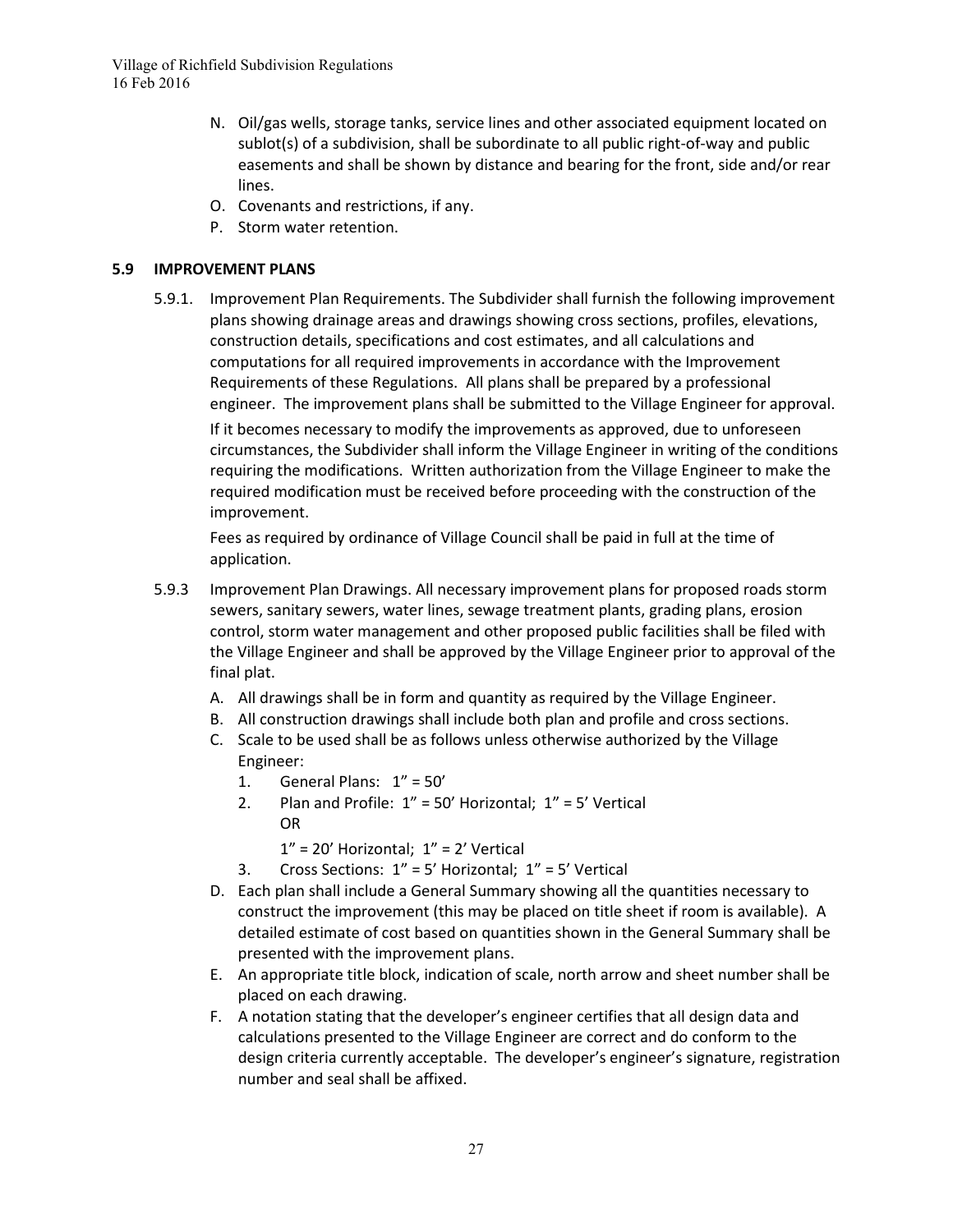- G. A notation stating that the Village Engineer in approving these plans and dedication plat thereof, does not in any way relieve the Subdivider's engineer of their responsibility for accurate and complete engineering design.
- H. A notation stating that the Village Engineer shall not be held liable for damages of any type which occur as a result of error and/or omissions in the engineering design data presented by the Subdivider's engineer. Neither shall the Village Engineer be liable for damages resulting from the Subdivider's contractor's not complying with approved plans or by using construction methods or materials not approved by the Village Engineer.
- I. Every street shall show: center line data, right-of-way, and pavement width. Each type of pavement shall be labeled. Stationing shall begin at south or west end of the improvement.
- J. All existing and proposed underground structures located in the street or easement shall be shown on the construction (plan and profile) drawings. Such underground structures include gas lines, electric and telephone conduits, sanitary and storm sewers, water main, culverts, etc.
- K. All above ground structures, which are located near the proposed work and may affect the construction, shall be shown on the plan. Such above ground structures include trees, fences, buildings, poles, hydrants, bridges, driveways, drive culverts, etc.
- L. All sublots or acreage abutting the streets where improvements are to be located shall be drawn to scale. The front foot dimensions, sublot numbers (if area is subdivided) or total acreage owned by each acreage owner for property abutting on the streets shall be included.
- M. The profile plan shall show existing center line, ground elevations and proposed finished center line grade elevations. Vertical curves (finished grade) shall be stationed at twenty-five foot (25') intervals. Cross sections shall be required at fifty foot (50') intervals.
- N. The location, description, and the exact elevation of a sufficient number of bench marks shall be included on the drawings. These bench marks shall be used for construction and inspection purposes. Each plan and profile sheet shall show at least one (1) bench mark.
- O. All elevations used on drawings shall be based on sea level datum as determined by the United States Coast and Geodetic Survey.
- P. Corporation lines, subdivision names, plat volume and pages when subdivision plat is recorded, and original lot lines and numbers shall be shown on the drawings.
- Q. All easements, including exact location and width, shall be shown on the drawings.
- R. Include detail drawings of special construction such as headwalls, concrete aprons, rip-rap, and other construction not otherwise included.
- S. If the Subdivider elects to install a decorative fence or other ornamental construction within the right-of-way limits, the Subdivider shall show such construction on the plat and profile drawings, or submit separate drawings for approval by the Village Engineer. A construction permit is required.
- T. Any work within the right-of-way requires a road opening permit.
- U. All pipes, aggregates, and other materials shall be noted or described as to weight, class, pressure rating, gauge, or other notation to clearly define the intention of the designer.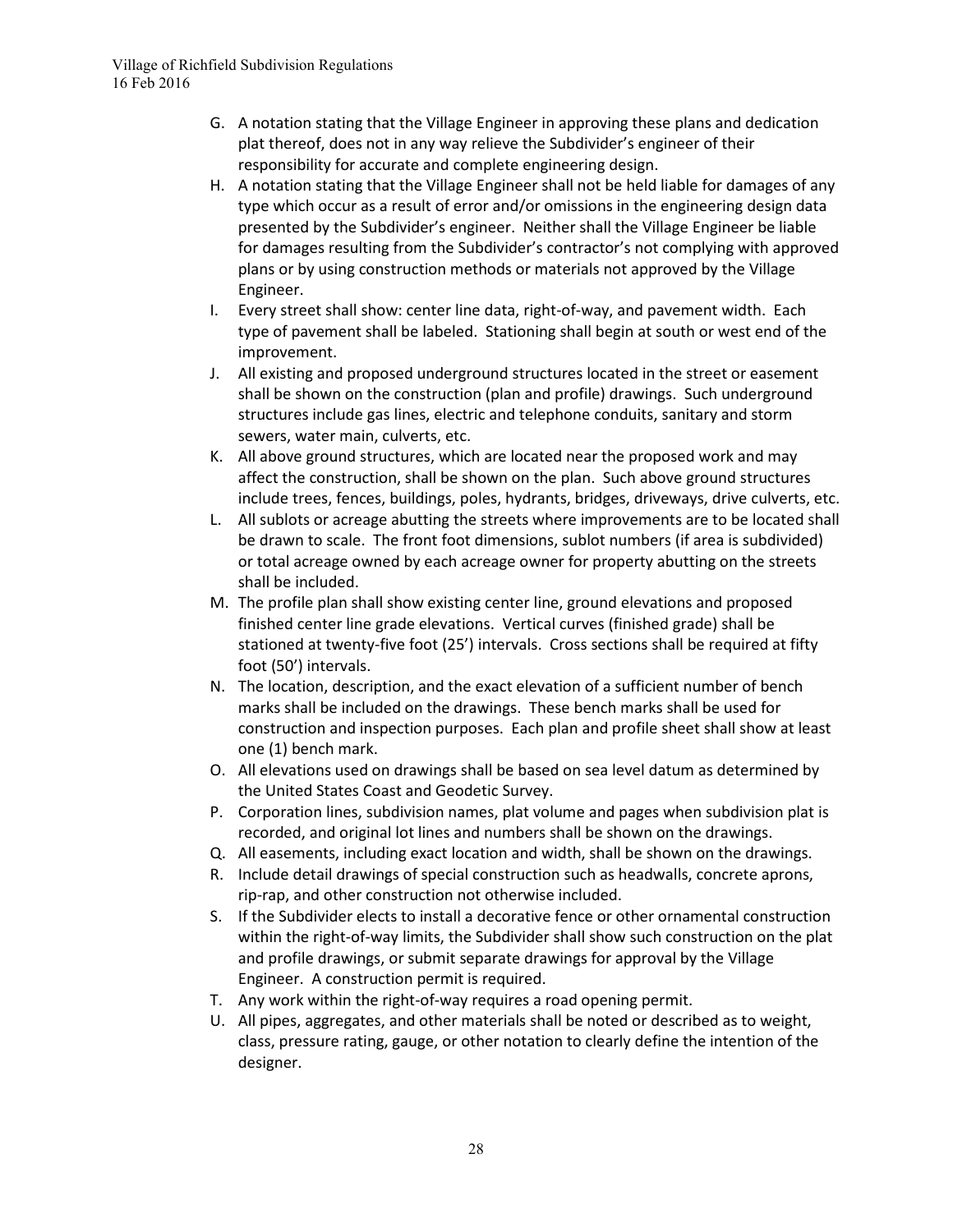- V. Approval of final plans shall not prevent the Village Engineer or his agent from ordering changes deemed necessary in the field as work progresses. The extra work, after written notification by the Village Engineer, shall be at the Subdivider's expense.
- W. All design data involving drainage, profile, etc., will be submitted with the design drawings bound in a neat, orderly manner on standard size paper.
- X. All sheets shall bear the seal of a registered engineer.
- Y. A Landscaping Plan shall be submitted for all areas that are proposed for public use, dedication, or joint ownership by a home owners association.
- Z. Where the Subdivider proposes to set aside land to be jointly owned by or through a home owners association, the home owners' association agreement shall be submitted with improvement plans and are subject to the approval of the Planning and Zoning Commission and the Village Council.

# **5.11 AS-BUILT DRAWINGS**

Within sixty (60) days after completion of all required improvements and prior to final inspection by the Village Engineer, the Subdivider's Engineer shall submit As-Built Improvement Plans depicting the actual location, dimensions, and elevations of all improvements, site grading, and erosion and sediment control practices and indicating that all of the foregoing are in substantial conformance with the approved improvement plans and any approved amendments thereof. The Subdivider's Engineer shall certify that the construction was completed in accordance with the plans and specifications as originally submitted, or as approved for amendment. The As-Built Plans shall be submitted in form and quantity as required by the Village Engineer.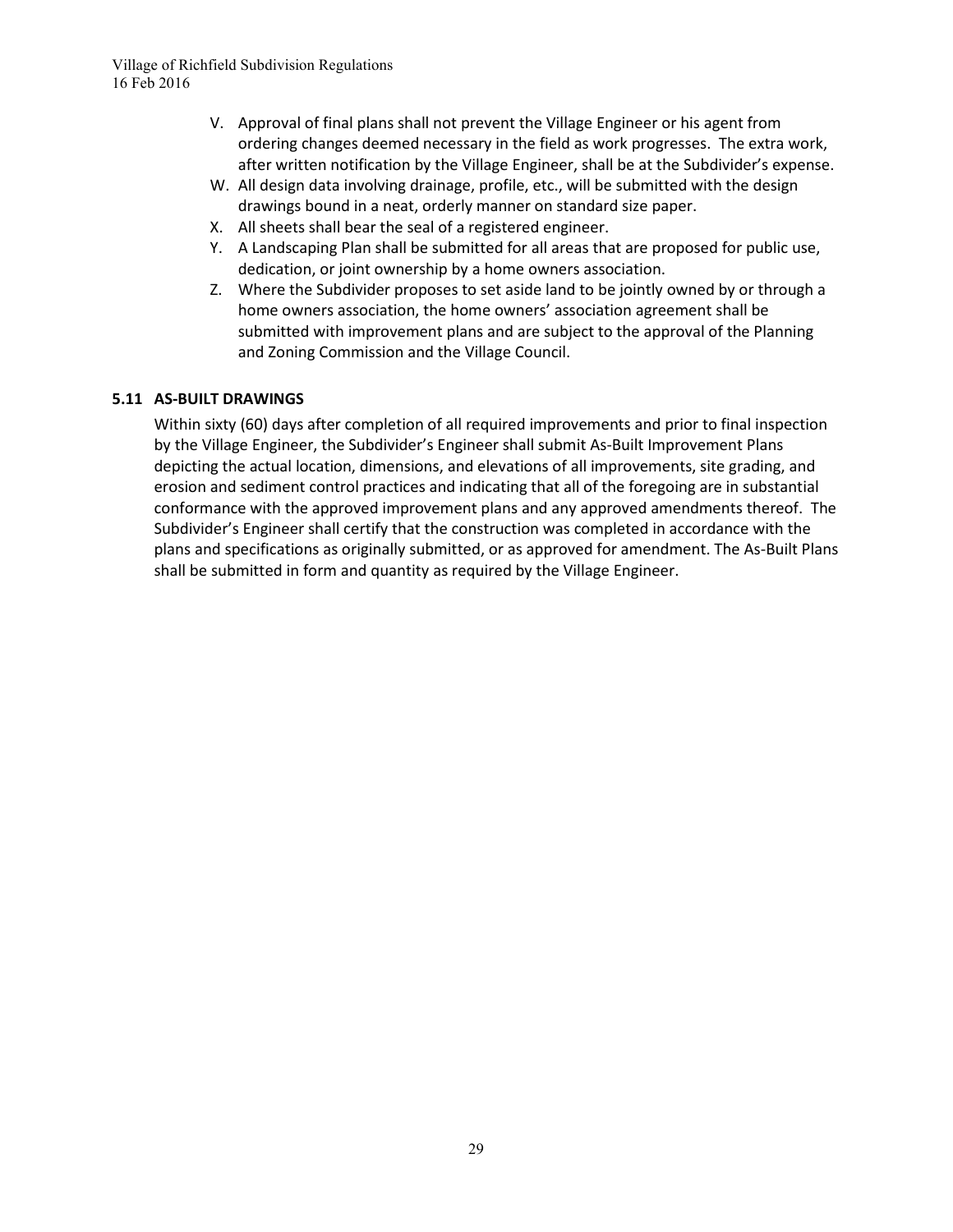# **ARTICLE VI MAJOR SUBDIVISION DESIGN STANDARDS**

- **6.1 Physical Considerations**
- **6.3 Streets**
- **6.5 Easements**
- **6.7 Blocks**
- **6.9 Lots**
- **6.11Public Sites and Open Space**

#### **6.1 PHYSICAL CONSIDERATIONS**

6.1.1 Natural Land Use.

Subdivisions shall be planned to:

- A. take advantage of the topography of the land;
- B. economize in the construction of roadways, utilities and drainage facilities;
- C. minimize the amount of earth grading; and
- D. conserve existing trees and topsoil.

#### **6.1.2 FLOOD HAZARD**

If any portion of the land within the proposed subdivision is subject to flooding or other hazards, the subdivision and its improvements shall be designed to prevent, minimize, mitigate or otherwise address the impacts of the hazards on proposed subdivision improvements, upon planned private lots and public properties, and upon properties outside of the proposed subdivision as required by applicable regulations. Land subject to flooding and land otherwise uninhabitable shall not be platted for residential occupancy or other uses that may present danger to health, life, property, or aggravate the flood hazard.

#### 6.1.3 Wetlands

Subdivision design and construction shall avoid impacting wetlands or shall ensure mitigation of impacts as required by state and federal law. The Subdivider shall be responsible for identifying wetlands located on and near a proposed subdivision, for notifying state and federal agencies, and for protecting wetlands and mitigating impacts thereon as required by law.

# **6.3 STREETS**

#### 6.3.1 Arrangement

A. The arrangement, character, extent, width, and location of all streets shall conform to the Village adopted Land Use and Thoroughfare Plan and with generally accepted good planning practices in areas where a subdivision is developed. As approved by the Village, the design of proposed streets shall provide for both the continuation of existing streets and access to adjacent unplatted lands so that the entire area can be served with a coordinated street system.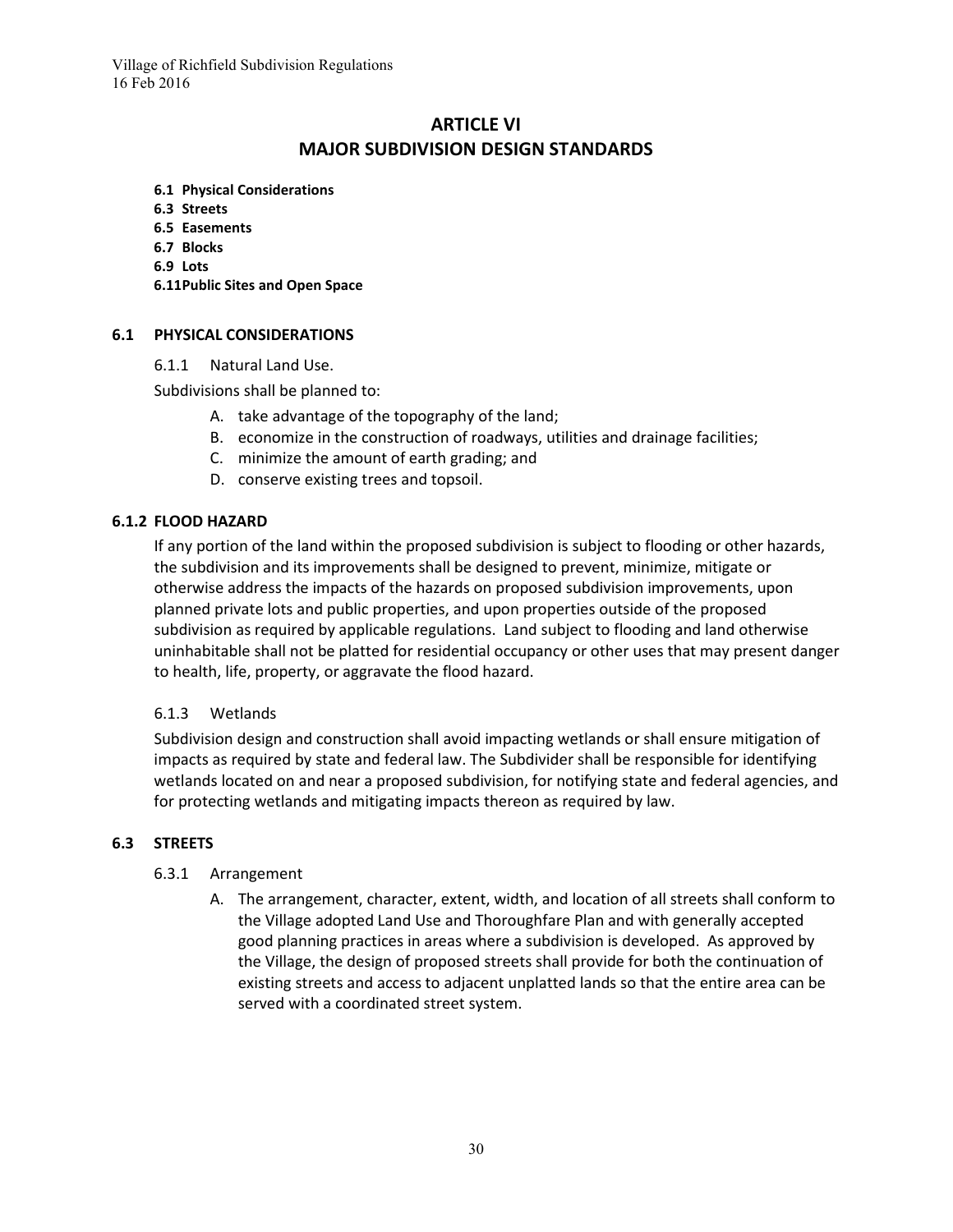- B. Arterial Streets shall contain as few intersections with minor streets as possible.
- C. Local streets shall be extended to the boundaries of the tract to be recorded unless prevented by topography or other physical conditions or unless such extension is not necessary or desirable for the coordination of the layout of the subdivision with the development of adjacent tracts.
- D. All streets must be designed and constructed to the Village Engineer's standards.
- E. The width of right-of-way and utility easements should be provided so that all underground utilities can be located outside of pavement areas.
- 6.3.2 Street Right-of-Way Widths and Grades

|                                    | <b>Minimum</b>       | <b>Grades</b><br><b>By Percent</b> |      |
|------------------------------------|----------------------|------------------------------------|------|
|                                    | Right-of-Way         |                                    |      |
| <b>Classification</b>              | <b>Width In Feet</b> | Max.                               | Min. |
| <b>Major Arterial Thoroughfare</b> | 80'                  | 5%                                 | .6%  |
| <b>Collector Streets</b>           | 80'                  | 8%                                 | .6%  |
| Commercial & Industrial            | 80'                  | 8%                                 | .6%  |
| <b>Local Streets</b>               | 60'                  | 8%                                 | .5%  |
| <b>Parallel Streets</b>            | 40'                  | 8%                                 | .5%  |
|                                    |                      |                                    |      |

#### 6.3.4 Cul-de-Sac Streets

- A. Cul-de-sac streets shall be approved only when necessitated by topography or other physical conditions or where, in the opinion of the Planning and Zoning Commission, they are appropriate for the type of development contemplated.
- B. Any street designed with a permanent cul-de-sac and not intended to be extended shall not be longer than provided below measured from the center point of its intersection from any street which has two (2) points of ingress and egress:

| Maximum Cul-de-Sac Length |            |  |  |  |
|---------------------------|------------|--|--|--|
| R-1 zone                  | 1,200 feet |  |  |  |
| R-2 zone                  | 800 feet   |  |  |  |
| R-3 zone                  | 500 feet   |  |  |  |
| R-4 zone                  | 500 feet   |  |  |  |
| C zone                    | 800 feet   |  |  |  |
| I zone                    | 800 feet   |  |  |  |

The Planning and Zoning Commission may approve a cul-de-sac street with a length greater than the maximum length indicated above after consideration of the topography, the potential for developing adjoining unsubdivided land, the desired neighborhood traffic circulation, and other physical characteristics of the area.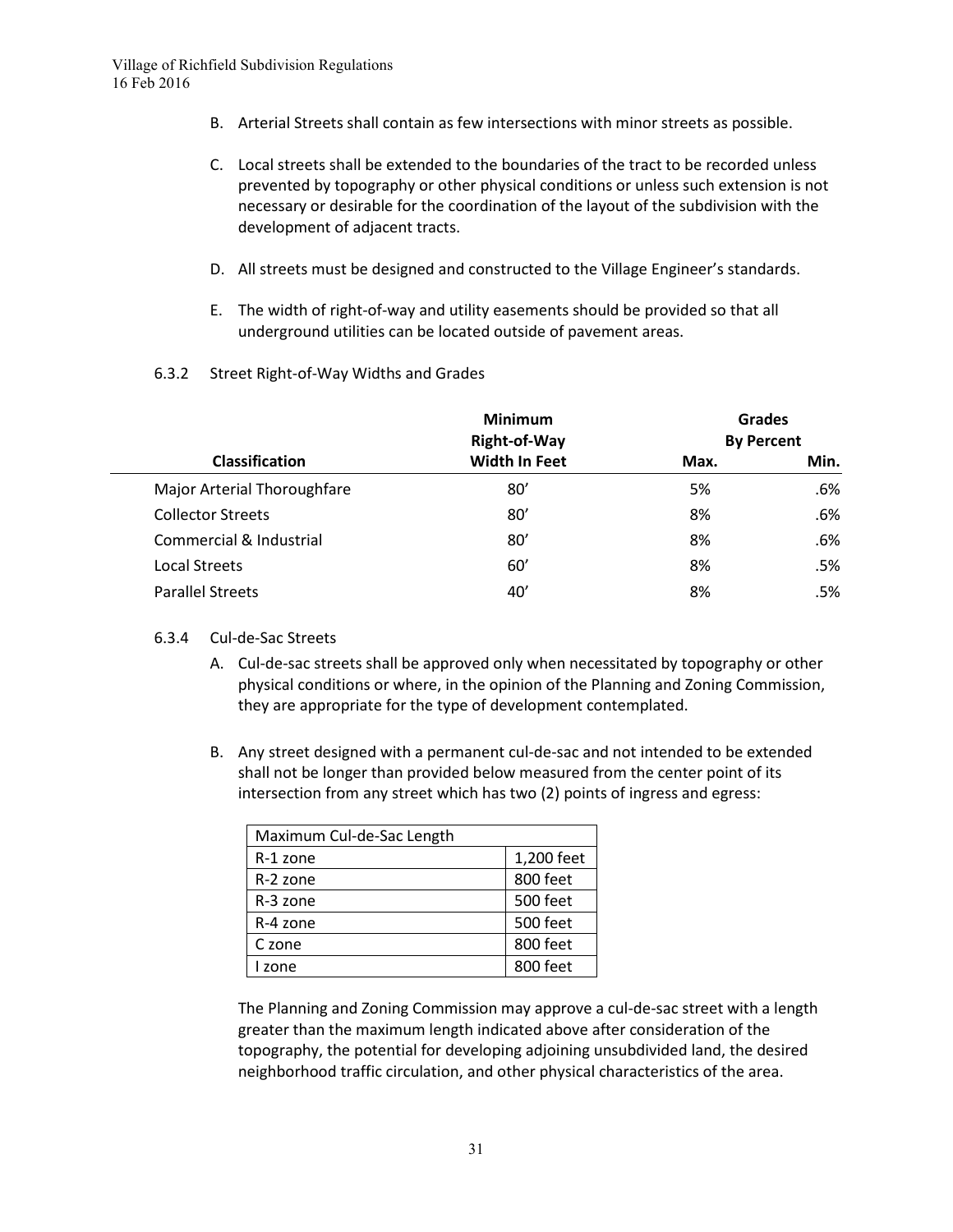- C. Every cul-de-sac street shall be provided at the closed end with a turnaround having an outside pavement diameter of at least one hundred feet (100') and a street property line diameter of at least one hundred twenty-five feet (125'). Cul-de-sac streets with an island in the middle shall be properly drained as approved by the Village Engineer.
- D. Permanent dead-end streets shall be approved only when necessitated by topography or other physical conditions or where, in the opinion of the Planning and Zoning Commission, they are appropriate for the type of development contemplated.
- E. For dead-end streets which are of a temporary nature, and a further extension into adjacent land is anticipated, a temporary cul-de-sac shall be created. The turning circle beyond the normal street width shall be in an easement over the areas of the lots included in said turning circle. The easement shall be of sufficient dimensions to include the turning circle and all ditches, drains, and pipes required to drain the turnaround properly. The easement must be shown on the record plat and on the improvement plans as required by the Village Engineer.
- F. To enable the Village to have an orderly planned development and to control the manner of future street extension, the subdivider shall also deed in fee to the Village of Richfield a strip of land at least five feet (5') in width and as wide as the width of the future extended right-of-way at the end of all dead-end streets. This strip will become public street right of way only upon extension of the dedicated street. Except where created with fee simple control by the Village, reserve strips shall not be permitted adjacent to an existing or proposed street in such manner as to deny access from adjacent property to such street.
- G. Temporary cul-de-sac easements shall be automatically vacated to the lots on which they are located when the street is legally extended into adjacent land. The Subdivider that extends the street is required to remove the temporary turnaround improvements and restore the disturbed property. The subdivider shall also make any improvements necessary to restore the right of way and extend the street.
- H. The construction of temporary turnarounds shall be the same specifications as permanent pavement cul-de-sacs unless the Village Planning and Zoning Commission approves modifications.
- 6.3.6 Corner Radii

Property lines at street intersections shall be rounded with a radius of not less than fifty feet (50') for major arterial thoroughfares; thirty feet (30') for collector and industrial streets; and twenty-five feet (25') for local streets. Chords or cut-offs may be permitted in place of rounded corners.

6.3.7 Horizontal and Vertical Curves

Angles in the alignment of street lines shall be connected by a curve with a radius on the center line of not less than two hundred feet (200') for local streets; three hundred feet (300') for collector and industrial streets; and five hundred feet (500') for major arterial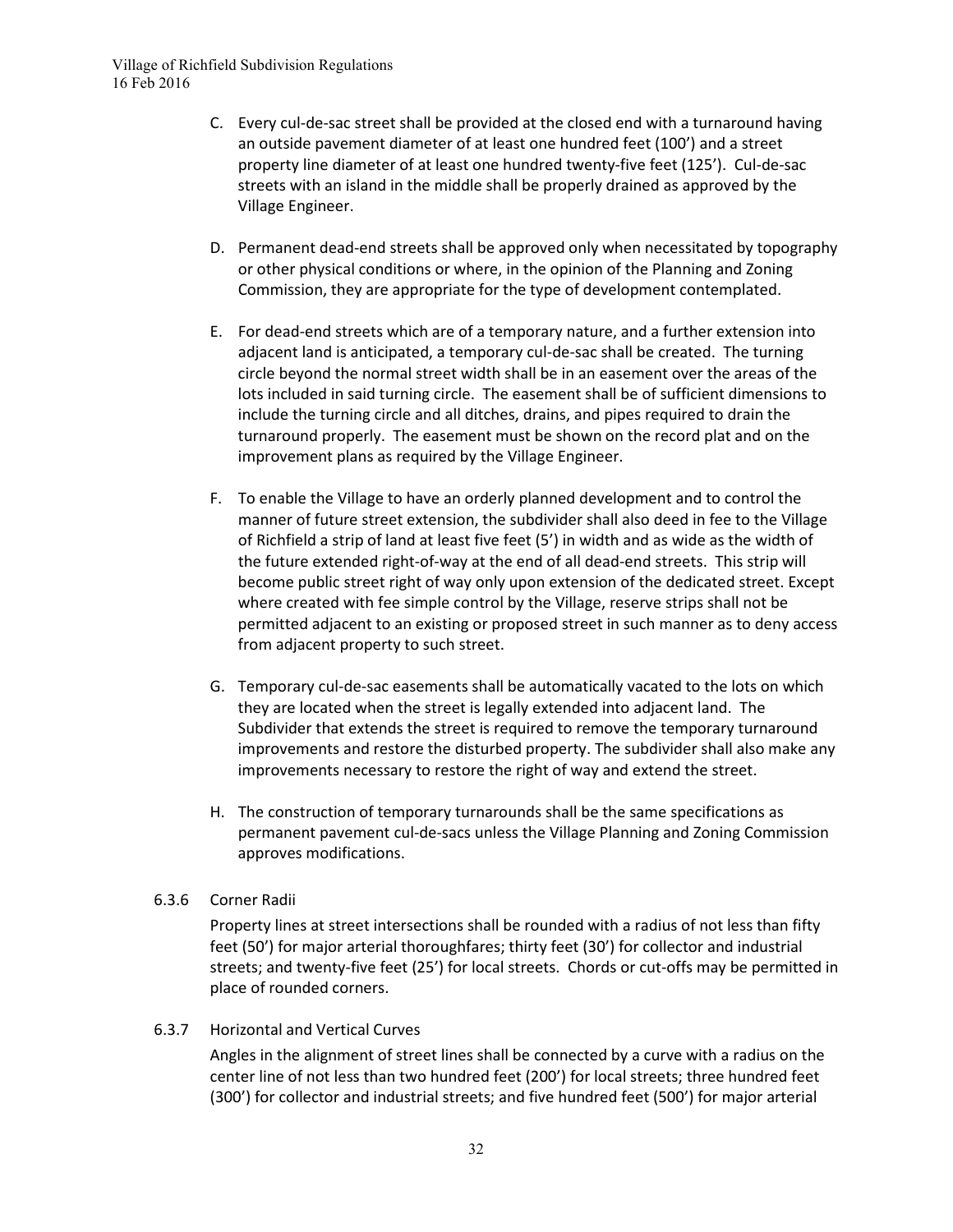thoroughfares. Between reverse curves there shall be a tangent at least one hundred feet (100') long for local streets and two hundred feet (200') on all other streets. Every change in street grade shall be made with a vertical curve to provide sight distance suited to the location, which in no case shall be less than three hundred feet (300') sight distance from a height of three and one quarter (3  $\frac{1}{2}$ ) feet to four and one-half (4  $\frac{1}{2}$ ) feet.

#### 6.3.8 Intersections

Streets shall be laid out to intersect as nearly as possible at right angles and no street shall intersect any other street at an angle of less than sixty degrees (60°). Three-way intersections are encouraged, but in no event shall an intersection containing streets in excess of four (4) be approved. Where three-way intersections occur, the preferred lot configuration shall be such that the projection of the centerline will be a lot line. The intersection of subdivision roads shall be a minimum horizontal sight distance of four hundred feet (400'). Back slopes shall be cut back to aid the sight distance as required by the Village Engineer. There shall be a minimum separation of three hundred feet (300') between intersections.

#### 6.3.9 Streets Jogs

Street intersections shall be offset no less than one hundred sixty feet (160') or shall have no offset.

#### 6.3.10 Future Roads

The Planning and Zoning Commission may require the reservation of a strip of land for future road purposes and may establish conditions applicable to such reservation including but not limited to easements, immediate and future improvements, responsibility for maintenance and construction, vacation, and other.

#### 6.3.12 Shared Drives

- A. Except in unique circumstances as addressed in this Section 6.3.12, vehicular access to lots throughout the Village shall be provided by means of lot frontages on public streets and driveways thereon conforming to these Regulations.
- B. A shared drive shall only be created after review and approval by the Planning Commission after giving consideration to at least the following:
	- 1. Whether all lots to be served by the shared drive conform to the provisions of these Regulations and the Planning and Zoning Code.
	- 2. The proposed shared drive provides vehicular access for not more than four (4) existing or potential residential lots.
	- 3. The proposed shared drive has a minimum paved width of twelve feet (12') and whether greater width or turnouts are necessary.
	- 4. Whether the Fire Department and Police Department have reviewed the proposed shared drive and have determined it is suitable for access by safety services.
	- 5. Whether the Village Engineer has reviewed the proposed shared drive and its intersection with the public street and has determined that the proposed location and site conditions do not create a public or private hazard.
	- 6. Whether the shared drive limits likely future patterns of street development, pedestrian walkways or other infrastructure.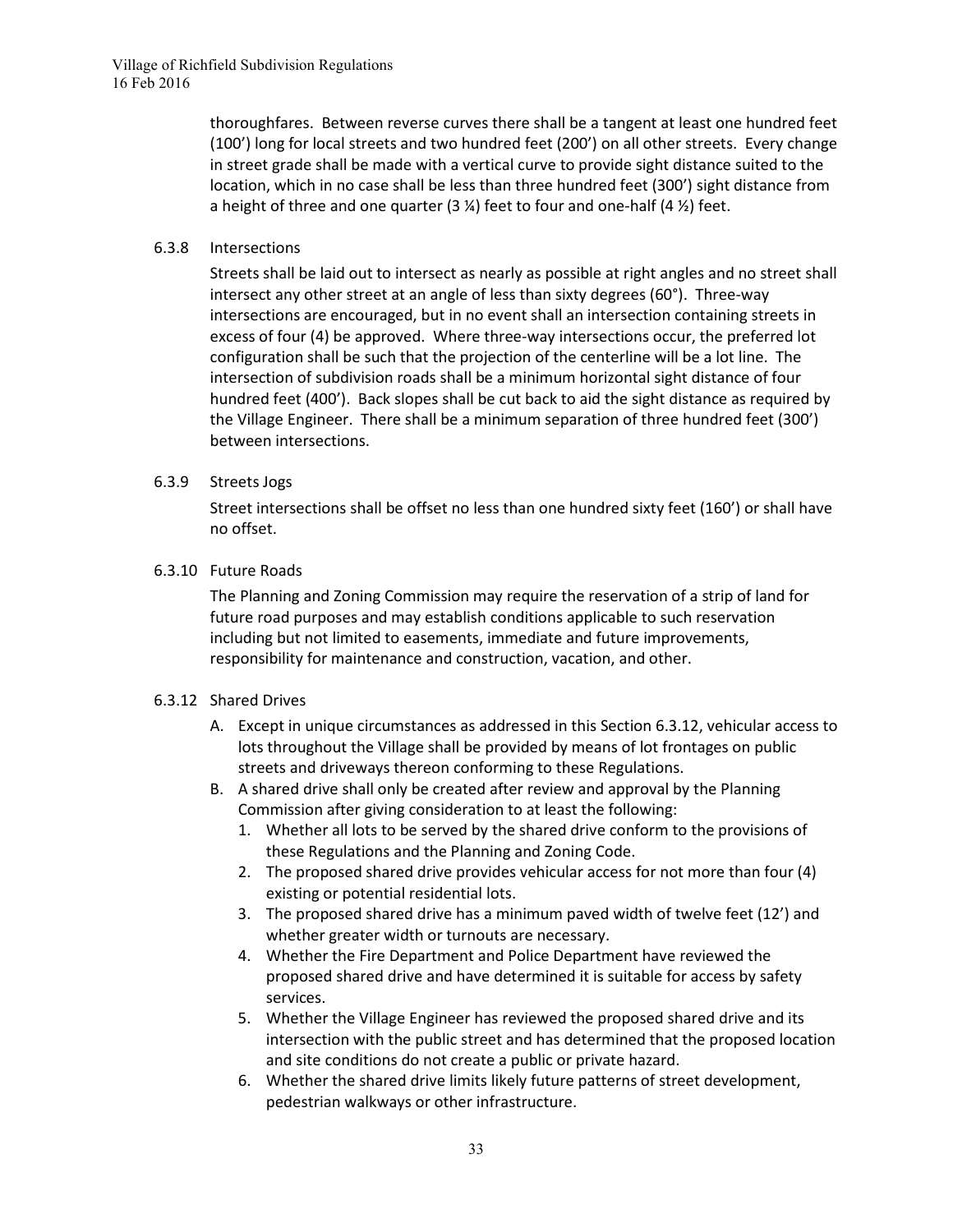7. Whether the proposed drive will serve lots in commercial or industrial districts, contributing to their function and value and to safe and efficient traffic movement.

# **6.5 EASEMENTS**

Easements along rear or side lot lines shall be provided for utilities and drainage where necessary. A ten foot (10') easement on each front lot line for utilities is required.

6.5.1 Utility Easements

Electric and telephone lines shall be buried. Easements to the Village shall be provided for utilities and shall be at least ten feet (10') wide. Where deemed necessary, the Village Engineer may require additional width. These Regulations prohibit the property owner from constructing or erecting any structure on said easement which may hinder or complicate its intended use.

#### 6.5.2 Drainage Easements

Where a subdivision is traversed by a drainage way, a storm water or drainage easement to the Village shall be provided. The easement shall be as required in these Regulations and in the Village Engineers Standards. Easements for drainage purposes shall be constructed or defined on the ground by the Subdivider before the allotment plat is accepted. In instances where the water course is not presently channeled or visible, the Subdivider may be required to define such water course by excavating or grading.

#### **6.7 BLOCKS**

#### 6.7.1 Residential Block Lengths

The long dimension of a residential block shall neither exceed one thousand five hundred feet (1,500') nor be less than eight hundred feet (800'). This requirement may be varied should the subdivider provide sufficient evidence to show that the requirement is not practical. The Planning and Zoning Commission, after proper review of such things as topography, and soil studies, etc., may permit block lengths in excess of one thousand five hundred feet (1,500').

#### 6.7.2 Pedestrian Access Ways

Pedestrian access ways, not less than twenty feet (20') wide, or of such greater width as deemed necessary by the Commission, shall be required across blocks where the Commission deems that pedestrian access to schools, playgrounds, shopping centers, transportation and other community facilities is necessary. Paving, fencing and other required improvements within the access way shall be as determined by the Commission.

#### 6.7.3 Commercial or Industrial Blocks

Blocks intended to be used for commercial and industrial purposes shall be designed specifically for such uses with adequate space set aside for off-street parking and loading facilities.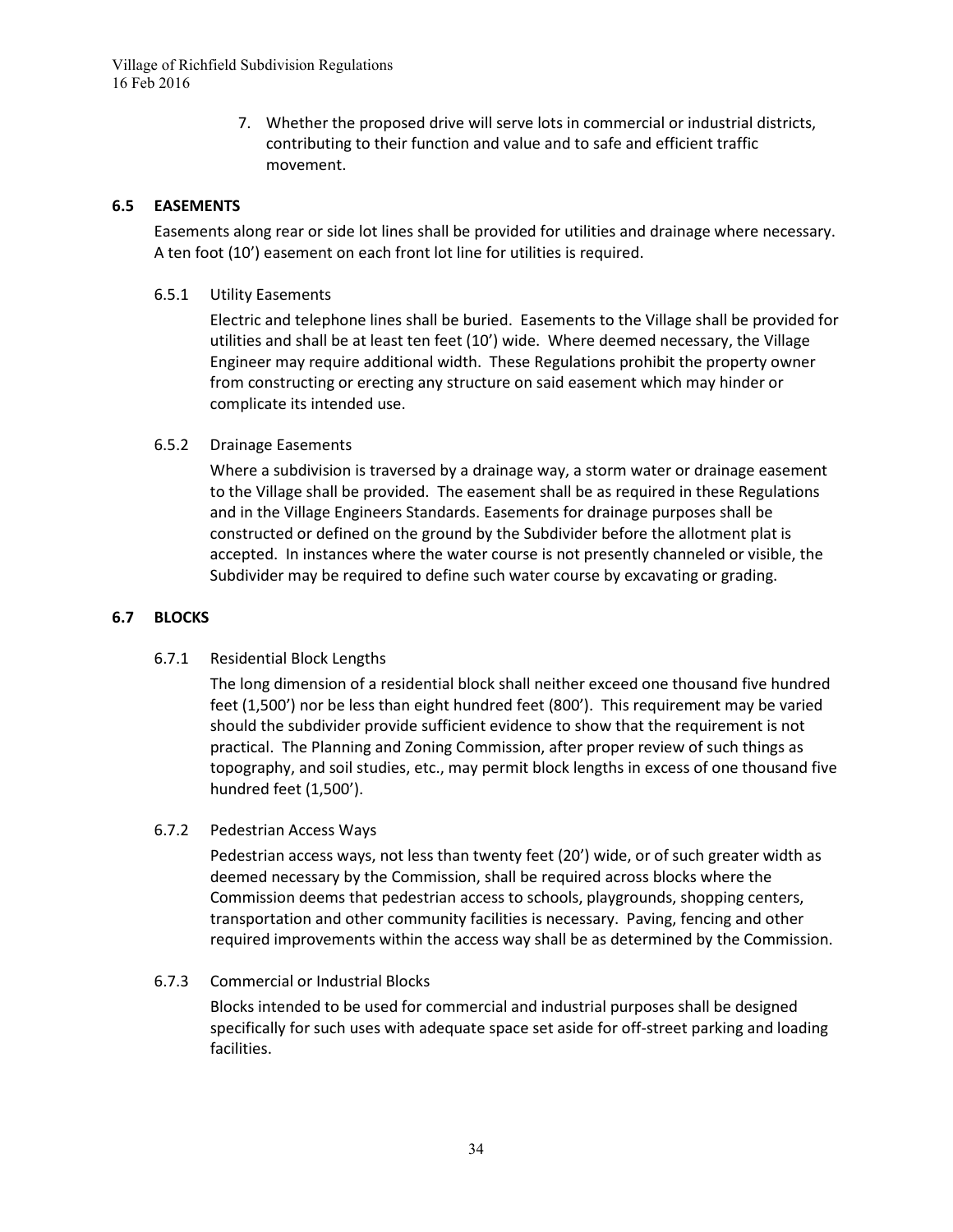#### **6.9 LOTS**

6.9.1 Size, Width, Depth, and Frontage

Each lot shall have a lot size, width, depth and minimum building setback line which meets or exceeds the requirements of the Village Planning and Zoning Code. The lot frontage shall not be less than eighty percent (80%) of the required lot width except in the case of lots with frontage on the turning circle of a cul-de-sac; the Commission then may grant approval for less frontage, however, in no case shall a cul-de-sac lot be created with less than sixty feet (60') of frontage.

Lot depth shall neither exceed four (4) times the lot width nor be less than one and onehalf (1½) times the lot width. Corner lots may have a depth equal to the width. The Planning and Zoning Commission may permit lots having a lot to depth ratio in excess of 4:1 provided each lot has a width of not less than two hundred feet (200').

6.9.2 Corner Lots

Corner lots shall have extra width in order to provide the required building setback from both streets.

6.9.3 Double-Frontage Lot

Lots shall be laid out so that there are no double-frontages, except:

- A. where the lots are adjacent to the intersection of two (2) streets;
- B. streets where extreme conditions in elevation prevent access to the lot from one of the streets; or
- C. where it is necessary to separate residential lots from major arterial thoroughfares.
- D. Where double-frontage lots are created adjacent to major arterial thoroughfares, a reserve strip along the major arterial thoroughfare may be required to be deeded to the Village. The plat shall state that there shall be no right of access across such reserve strip. The Commission may require that a decorative six foot (6') high solid board fence or masonry wall be constructed or that a ten foot (10') wide planting screen be provided.
- 6.9.4 Lot Lines

Lot lines shall be substantially at right angles or radial to street lines. Lot lines shall follow Municipal, Township and County boundary lines rather than cross them.

- 6.9.5 Lot Access to Public Streets
	- A. The subdividing of land, whether as a major or minor subdivision, shall provide each lot frontage on a public street equal to or exceeding the frontage requirements of these Regulations and the Village Planning and Zoning Code.
	- B. No public way is allowed through residentially zoned property to access commercially or industrially zoned property.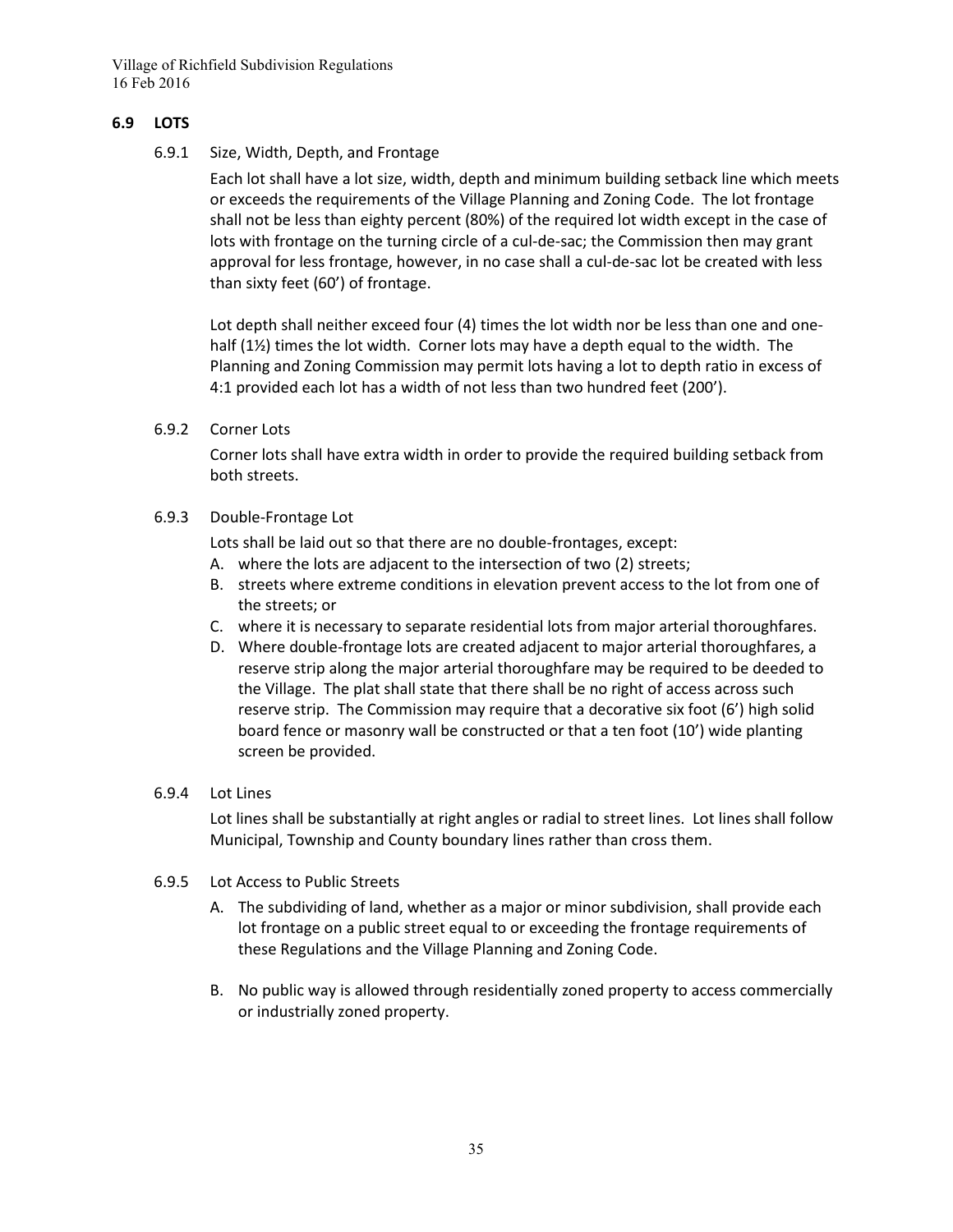- 6.9.6 Lot Access to Public Streets in the Vicinity of Expressway Interchange
	- A. Access drives to properties fronting on streets having an interchange with an expressway, shall be located not less than six hundred feet (600') from the outer most expressway ramp intersection with the street.
	- B. Additional access drives shall be spaced at intervals of not less than six hundred feet (600') for a distance of one-fourth mile (¼) from the outer most expressway ramp intersection with the street or to the next existing intersecting street, whichever is closer. Every effort shall be made by the Village and affected property owners to achieve this standard by sharing drives, construction of parallel service drives or any other similar type measures to provide for the safe and convenient access to the highway and to adjoining properties in the area. Temporary access drives may be permitted to properties while a permanent solution is being developed.

#### 6.9.7 Flag Lots

- A. Except in unique circumstances and in compliance with this Section 6.9.7, flag lots shall not be permitted.
- B. A flag lot approved by the Planning Commission in the R-1 or R-2 District shall comply with the following minimum standards:

|                                             | R-1 District | R-2 District    |
|---------------------------------------------|--------------|-----------------|
| Minimum lot area excluding the area of      | 4 acres      | 4 acres without |
| the access strip or "flagpole"              |              | utilities       |
|                                             |              | 2 acres with    |
|                                             |              | utilities       |
| Minimum width and depth of lot area         | 300 feet     | 300 feet        |
| excluding access strip                      |              |                 |
| Minimum width of access strip or            | 40 feet      | 20 feet         |
| "flagpole"                                  |              |                 |
| Minimum setback from all lot lines for      | 75 feet      | 75 feet         |
| dwelling and any structure with $1st$ floor |              |                 |
| area exceeding 500 square feet              |              |                 |

- C. A flag lot may be approved by the Planning Commission in any commercial, office, or industrial use district.
- D. In any district, not more than four (4) flag lots shall be permitted abutting one another and not more than two (2) access strips or "flagpoles" shall abut one another at their points of intersection with the public street.
- E. A subdivision creating one or more flag lots shall only be approved if all other parcels resulting from the subdivision comply with the requirements of these Regulations and the Planning and Zoning Code.
- F. A flag lot shall only be created after review and approval by the Planning Commission, after giving consideration to at least the following:
	- 1. Whether written notice has been delivered to owners of all lots abutting the proposed flag lots and a public hearing has been held.
	- 2. Whether the applicant will provide landscaping or other buffer features deemed necessary by the Planning Commission to mitigate the impact of the access strip upon abutting dwellings and yards.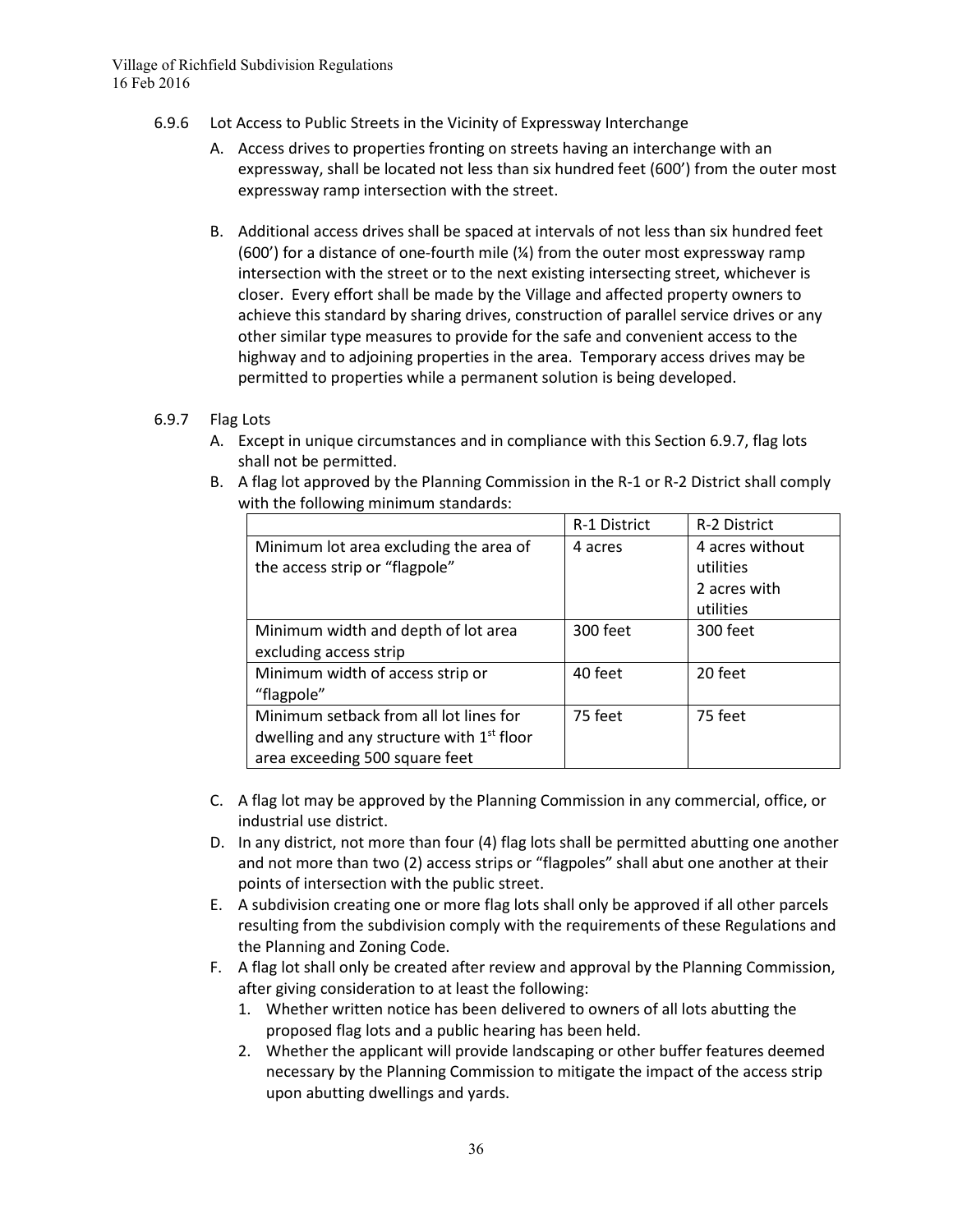- 3. Whether the Fire Department and Police Department have reviewed the proposed flag lot and have determined it is suitable for providing safety services.
- 4. Whether the Village Engineer has reviewed the proposed flag lot and its intersection with the public street and has determined that the proposed location and site conditions do not create a public or private hazard.
- 5. Whether the flag lot limits desirable future patterns of street development, pedestrian walkways or other infrastructure.
- 6. Whether the flag lot is being created on property which could be developed in conformance with applicable zoning and subdivision standards; whether development in conformance with applicable zoning and subdivision standards is more appropriate in the community interest; and whether the proposal has the intent or effect of unreasonably avoiding development according to such standards.
- 7. Whether the physical conditions of the proposed access strip are suitable for construction and maintenance of a paved access drive and whether construction will result in damage to wetlands or watercourses.

# **6.11 PUBLIC SITES AND OPEN SPACE**

6.11.1 Public Facilities

Parks, playgrounds, schools and other sites for public use shall conform to these Regulations. If there is a land use and thoroughfare plan for the area, such public facilities shall conform to the plan.

Where the Planning Commission determines that:

- A. A site within a proposed subdivision has been identified within an adopted plan for land use, recreation, open space, environmental protection, educational or other public purpose; or
- B. That a site contains environmental, visual, cultural, or historic resources which should be preserved; or
- C. That a site may contribute to the implementation of an adopted plan of the Village, local school board, or other public body;

then the Commission may delay action on the application for not more than ninety (90) days and encourage the applicant and interested parties to pursue preservation, dedication, acquisition or other action for the site.

# 6.11.2 Natural Features

Due consideration shall be given to preserving outstanding natural features such as scenic spots, water bodies, rock ledges, and exceptionally fine groves of trees.

Dedication to and acceptance by the Village or other public agency is usually the best means of assuring their preservation. Preferred access to these public areas is from dedicated public streets.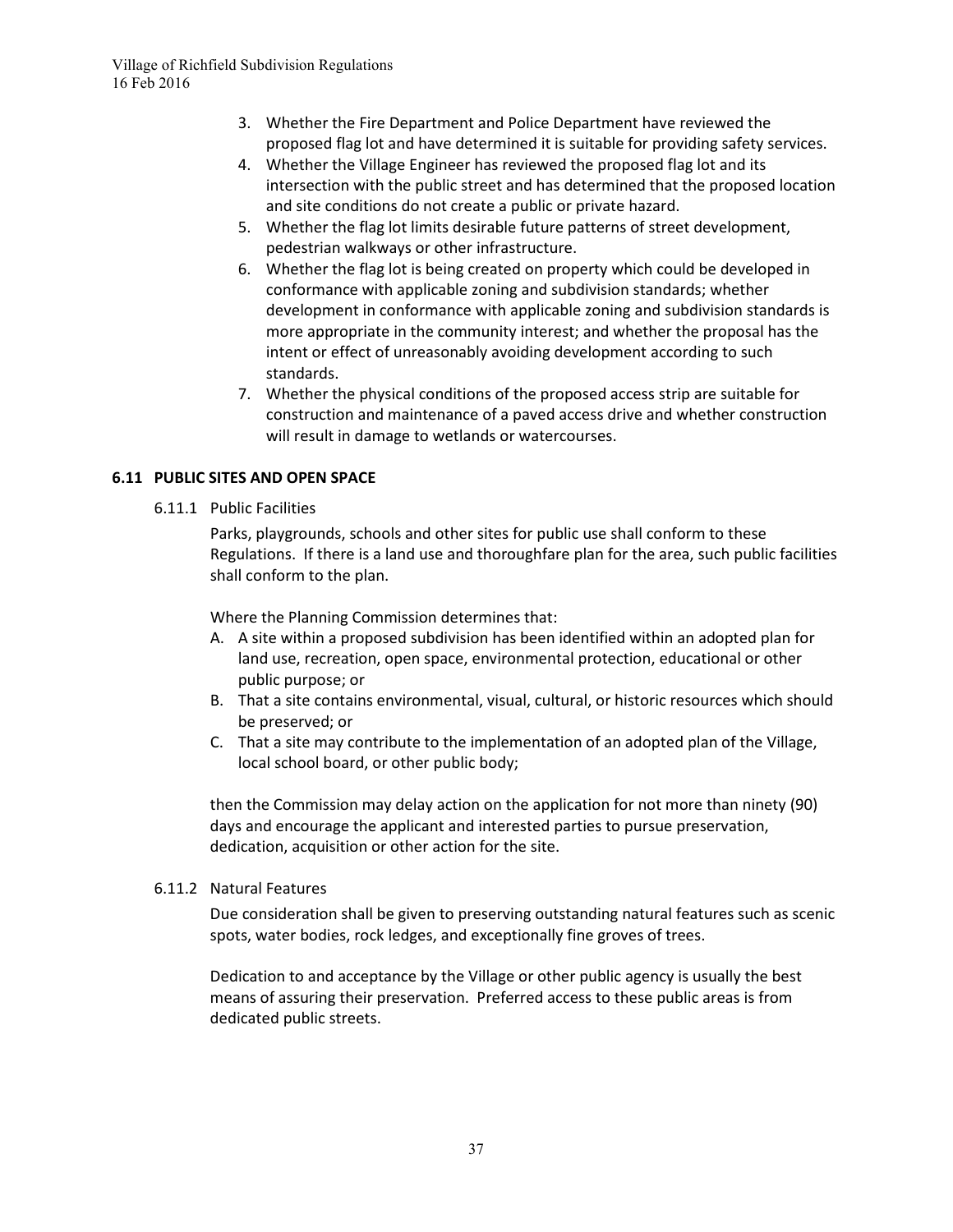#### 6.13 Property Owners Associations

As part of a residential development, a property owners association or similar legal entity shall be created so that such association is responsible for the maintenance and control of common areas, including any open space and the private streets. Such association shall become effective upon the sale of the first lot in such development. At the time of final development plan application, the applicant shall provide the Director of Law with copies of the Declaration, Articles of Incorporation, and Code of Regulations. No final development plan shall be approved without a written opinion from the Director of Law stating that these submitted documents demonstrate full compliance with the provisions of this division in that these documents, read in their entirety, contain appropriate provisions implementing all of the following requirements:

- A. Membership in the Association shall be mandatory for all purchasers of lots or units in the development. The conditions and timing of transfer of control from the developer to the unit or lot owners shall be provided for as specified in the Association's Declaration or Code of Regulations.
- B. The Association shall not authorize its dissolution or the sale, transfer or other disposal of any common area, including common open space, without an affirmative vote of 75`% of its members, having established a successor entity to take over the property pursuant to the Planning and Zoning Code; and the approval of the Planning Commission and Village Council.
- C. The Association shall:
	- 1. Be responsible for maintenance, control and insurance of common areas, including the required common space and the private streets and utilities.
	- 2. Impose assessments on members for the maintenance, control and insurance of common areas, and utilities, and have the power to place liens against individual properties for failure to pay assessments as provided for by the Association's Declaration or Code of Regulations.
	- 3. Have the authority to enforce reasonable rules and regulations governing the use of, and payment of assessments for maintenance, control and insurance of, common areas, private streets, and utilities by such means as reasonable monetary fines, suspension of the right to vote and the right to use any facilities in the common area, the right to suspend any services provided by the Association to any owner, and the right to exercise self-help to cure violations.
- D. The Association shall convey to the Village and other appropriate governmental bodies, after proper notice, the right to enter to any common area for emergency purposes in the event of nonperformance of maintenance or improvements affecting the public health, safety and welfare. Such governments shall have the right, after proper notice, to make improvements and perform maintenance functions. In addition, the Village shall have the right to proceed against the Association for reimbursements of said costs, including the right to file liens against individual units, houses and vacant building lots.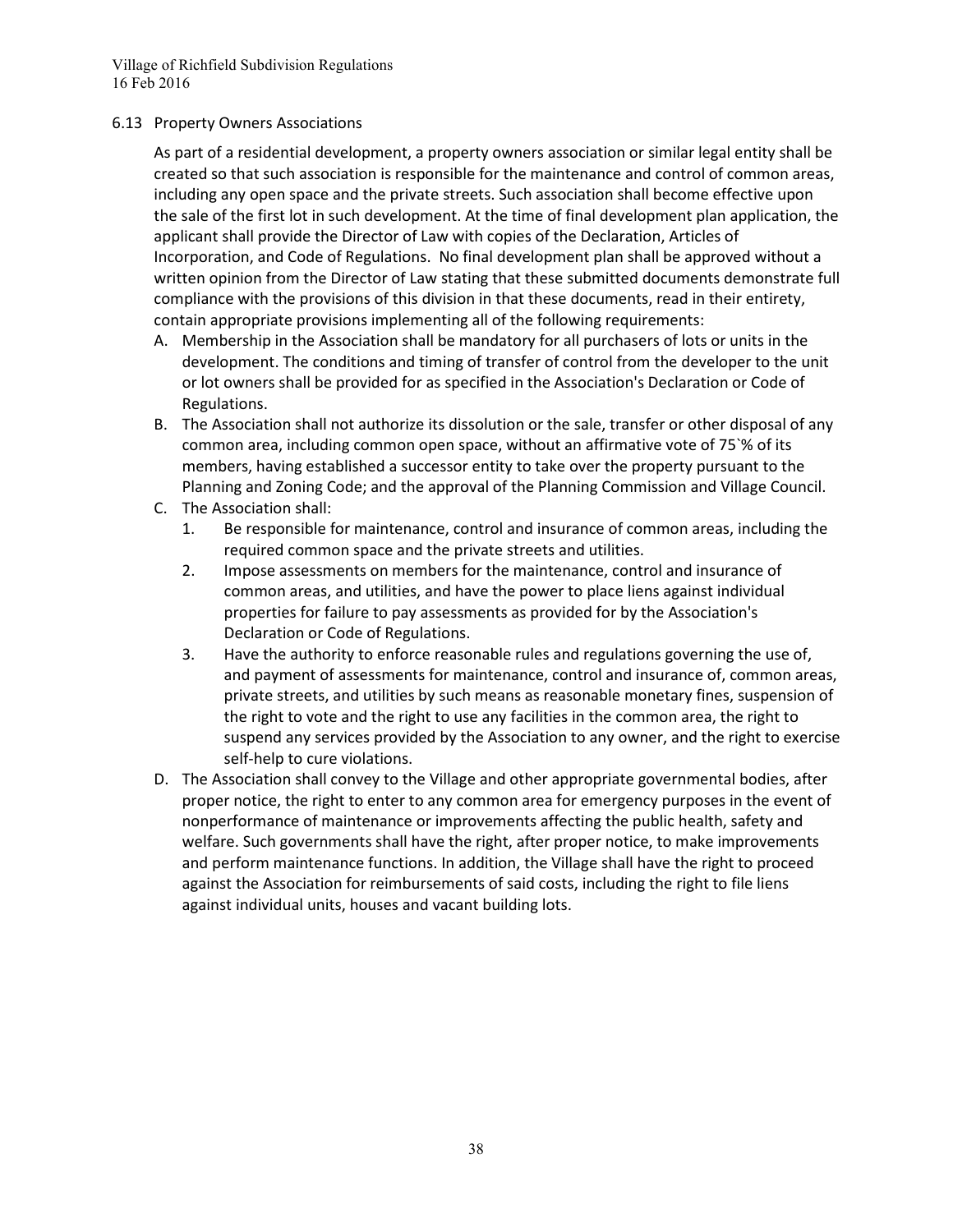# **ARTICLE VII IMPROVEMENT STANDARDS**

- **7.1 Required Improvements**
- **7.3 Standards for Materials and Construction**
- **7.5 Drainage and Grading**
- **7.7 Soil and Erosion and Sedimentation Control**
- **7.9 Street Improvements**
- **7.11 Underground Utilities**
- **7.13 Sewer and Water Facilities**
- **7.15 Monuments**
- **7.17 Oversize and Off-site Improvements**

#### **7.1 REQUIRED IMPROVEMENTS**

- A. The improvements required shall be designed by a Registered Engineer, and constructed by the Subdivider in accordance with the provisions of these Regulations and other regulations of the State and County.
- B. The improvements stated herein shall be required of all subdivisions whether major or minor should the Planning and Zoning Commission feel such improvements are necessary to accomplish the purpose of these Regulations.
- C. Schedule of Required Improvements The following required improvements, at minimum, shall be installed in subdivisions located in the zoning districts identified below. The Planning and Zoning Commission may, with cause, require additional improvements. Where a proposed subdivision is located in more than one zoning district, the Planning and Zoning Commission shall determine the required improvements to be consistently installed in the entire subdivision or in may vary the requirements in parts of the subdivision as appropriate to the intended layout and character of development.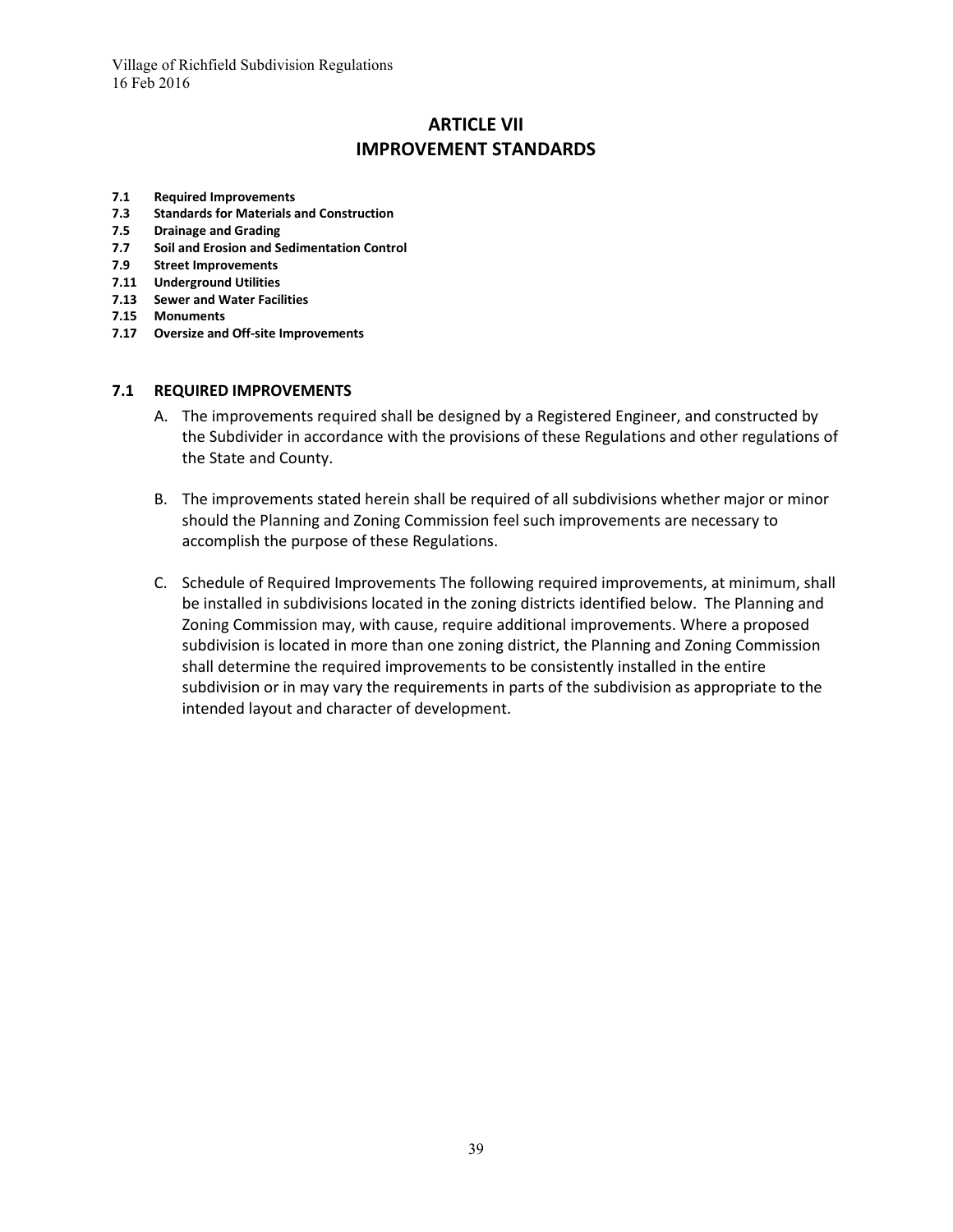#### **Schedule of Required Improvements**

|                              |          | Single-Family<br><b>Residential Subdivision</b><br><b>Zoning District</b> |                 | <b>Multi-Family</b><br>Residential,<br>Industrial, and |
|------------------------------|----------|---------------------------------------------------------------------------|-----------------|--------------------------------------------------------|
|                              | $R-3$    | $R-2$                                                                     | $R-1$           | <b>Business Subdivisions</b>                           |
| Drainage, Grading            | streets, | streets,                                                                  | streets         | streets,                                               |
|                              | blocks   | blocks                                                                    |                 | blocks                                                 |
|                              | and lots | and lots                                                                  |                 | and lots                                               |
| <b>Storm Systems</b>         | sewer    | sewer                                                                     | swales with     | sewer                                                  |
|                              | system   | system                                                                    | sewer system    | system                                                 |
| <b>Street Improvements</b>   |          |                                                                           |                 |                                                        |
| (for both new and            | required | required                                                                  | required        | required                                               |
| existing streets)            |          |                                                                           |                 |                                                        |
| Pavement                     | required | required                                                                  | required        | required                                               |
| <b>Curbs and Gutters</b>     | required | required                                                                  | not<br>required | required                                               |
| <b>Sidewalks</b>             | both     | one                                                                       | none            | required                                               |
|                              | sides    | side                                                                      |                 | both sides                                             |
| <b>Street Lights</b>         | required | at                                                                        | at              | required                                               |
|                              |          | intersection                                                              | intersection    |                                                        |
| <b>Street Signs</b>          | required | required                                                                  | required        | required                                               |
| <b>Street Trees</b>          | required | required                                                                  | required        | required                                               |
| <b>Underground Utilities</b> | required | required                                                                  | required        | required                                               |
| Sewer and                    | central  | central                                                                   | well            | central                                                |
| Water                        | systems  | systems                                                                   | septic          | systems                                                |
| <b>Monuments</b>             | required | required                                                                  | required        | required                                               |

#### **7.3 STANDARDS FOR MATERIALS AND CONSTRUCTION**

- A. Improvements shall be designed and constructed as specified in these Regulations. The specific materials, design details, sequence of installation, and other features of the improvements shall comply with the specific standards designated in these Regulations or by alternate standards adopted by and/or published by the Village Engineer in the Village Engineer's Standards. Where the standards in these Regulations and those in the Village Engineer's Standards conflict, the Engineer's Standards shall supersede.
- B. The Village Engineer shall prepare, maintain, and make available to all interested parties, the complete and current Village Engineer's Standards.
- C. The Village Engineer shall submit the Village Engineer's Standards and any subsequent amendments to the Planning and Zoning Commission for recommendation and to Village Council for approval.

# **7.5 DRAINAGE**

A drainage system shall be designed by an Ohio Registered Engineer and constructed by the Subdivider to provide for the proper drainage of the surface water of the subdivision and any larger drainage area of which it is a part. No subdivision will be approved unless there is an outlet for all storm water. No natural drainage course shall be altered and no fill, buildings, or structures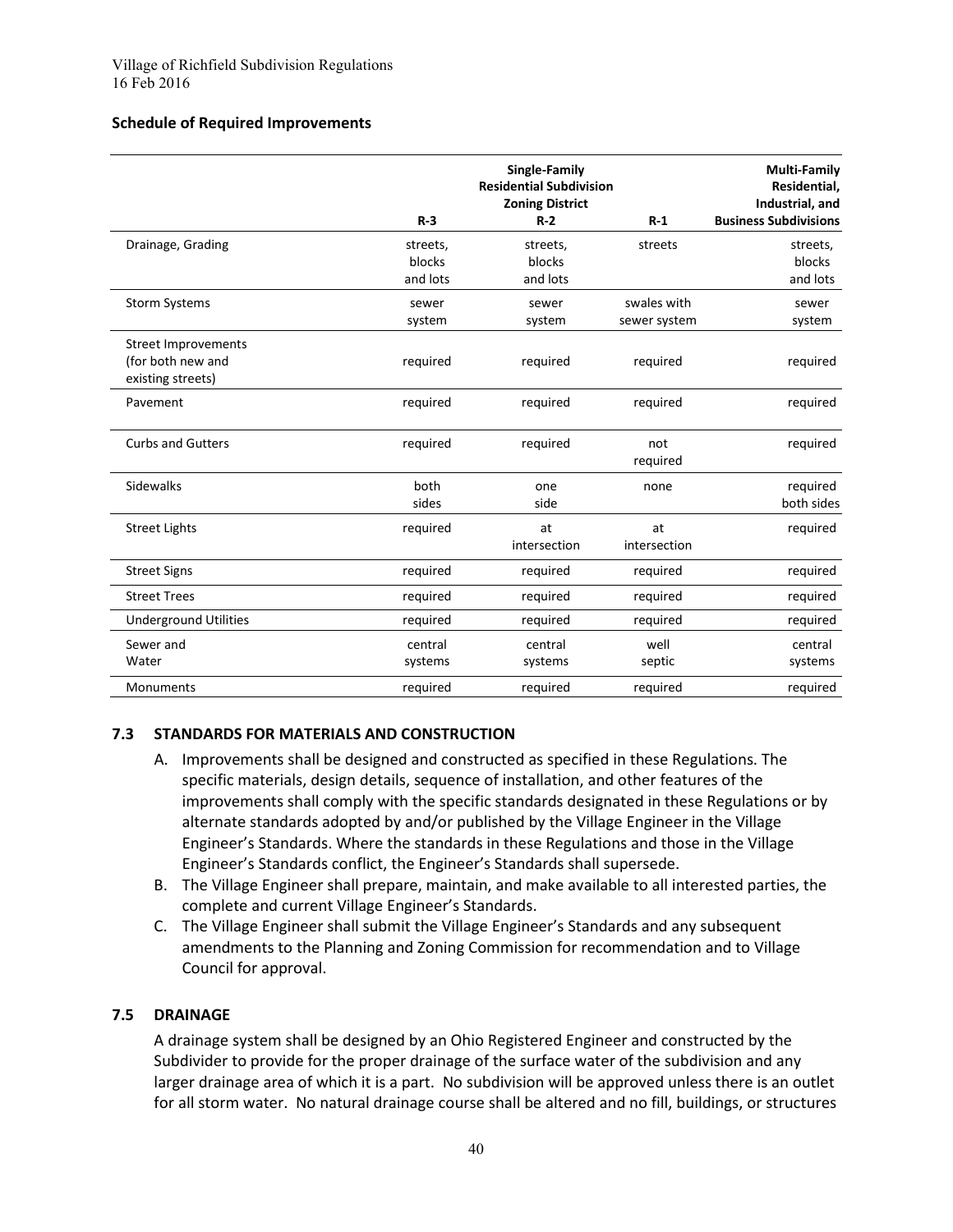shall be placed in, on or over it unless provisions are made for the flow of water in a manner satisfactory to the Village Engineer. To this end, the subdivision shall be graded as shown in the site drainage and grading plan.

# 7.5.1 Drainage and Grading Plan

As part of the required improvement plan, the Subdivider's Engineer shall furnish a topographic plan showing planned methods to surface drain each lot. Proposed lot lines, street lines and building outlines shall be shown with the proposed floor elevations noted for each building. The Subdivider's Engineer shall also submit topographic maps showing areas of drainage with engineering calculations used in designing the proposed storm water collection system.

The Subdivider shall grade each subdivision in order to establish street, block and lot grades in proper relation to each other and to topography, as follows:

- A. Street Grading Plan. A grading plan shall be prepared for existing and proposed streets along with street improvement details. The grading of the roadway shall extend the full width of the right-of-way. The strips between the pavement and right-of-way shall be graded at a gradient of not less than two percent (2%) or more than three percent (3%) upward from the curb to the sidewalk or property lines.
- B. Block Grading. Blocks shall be graded from a ridge at rear lot lines with drainage into streets or with portions of lots draining into streets and the remainder into a rear lot line swale.
- C. Lot Grading. Lots shall be graded so that water drains away from each building at a minimum grade of two percent (2%) for a distance of ten feet (10'). Surface drainage swales shall have a minimum grade of one-half percent (0.5%) and shall be designed so that surface water will drain into a driveway, street gutter, storm sewer, drain inlet or natural drainage way. For driveways, a minimum grade of four-tenths percent (0.4%) and maximum grade of ten percent (10%) shall be used.
- D. Topsoil. If grading results in the stripping of topsoil, the topsoil shall not be removed from the site or used as fill, but shall be stockpiled on the site and then uniformly spread over the lots as grading is finished. Finished grading shall not be done until all underground utilities have been installed, trenches backfilled and compacted, debris disposed of and excess earth properly distributed.
- E. Trees. As many trees as can be utilized in the final development plan shall be retained and the grading adjusted to the existing grade at the tree roots.

# 7.5.3 Drainage System Requirements

The design criteria for the drainage systems shall be based on the State of Ohio Department of Transportation Design Policy and the Village Engineer's Standards. These criteria shall apply to development along existing roads as well as those requiring new roads to be constructed.

- A. Road Drainage System. The road storm drainage system shall serve as the local drainage system. It shall be designed to carry area drainage if necessary, roadway, adjacent land, and house storm water drainage. To prevent excessive pipe sizes, storm sewers shall drain into natural waterways as soon as possible and practical.
- B. Off-Road Drainage System. The design of the off-road drainage system shall include the water-shed area affecting the allotment and shall be extended to a water course or ditch adequate to receive the storm drainage.
	- 1. Existing creeks or ditches located within the subdivision shall be provided with an easement of sufficient width to allow a fifteen foot (15') wide strip for access of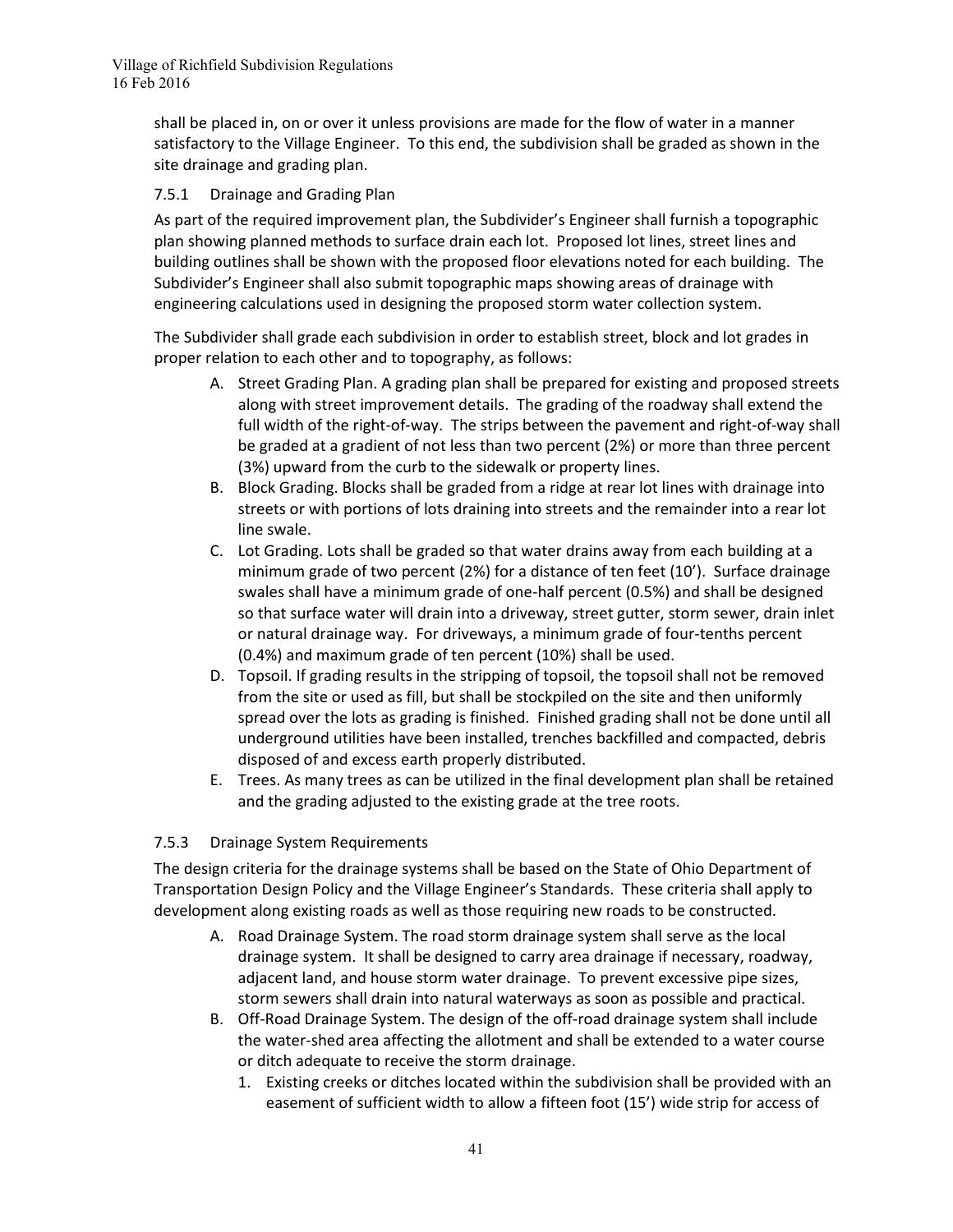maintenance equipment to all sections of the ditch. The ditch easement shall be wide enough to contain said ditch slopes and access with ample clearance for the operation of maintenance equipment. Open ditches will have a maximum side slope ratio of 2:1 and a minimum two foot (2') bottom width. The side slopes shall be rounded to blend into the existing ground. This is a maximum slope and shall be permitted only at the discretion of the Village Engineer.

- 2. No open ditches shall be constructed within one hundred feet (100') of the rear or side of a probable occupied building location, as measured from the probable building outline to the edge of the ditch easement.
- 3. Any storm drainage courses carried alongside lot lines shall be enclosed with approved pipe to a point one hundred feet (100') minimum behind the building setback line or as approved by the Village Engineer.
- 4. All waterways with a design capacity not exceeding the capacity of a thirty-six inch (36") concrete pipe as critical slope shall be enclosed throughout the development. All off-road drainage easements shall be established as a Village ditch in accordance with Section 711.01 Ohio Revised Code, and the allotment owners shall be assessed for the maintenance of said drainage courses in an amount as recommended by the Commission.
- 5. Where streets are curbed, each lot must be furnished with a connection to the storm sewer system for building downspouts and footing drains.
- C. Storm Water Drainage. The design and construction of storm water drainage facilities shall require the review and approval of the Village Engineer in accordance with the criteria as established by the Summit Soil and Water Conservation District and the Village Engineer's Standards. All project sites or development areas shall at a minimum limit the peak rate of discharge from the project site or development area to the downstream receiving water course. All storm water management shall be reviewed and approved by the Village Engineer, the Planning and Zoning Commission and any other agencies that they may contact for further references.
- D. Flood Hazard. If any portion of the land within the subdivision is subject to flooding (flood plains, sewer overflow, elevations, etc.) or other hazards, due consideration shall be given to such problems in the design of the subdivision and the flood plain must be shown on the improvement plans and plat.
- E. Dams or Basin Embankments. Detailed drawings of proposed dams or basins and all calculations shall be submitted to the Village Engineer for approval. The Subdivider or the Subdivider's engineer shall apply for a permit from the State of Ohio, Department of Natural Resources, Division of Water, if applicable.
- F. Drainage Easements. Easements for drainage purposes shall be a minimum of thirty feet (30') in width. Where the water course is large, easement widths shall be increased as determined by the Village Engineer. Easements shall be shown on the record plat and deeds shall include all existing and/or reconstructed water courses.
- G. Drainage Outlets. Where the Village finds it necessary to clean, alter, or reconstruct a natural drainage course outside the development boundary to provide an adequate storm water outlet, or to prevent damage to other properties due to an accelerated flow, the outlet shall be constructed at the expense of the Subdivider in accordance with plans and specifications approved by the Village Engineer.
- H. The allotment owners shall be assessed for the maintenance of said drainage outlet in an amount recommended by the Village Engineer.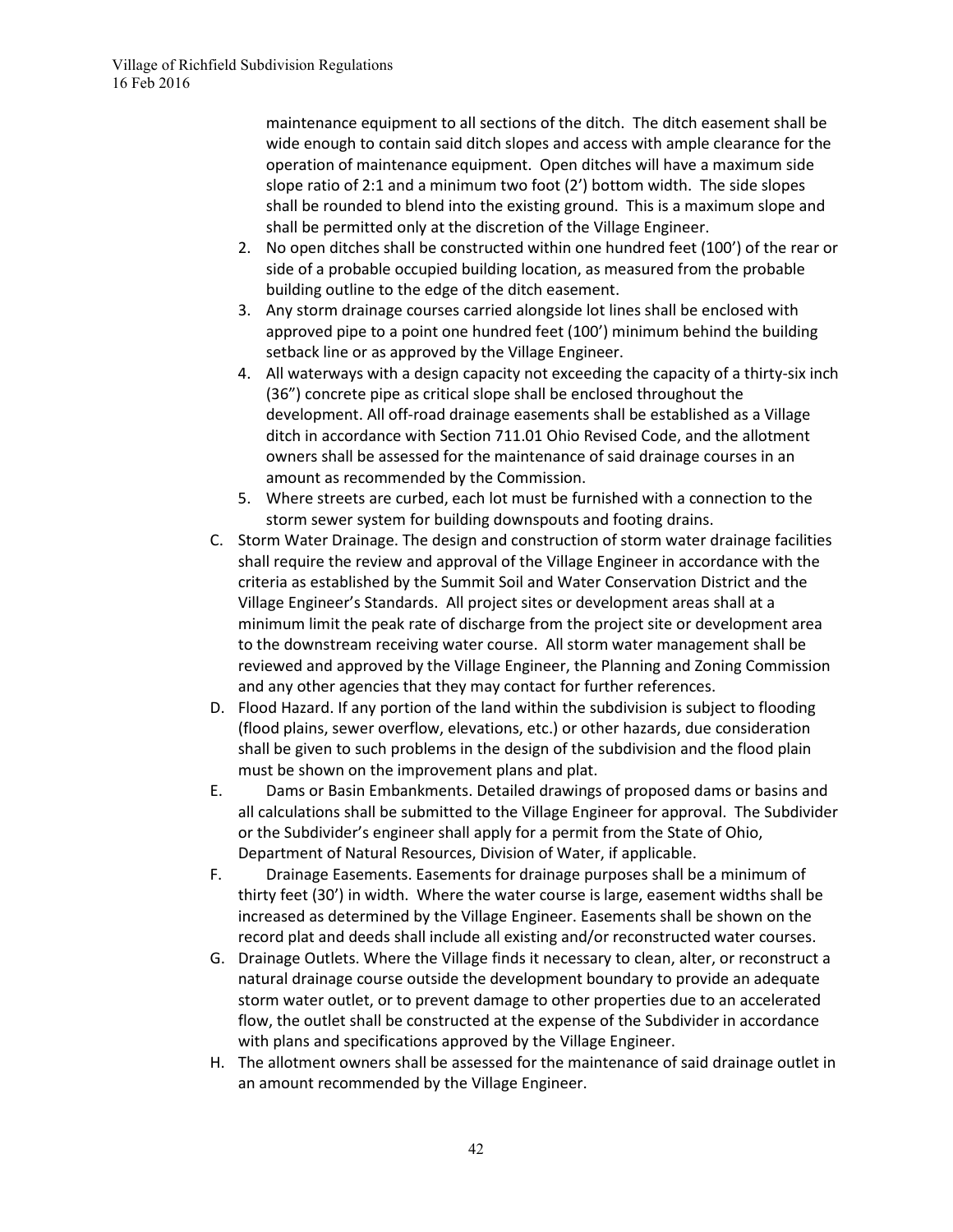- I. Protection of Drainage Systems. The Subdivider shall adequately protect all ditches (roadways and water courses) to the satisfaction of the Village Engineer as shown by calculations made in accordance with the policy of the State of Ohio Department of Transportation and the Village Engineer's Standards. On all adjoining land where the vegetation has been injured or destroyed or where the land is in need of protection to prevent erosion, deposits in the drainage facilities and/or unsightly conditions shall be restored and protected as directed by the Village Engineer. In all cases, any drainage facility within the subdivision shall be in a stable condition, free from either erosion or sedimentation and/or other debris. If necessary, sedimentation basins shall be constructed within the proposed subdivision and maintained until erosion is under control.
- J. Pipe Policy. The pipe policy shall be the Policy of the State of Ohio Department of Transportation and as shown in the Village Engineer's Standards.
- K. Bridges. All bridges having a span greater than ten feet (10') shall be designed in accordance with the latest Design Regulations as practiced by the Ohio Bureau of Bridges, the Village Engineer's Standards and approved by the Village Engineer. Reference shall also be made to current standard Bridge Drawings. Design flood elevations shall be indicated on plan-profile sheets and on structure site plans.

# **7.7 SOIL AND EROSION AND SEDIMENTATION CONTROL**

The Village Engineer is authorized to require a soil study where, in the Village Engineer's opinion, the existing soil conditions may be unsuitable for the proposed subdivision improvements or subsequent construction on the sublots, and may also require adjustments in design to compensate for the existing conditions.

When the Subdivider intends to remove or disturb the natural topsoil, trees, and other vegetation, or where the Subdivider intends to change the surface contour of a proposed subdivision, the developers engineer shall prepare an Erosion Control Plan (as required in the Village Engineer's Standards and in the Village Planning and Zoning Code, Chapter 1169, Erosion and Sediment Control and Post Construction Storm Water Quality), and have such plan approved by the Summit Soil and Water Conservation District. The Erosion Control Plan shall be included in the improvement drawings. In general, erosion and sedimentation control work will consist of, but not be limited to grading, soil preparation, fertilization, seed and mulching as necessary to establish a sufficient growth of grass or other ground cover that minimizes damage to subdivision areas and to adjoining properties. The developer shall comply with the plans approved by the Village Engineer and the Summit Soil and Water Conservation District.

#### **7.9 STREET IMPROVEMENTS**

The Subdivider shall construct pavements, side road ditches, curbs and gutters, guardrails, drives, driveway culverts, and other required improvements of sizes and types not less than set forth in these Regulations and in the Village Engineer's Standards for all proposed streets.

#### 7.9.1 Pavements

A. Pavement materials shall be as specified by the current edition of the State of Ohio Department of Transportation Construction and Material Specification and in the Village Engineer's Standards.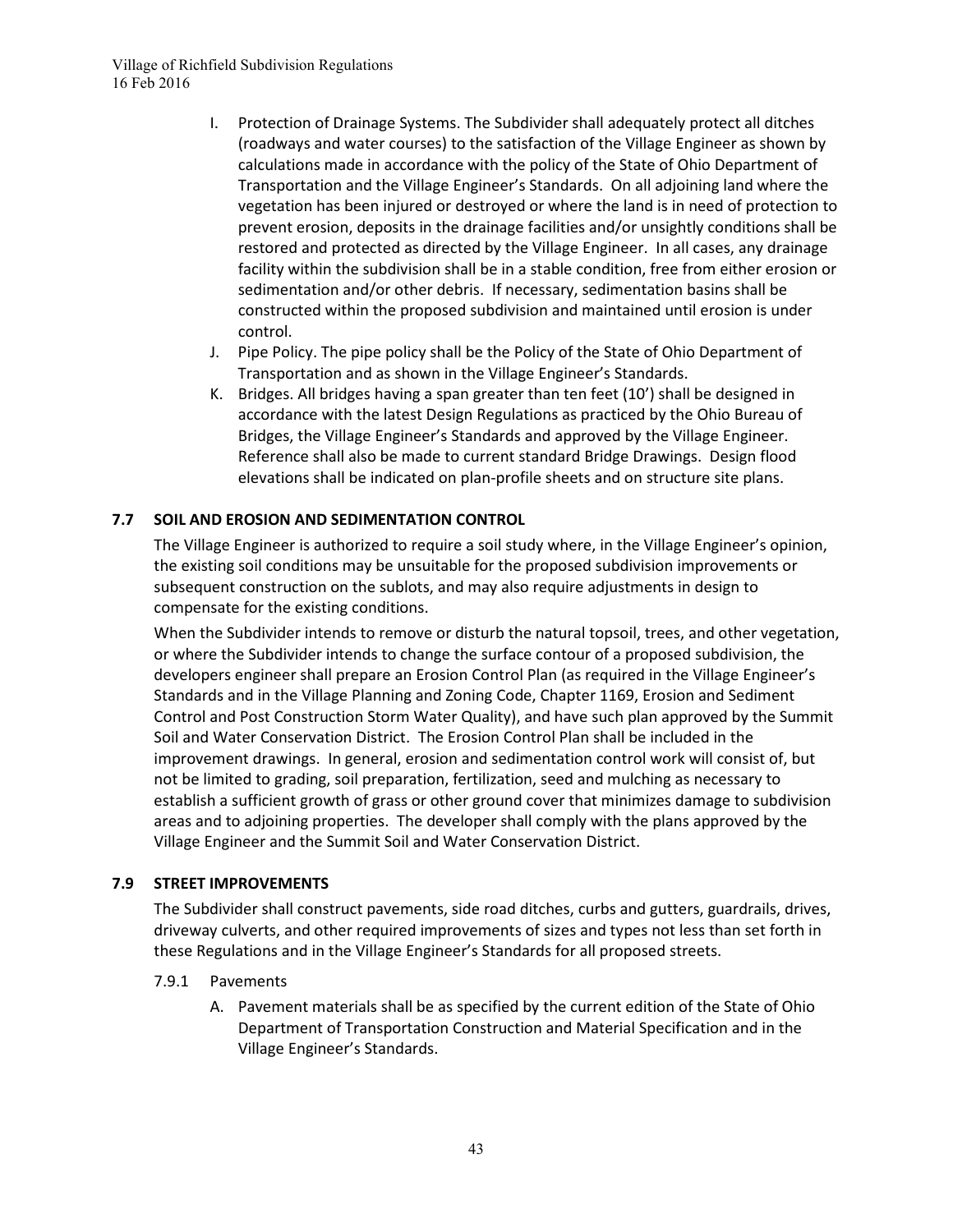- B. Higher standards and/or greater widths than indicated herein may be required by the Commission and/or Village Engineer to provide adequately for unusual soil conditions or extraordinary traffic volumes or loads.
- C. After the underground utilities and building connections are installed and rough grading completed, the roadway sub-grade shall be shaped, rolled and compacted. The Subdivider may construct a temporary roadway of stone or recycled concrete, or other acceptable material as directed by the Village Engineer for use during the building construction period. Such pavements shall be maintained in a safe and passable condition by the Subdivider without expense to the Village.
- 7.9.3 Curbs and Gutters
	- A. Concrete curbs and gutters, separate or integral with pavement, shall be provided Where curbs exist, building downspout and footing drains must be connected to the storm sewer unless otherwise approved. Drains through the curb will not be permitted.
	- B. Curbs and gutters shall conform to a typical drawing as approved by the Village Engineer.
	- C. In addition, a ramp with no-slip surface shall be built into the curb at each pedestrian crosswalk so that the sidewalk and street blend to a common level. Such ramps shall be constructed in accordance with the State of Ohio Standards.
	- D. Where a new subdivision creates an intersection with an existing street which does not have curbs, then at the expense of the Subdivider new curbing, gutters, and necessary pavement adjustments shall be extended into the existing street right-ofway as necessary to create a functional transition of pavements, curbs, storm water control, and other features as required by the Village Engineer.
- 7.9.5 Guardrail

Guardrail shall be installed as required by the Village Engineer. Guardrail shall be in accordance with State Standards. The developer shall submit details to the Village Engineer for approval.

# 7.9.7 Drives and Driveway Culverts

Except when drive and culvert designs are approved in the Improvement Plan and construction is completed as part of subdivision construction, drives require a driveway permit which will specify the type of pipe required, the minimum size of pipe, aggregate cover and all installation procedures. Drives shall not exceed a ten percent (10%) grade.

#### 7.9.9 Sidewalks

Sidewalks shall be provided as indicated in these Regulations. Sidewalks shall be constructed of Portland Cement Concrete four inches (4") thick with the thickness increased to six inches (6") where the sidewalk is crossed by a driveway. They shall be located and shown as approved by the Village Engineer. The construction and materials shall be specified in Item 608 of the State of Ohio Departments of Transportation Construction and Materials Specifications. Sidewalk widths shall be a minimum of four feet (4'). The Commission may recommend a modification subject to the approval of the Village Council.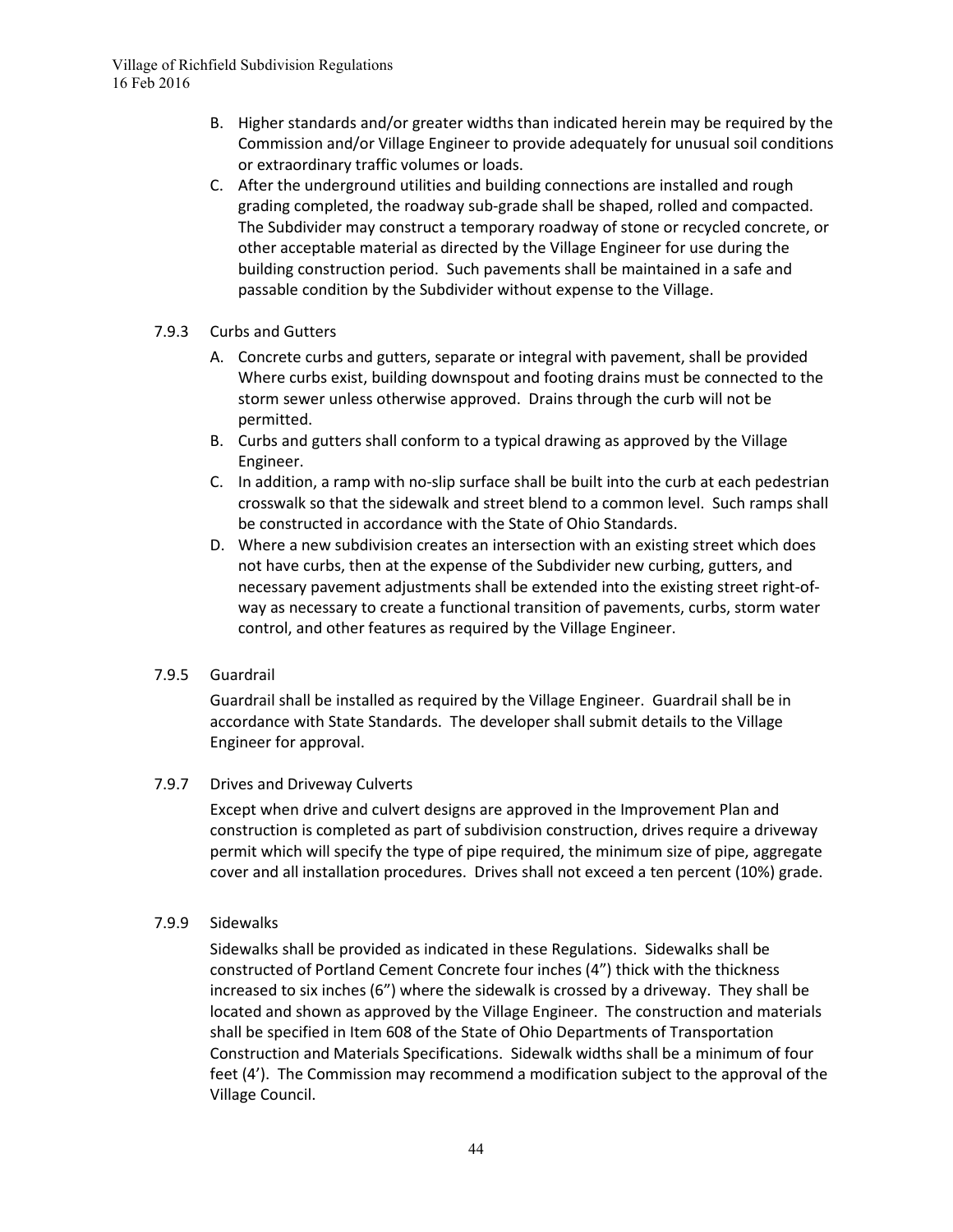#### 7.9.11 Street Names and Street Signs

The Subdivider shall submit the proposed names of all streets on the preliminary and final plans for approval. The Director of Planning and Zoning shall obtain comments from the Fire Chief and Police Chief regarding the suitability of proposed street names giving attention to avoiding duplication and confusion for visitors and safety services. Once platted, the approved names shall be used as the official street names.

The Subdivider shall pay the Village for installation of street signs and posts showing the names of all streets at all street intersections within the proposed subdivision. The signs shall conform to the specification of the Service Director and the Village Engineer and be mounted at a height of approximately seven feet (7') above the top of the curb of the crown of the pavement. The sign shall be located as directed by the Service Director and the Village Engineer.

#### 7.9.13 Street Lights

The Subdivider shall arrange for the installation of street lights, at the Subdivider's expense, in the subdivision in accordance with the Village street lighting policy as indicated in these Regulations.

#### 7.9.15 Street Trees

Trees shall be provided on proposed streets as required in these Regulations and as follows:

#### A. Species

- 1. The trees shall be species which are resistant to damage and disease and which do not cause interference with underground utilities or street lighting.
- 2. The species of trees suggested are Red Maple, Norway Maple, Sugar Maple, Sycamore Maple, Red Oak, Pin Oak, Thornless Honey Locust, London Plane Tree, Amur Cork Tree and Sweet Gum, Buckeye, Ruby Red Horse Chestnut, European Hornbeam, Hornbeam, American Hop Hornbeam, Chinese Hackberry, Hackberry, Maidenhair Tree and European Linden.
- 3. The species of trees which are prohibited because of their undesirable characteristics such as fruit, low branches, unpleasant odors, excessively thick foliage, susceptibility to disease or attack by insects, or large root systems belonging to the Poplar, Willow Cottonwood, American Elm, Ailanthus, Mountain Ash, Silver Maple, Ash Leaved Maple, and Oregon Maple species. The aforesaid are prohibited in the planting strip. Poplar, Willow, or cottonwood trees, if planted on private property, shall be located not less than one hundred feet (100') from any public sewer.
- B. Location. Street trees shall be spaced so that there will be approximately ten feet (10') between branch tips when the trees are full grown. No trees shall be planted within forty feet (40') of the intersection of two (2) street right-of-way lines. Approaches and driveways to buildings should be considered when locating trees.
- C. Tree Size. Trees at planting shall be at least one and one-half inches  $(122'')$  in diameter and one foot (1') above the ground. Lowest branches shall be not less than seven feet (7') and more than ten feet (10') above the ground. The Commission may require and permit planting screens or fences where double frontage lots abut a major arterial street or between a major arterial thoroughfare and a marginal access street, provided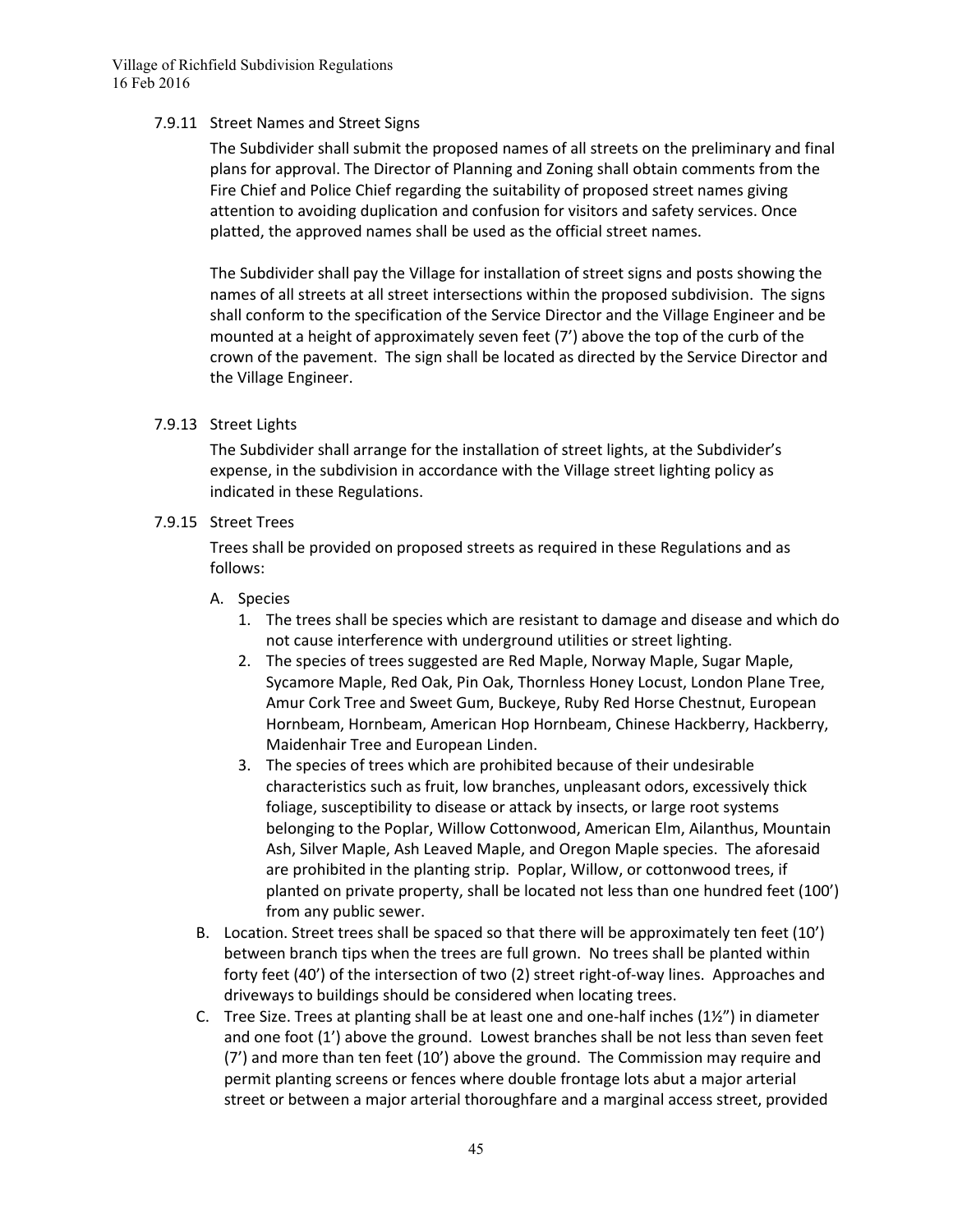> that such planting screens or fences shall not constitute a safety hazard. A plan of proposed planting screens shall be submitted for approval with the final plat.

#### **7.11 UNDERGROUND UTILITIES**

- 7.11.1 The preliminary plan of any new subdivision shall be submitted to all utility companies serving the subdivision as well as the Village Engineer for their recommendations.
- 7.11.3 Utility easements of at least ten feet (10') in width for communication and electric power, and street lighting distribution lines and facilities shall be provided on all front lot lines and along certain side or rear lot lines where necessary.
- 7.11.5 Prior to granting final approval, the Subdivider shall have installed or shall have furnished adequate bond for the ultimate installation of the following in accordance with the requirements of the National Electrical Code:
	- A. Underground communication cables;
	- B. Underground distributions cables for power and street lighting from a common distribution system, and the equipment and housing necessary in the operation of the distribution system; and
	- C. Adequate provision for street light lamps and standards in accordance with a design approved by the Village Engineer.
- 7.11.7 The Subdivider shall bear the increase in costs, if any, over the normal mode of construction of communication or electrical lines and facilities, as determined by the telephone or electric company involved in accordance with the rules and regulations of the telephone or electric company involved.
- 7.11.9 The Village Engineer may authorize relief from the underground communication regulations when undue hardship may result from strict compliance. In granting such relief, the Village Engineer shall prescribe only conditions that he deems necessary or desirable for the public interest and when he finds that there are special circumstances or conditions affecting the property such that the strict application of the provisions of this section would deprive the applicant of the reasonable use of this land.
- 7.11.11 Requirements for Underground Electric Power and Street Lighting. In a new subdivision of five (5) or more lots, all communication, electric power and street lighting wires, conduits or cables to serve lots in such subdivision shall be constructed underground and upon easements provided for utilities, except that those wires, conduits or cables owned by or serving individual customers and located wholly on the customer's property need not be located upon easements. The Subdivider shall bear the increase in costs, if any, over the normal mode of construction on of electric lines and facilities, as determined by the telephone or electric company involved in accordance with the rules and regulations of the telephone or electric company.
- 7.11.13 All underground communication, electric power and street lighting wires, conduits or cables shall be constructed in accordance with the standards required in the *Public Utilities Commission of Ohio Rules, Regulations and Specification for Situations Where Electric Lines Cross or More or Less Parallel the Line of a Railroad, Interurban Railway, or Other Public Utility and Safety Rules for Electric Supply and Communication Lines,* published by the State of Ohio, 1967, or by other regulations of the Public Utilities Commission of Ohio.
- 7.11.15 Provisions shall be made for the installation of street lighting by the electric utility serving the subdivision at a minimum mounting height of fifteen feet (15') for luminaries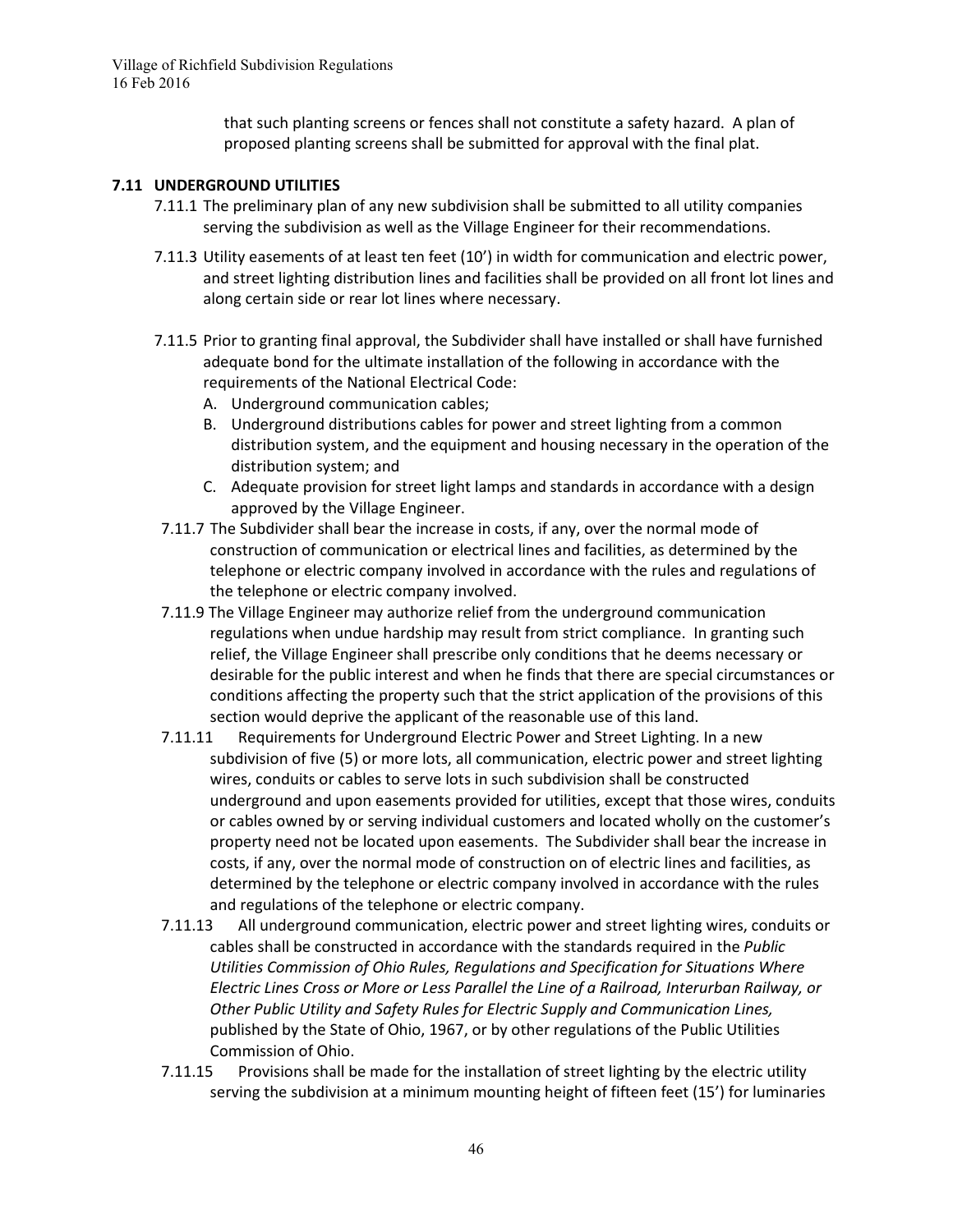and spaced no farther apart than every fourth  $(4<sup>th</sup>)$  lot. Provisions shall be made for the installation of street lighting standards on major or collector streets by the electric utility serving the subdivision to provide lighting intensity meeting the minimum recommendations of American Standard Practice for Roadway Lighting.

- 7.11.17 The wiring used shall be safety insulated and/or de-energized.
- 7.11.19 The Subdivider shall make arrangements for the installation of gas mains and shall submit drawings to the Village Engineer for approval.
- 7.11.19 The provisions of this section shall be applicable to all zoning districts.

# **7.13 SEWER AND WATER FACILITIES**

Central sanitary sewer and water supply systems shall be provided by the Subdivider, either by the installation of new systems or by connection to existing systems which are deemed adequate by the Village Engineer to handle the additional demands and volume which will result from the proposed subdivision. The Subdivider, prior to the submission of the Final plat for approval by the Commission, must receive the prior written approval for the extension or installation of said central water system and central sanitary sewer system from the Village Engineer and the agencies having jurisdiction over the water and sanitary sewer systems.

#### **7.15 MONUMENTS**

Monuments shall be one inch (1") pipe or steel rods set in and running through a poured concrete block at least six inches (6") in diameter and at least thirty inches (30") long. The bottom of such block shall be set at least thirty inches (30") deep below finished grade in the plat. The points at which they may be found shall be designated on the plat. All monuments set in pavement shall be set in standard type monument boxes. Where new streets intersect existing highways, monuments may be placed on the center line of the new road at the right-of-way of the existing road.

Iron pins shall be set at all lot corners and in all changes in lot direction and at the point of tangency of all right-of-way curves.

# **7.17 OVERSIZE AND/OR OFF-SITE IMPROVEMENTS**

Oversize and/or off-site extensions of utilities, pavements and other improvements shall be designed and constructed to facilitate the orderly development of nearby land which is an integral part of the neighborhood service or drainage area. Where the Village Engineer determines that improvements in excess of the size needed to serve the proposed subdivision are necessary, the Subdivider shall install all improvements required to serve the subdivision plus the additional oversize and/or off-site improvements required. Such improvements shall be available for connection by individual property owners and/or Subdividers of adjoining land.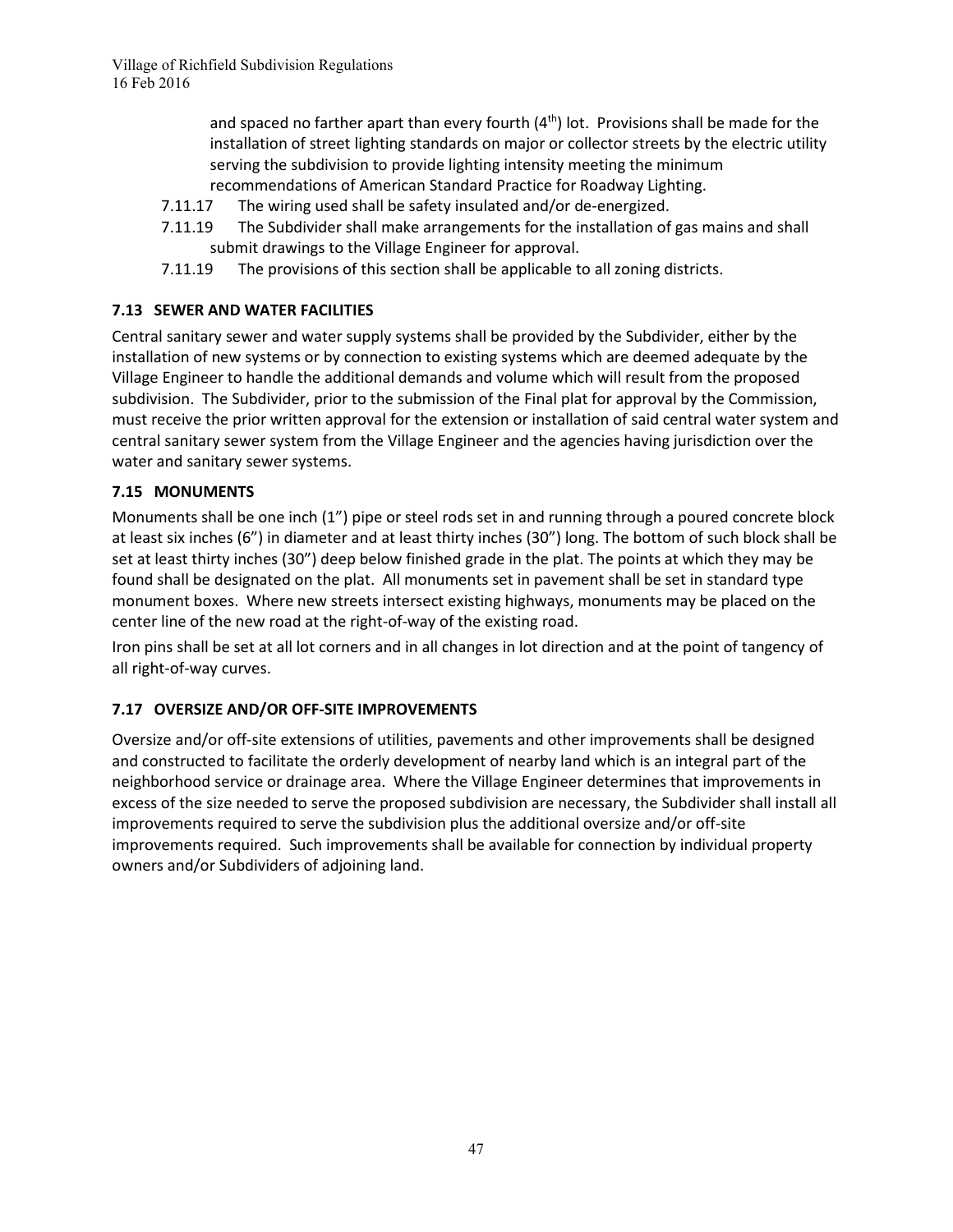# **ARTICLE VIII ADMINISTRATION AND ENFORCEMENT**

**8.1 Administration 8.3 Modifications 8.5 Appeals 8.7 Recording of Plat 8.9 Sale of Land in Subdivision 8.11 Revision of Plat after Approval 8.13 Fees 8.15 Penalties 8.17 Severability 8.19 Relation to Other Laws 8.21 Amendments**

#### **8.1 ADMINISTRATION**

The Planning and Zoning Commission, the Director of Planning and Zoning, and the Village Engineer shall administer these Regulations jointly as specified herein, except where specific authority is given to another Village office as set forth in these Regulations. The Director of Planning and Zoning shall provide periodic reports to Council and the Mayor as to the progress of improvements.

#### **8.3 MODIFICATIONS**

- 8.3.1 Authority.
	- A. Where the Planning and Zoning Commission finds that the land involved in a subdivision is of such size or shape, is subject to such title limitations, is affected by such topographical conditions, or is to be devoted to such usage that it is impossible or impracticable in the particular proposal for the Subdivider to conform fully to a provision of these Subdivision Regulations, the Planning and Zoning Commission may approve such modifications as may be reasonable, if within the general intent and purpose of these Regulations.
	- B. The authority to grant modifications to the provisions of these Subdivision Regulations does not include the authority to grant variances to the provisions of the Planning and Zoning Code.

#### 8.3.3 Request for Modification.

An application for a modification of requirements shall be submitted in writing by the applicant when the Preliminary Plan or Final Plat is filed with the Planning Commission. The written modification request shall include the following:

- A. The location(s) for which the modification(s) is/are being requested.
- B. The written request shall state in full the grounds and facts of unreasonableness or hardship on which the request is based. The request is required to cite the particular conditions associated with the land in question.
- C. A written and drawn explanation of the specific modification(s) requested.
- D. An explanation of how the proposed modification(s) constitutes the minimum modification necessary and how the modification is not contrary to the public interest.

8.3.5 Action of the Planning and Zoning Commission.

After receipt of a request for modification, the Planning Commission shall approve, approve with conditions, or deny the requested modification and state the grounds for the decision taken. In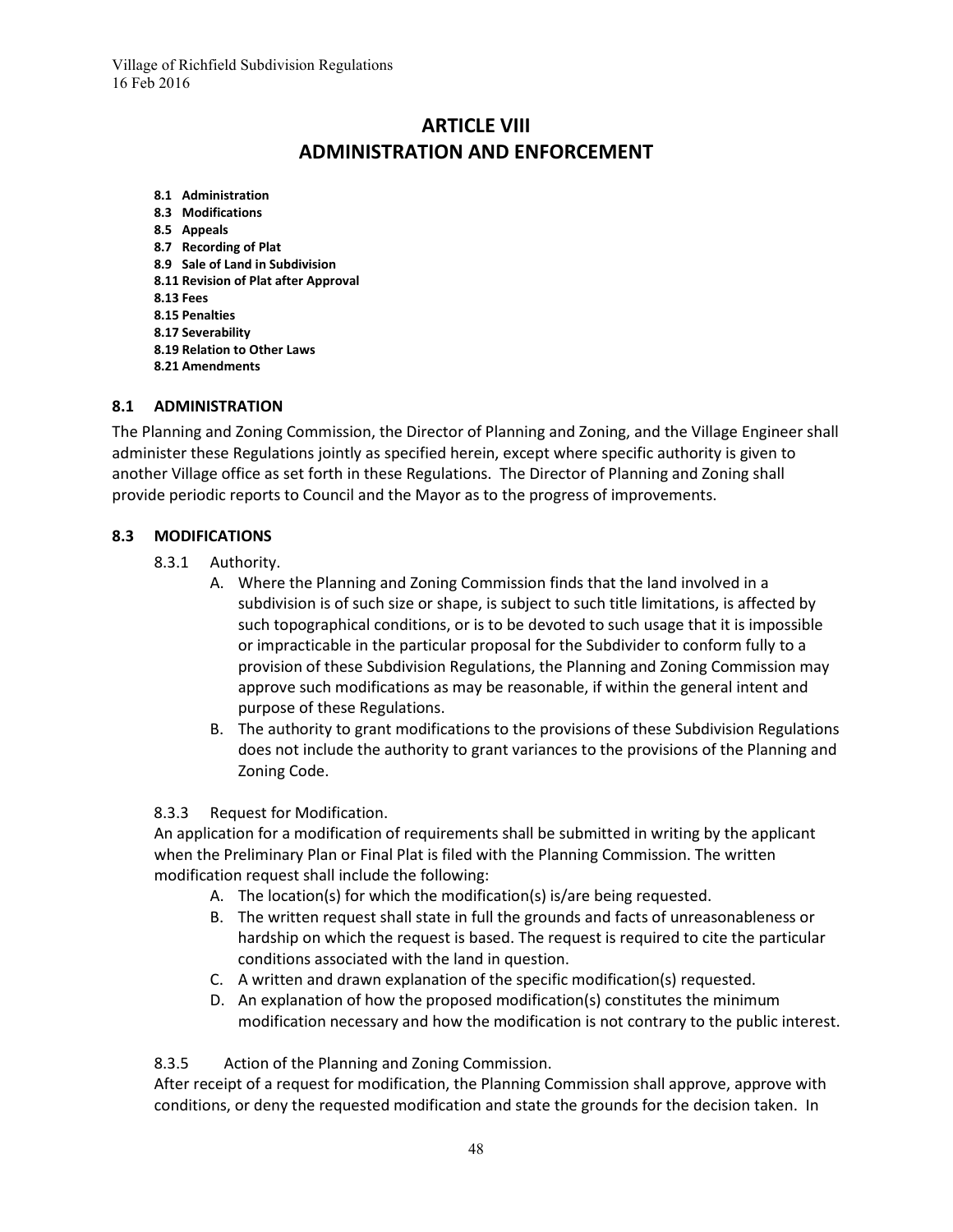approving modifications, the Planning Commission may impose such conditions as will, in its judgment, secure substantially the objectives of the standards or requirements of these Regulations.

# 8.3.7 Display on Plans.

All preliminary and/or final plans must display all granted modifications prior to approval by the Planning Commission and Village Council.

# 8.3.9 General Standards for Modifications.

The Planning Commission shall not grant modifications to these Regulations unless it makes written findings of fact based upon the evidence presented by each specific case and the following considerations as applicable:

- A. The particular physical surroundings, environmental constraints, shape, topographical or other exceptional condition of the specific property involved would cause extraordinary hardship or exceptional practical difficulty to the applicant, as distinguished from a mere inconvenience, if the provisions of these Regulations were strictly enforced;
- B. The conditions upon which the request for a modification is based are unusual to the property for which the modification is sought and are not applicable generally to other property;
- C. The purpose of the modification is not based exclusively upon a desire to obtain additional income from the property;
- D. The granting of the modification will not be detrimental to the public health, safety or general welfare or injurious to other property or improvements in the neighborhood in which the property is located;
- E. The special circumstances or conditions are created by the provisions or requirements of these Regulations and have not resulted from any act of the applicant or applicant's predecessor in interest;
- F. The modification requested is the minimum adjustment necessary for the reasonable use of the land.

# **8.5 APPEALS**

A developer aggrieved by any action of the Planning and Zoning Commission in regard to refusal to approve a subdivision may, within sixty (60) days after such refusal, appeal to the appropriate court to correct errors of law and/or questions of fact.

# **8.7 RECORDING OF PLAT**

No plat of any subdivision shall be recorded in the office of the County Recorder until it has been approved in the manner prescribed herein. In the event any such unapproved plat is recorded, it shall be considered invalid; and the Village shall institute proceedings to have the plat stricken from the County records.

# **8.9 SALE OF LAND IN SUBDIVISION**

No owner, or agent of the owner, of any land located within a proposed subdivision shall transfer or agree to transfer ownership in the future by reference to, exhibition of, or by the use of a plan or plat of a subdivision before such plan or plat has been approved and recorded in the manner prescribed herein. Any sale or transfer contrary to the provisions of this Section is void. The description of such sublot or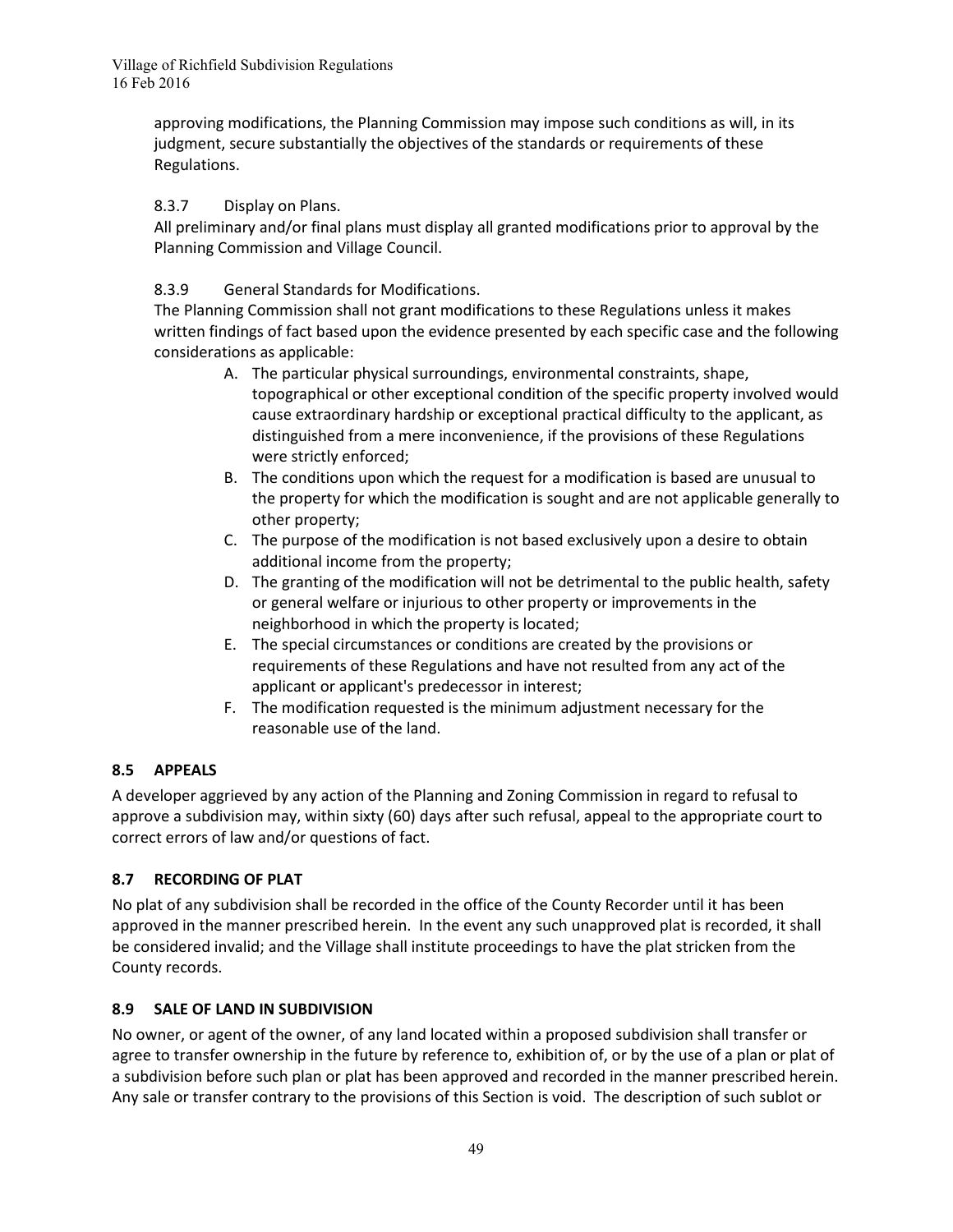parcel by metes and bounds in the instrument of transfer or other documents used in the process of selling or transferring shall not exempt the transaction from the provisions of these Regulations.

#### **8.11 REVISION OF PLAT AFTER APPROVAL**

No changes, erasures, modifications or revisions shall be made in any plat of subdivision after approval has been given by the Planning and Zoning Commission and an endorsement is made in writing on a plat, unless the plat is first resubmitted and the changes approved by the Commission.

Division of any parcel within a proposed subdivision requires a resubmitted plat.

#### **8.13 FEES**

- 8.13.1 Filing Fees. In addition to the fees identified below, general fees relating to the review and administration of minor and major subdivisions shall be paid to the Village in the manner and amounts determined by Village Council.
- 8.13.3 Plan Review and Field Inspection Fees
	- A. Plan Review Fees.

At the time calculations, plats, improvements plans, profiles specifications, etc., are submitted by the Subdivider for review, the Village Engineer shall prepare an estimate of cost for review of all such data. The Subdivider shall thereupon deposit with the Village Finance Director an amount of money equal to said estimated costs. All work done by the Village Engineer in connection with checking, computing and correcting such plans for improvements shall be charged against such deposit. If, during the progress of the work, the cost thereof appears to exceed the amount so deposited, the Village Engineer shall notify the Subdivider of this fact and shall do no further work in connection with such review until the Subdivider has deposited such additional sum of money determined necessary by the Village Engineer to cover the cost of the work.

B. Field Inspection Expenses.

The Subdivider shall also pay the total cost of field inspection of the improvements during construction. The inspection fees shall be determined by the Village Engineer and deposited with the Village Finance Director. The inspector's salary shall be paid from the inspection fee. The Subdivider is held responsible for all inspection fees, which will be payable monthly.

The performance bond posted by the Subdivider guarantees the payment of all inspection fees and no bonds will be released until all inspection fees have been paid in full.

#### **8.15 PENALTIES**

Whoever willfully violates any rule or provision of these Regulations or fails to comply with any order pursuant thereto shall forfeit any pay not less than ten dollars (\$10.00) nor more than one thousand dollars (\$1,000.00). Such sum may be recovered, with costs, in a civil action brought in the Court of Common Pleas of the County by legal representative of the Village, in the name of the Village and for the use thereof (Ohio Revised Code, 711.102).